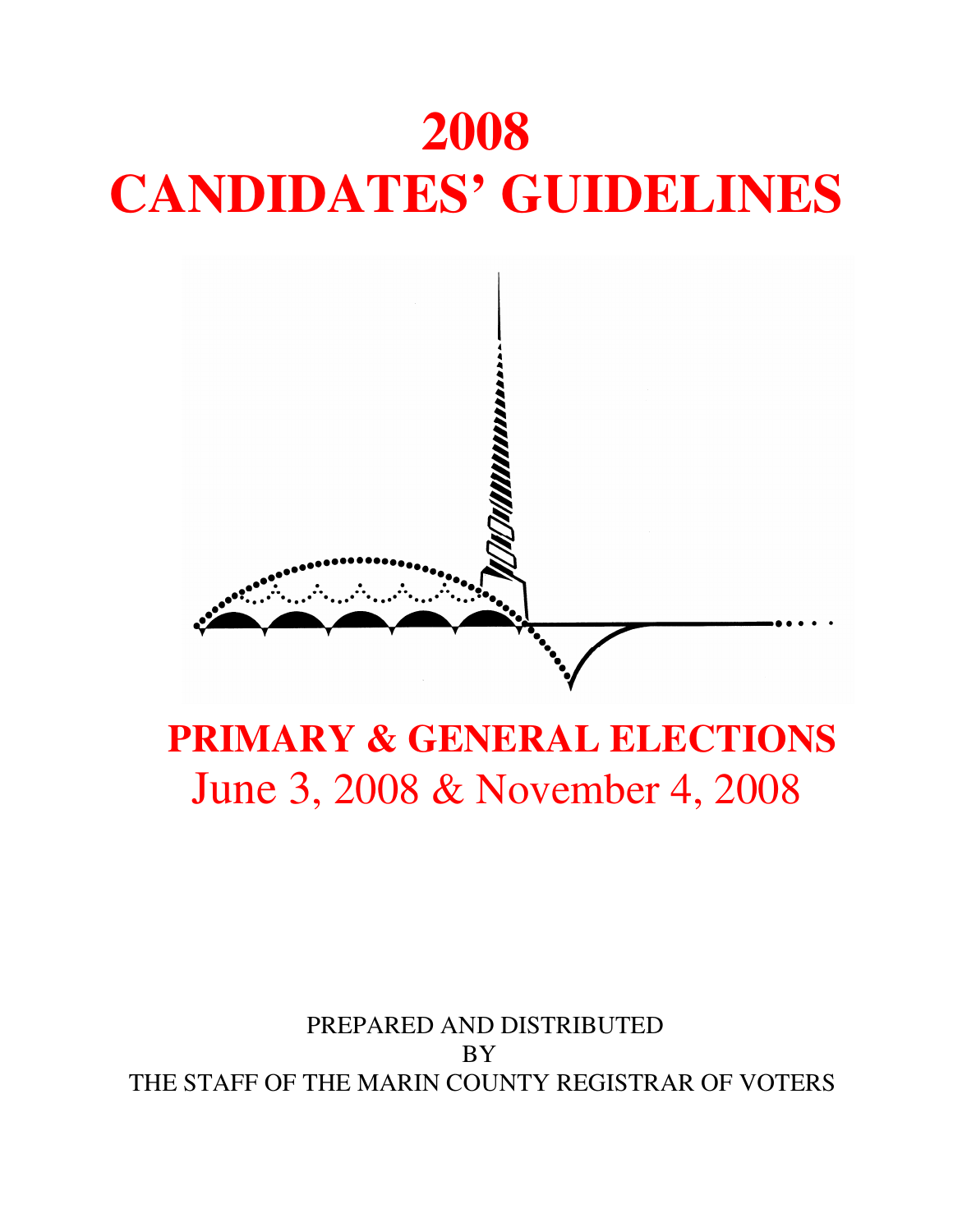

#### Registrar of Voters

Elaine Ginnold Registrar of Voters \_\_\_\_\_\_\_\_\_\_\_\_\_\_\_\_\_\_\_\_\_\_\_\_\_\_\_\_\_\_\_\_\_\_\_\_\_\_\_\_\_\_\_\_\_\_\_\_\_\_\_\_\_\_\_\_\_\_\_\_\_\_\_\_\_\_\_\_\_\_\_

 Melvin Briones Assistant Registrar of Voters

December 27, 2007

Dear Candidate:

The purpose of this handbook is to help guide you through the forms, fees, deadline dates and laws that you will encounter as a candidate for public office. While this handbook is intended to be as informative as possible, it is general information only and not to be used as a substitute for legal counsel. Registrar of Voters' employees are not permitted to answer questions of a legal nature. If you have legal questions about the nominations or election process, we advise you to consult an attorney.

Please file early. The filing deadlines are rigid and if one waits until the last moment to file a document containing errors or omissions, one's right to appear on the ballot may be lost. Most errors can be corrected given adequate time.

The laws surrounding raising funds, and the expenditure and reporting of campaign contributions, are continually changing. If you have any questions, you may call our Elections Office at 499-6437, or you may want to call the following State Offices in Sacramento:

| <b>Fair Political Practices Commission</b><br>www.fppc.ca.gov | (Toll Free) 1-866-275-3772 |
|---------------------------------------------------------------|----------------------------|
| Secretary of State Elections Division                         | $(916)$ 657-2166           |
| www.ss.ca.gov                                                 |                            |

We hope you find this handbook useful. If you have any suggestions for improving it or have identified corrections to be made, please call Judy Arbini at (415) 499-6442.

Please call or visit our Elections staff for any assistance they may be able to provide. Our office hours are Monday through Friday, 8:00 a.m. to 4:30 p.m. Elections information is also available on our web page at *http://www. marinvotes.org.* 

Sincerely,

ELAINE GINNOLD Marin County Registrar of Voters

> *Registrar of Voters P.O. Box E, San Rafael, CA 94913 3501 Civic Center Drive, Room 121 415-499-6456 FAX 415-499-6447*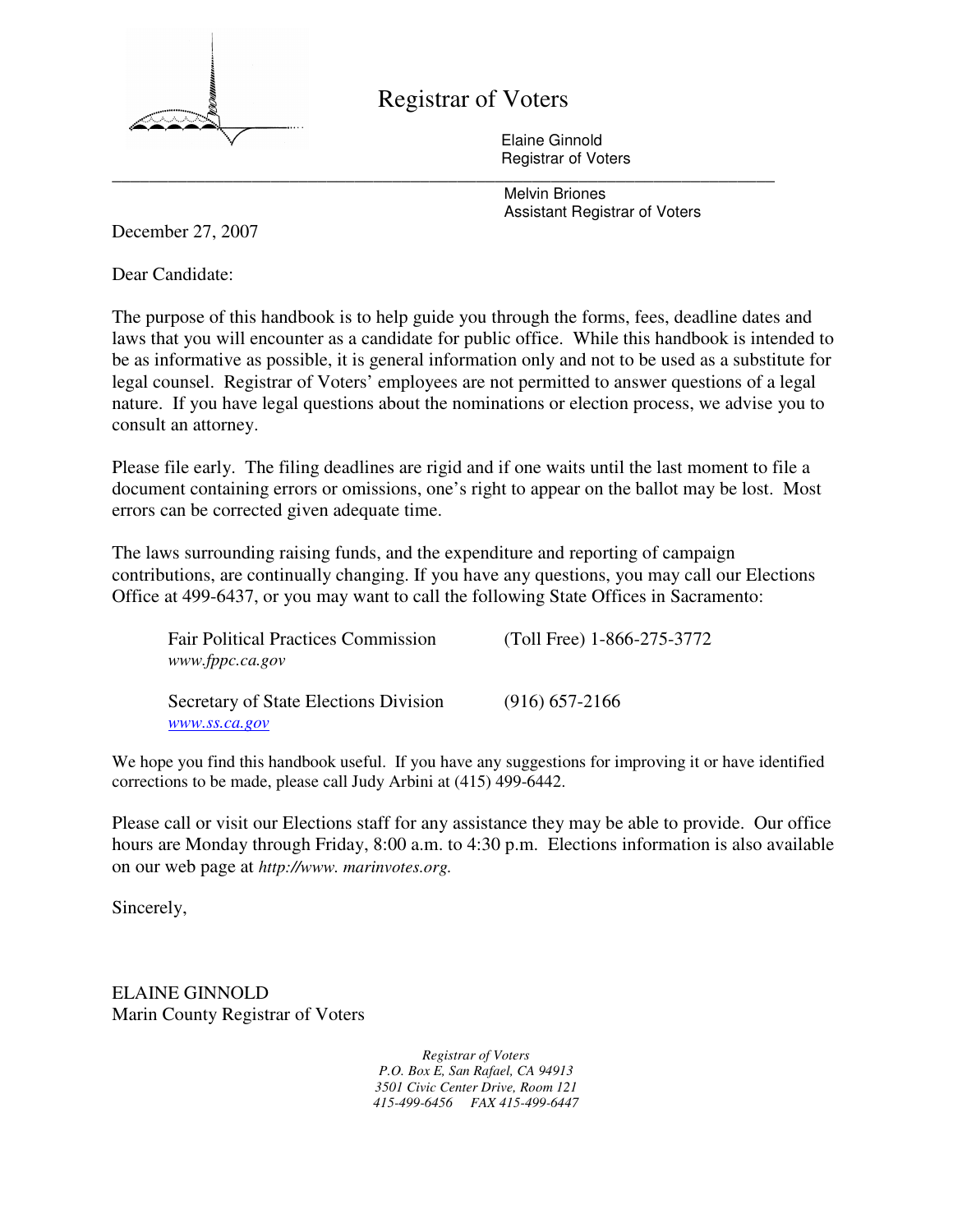#### **SECTION I** - PRIMARY ELECTION

|                                                           | <u>Pages</u> |
|-----------------------------------------------------------|--------------|
| Calendar of important dates for June 3, 2008 election     | $6 - 7$      |
| Offices up for election:                                  |              |
| Partisan offices:                                         |              |
| Representative in Congress                                | 8            |
| <b>State Assembly</b>                                     | 8            |
| <b>State Senator</b>                                      | 8            |
| <b>County Central Committees</b>                          | 9            |
| Nonpartisan offices:                                      |              |
| <b>Judicial Offices</b>                                   | 10           |
| Board of Supervisors                                      | 10           |
| <b>Districts</b>                                          | 10           |
| <b>Cities</b>                                             | 10           |
| <b>Nomination Documents:</b>                              |              |
| Signatures in lieu of filing fee petitions                | $13 - 14$    |
| Declaration of intention (judicial offices only)          | 15           |
| Declaration of candidacy                                  | $16-17$      |
| <b>Ballot</b> designation worksheet                       | 18           |
| Nomination papers (petitions)                             | 19           |
| Candidates' statement of qualifications                   | $20 - 23$    |
| General information regarding election                    | 24           |
| Extended filing period                                    | 24           |
| <b>Ballot</b> order of names                              | 24           |
| When elected candidates take office                       | 24           |
| Conditions relating to candidates appearing on the ballot | 25           |
| Judicial                                                  | 25           |
| Special districts                                         | 25           |
| <b>County Central Committees</b>                          | 25           |
| <b>Estimated costs</b>                                    | 26           |

#### SECTION II - GENERAL ELECTION

| Calendar of important dates for November 4, 2008 election | $28 - 20$ |
|-----------------------------------------------------------|-----------|
| Offices up for election                                   | $30 - 31$ |
| Nomination papers                                         | 32        |
| Withdrawal of nomination papers                           | 32        |
| Insufficient nominees                                     | $32 - 33$ |
| Candidate's statements of qualification                   | 33        |
| When candidates take office.                              | 33        |
| <b>Estimated costs</b>                                    | 34        |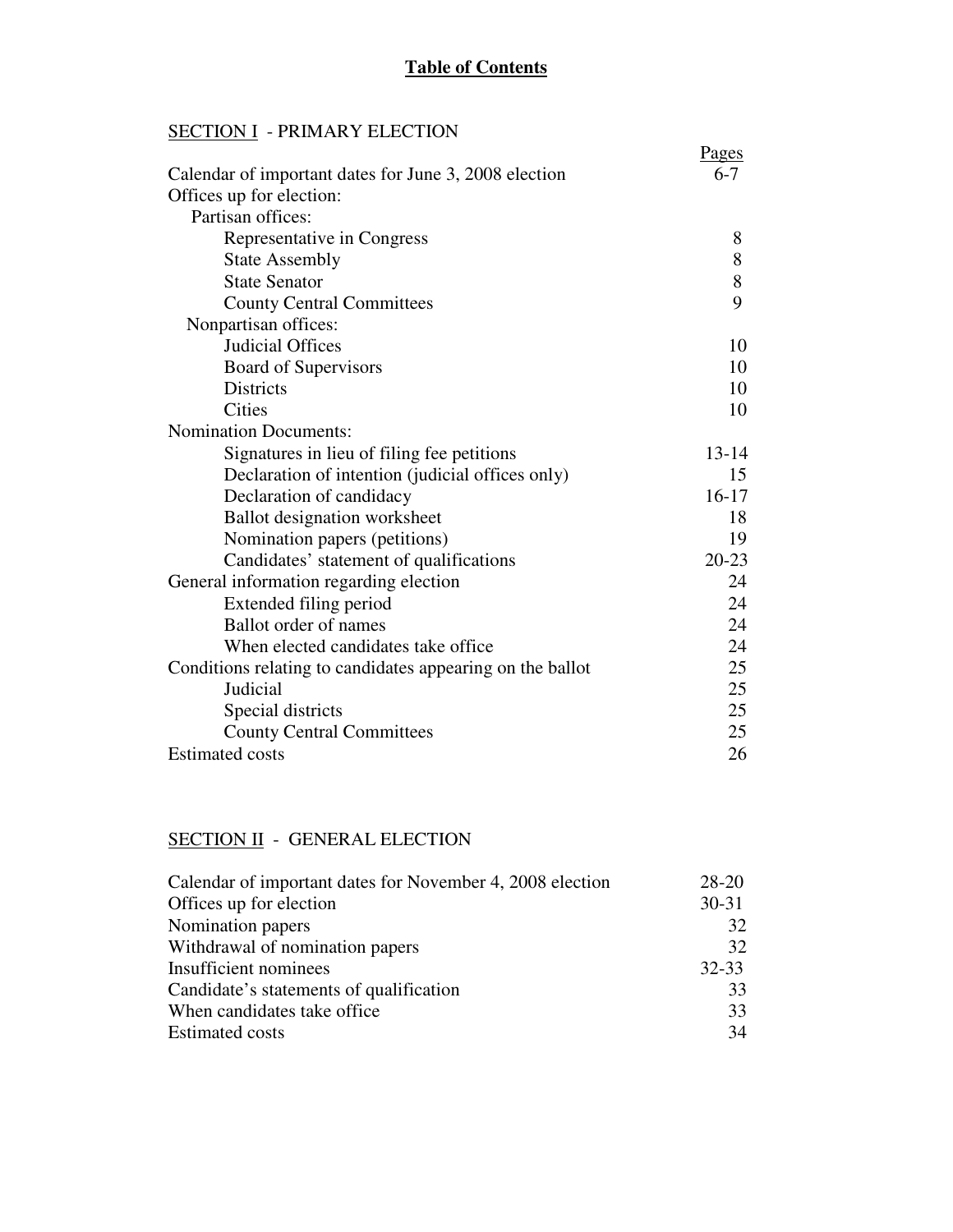#### SECTION III - POLITICAL REFORM ACT PROVISIONS (Blue sheets)

|                                                                                            | Pages   |
|--------------------------------------------------------------------------------------------|---------|
| Campaign Filing Requirements                                                               | 36      |
| Quick Facts for Local Candidate Controlled Committees                                      | 36      |
| Basic Campaign Finance Forms for Candidates                                                |         |
| Form 501 - Statement of Intent                                                             | 37      |
| Form 470 – Campaign statement                                                              | 37      |
| Form 410 - Statements of organization                                                      | 37      |
| Form 460 – Recipient committee campaign statement. 37                                      |         |
| Form $497 -$ Late contribution report.                                                     | 37      |
| Campaign Finance Information                                                               |         |
| Contribution limits.                                                                       | 38      |
| Commingling with personal funds prohibited                                                 | 38      |
| Prompt reporting of contributions                                                          | 38      |
| Late contributions $\ldots$ $\ldots$ $\ldots$ $\ldots$ $\ldots$ $\ldots$ $\ldots$          | 38      |
| Penalties for violations                                                                   | 38      |
| Independent expenditures                                                                   | 38      |
| Campaign Information                                                                       |         |
|                                                                                            |         |
|                                                                                            |         |
|                                                                                            | $39-40$ |
| Political signs $\ldots$ $\ldots$ $\ldots$ $\ldots$ $\ldots$ $\ldots$ $\ldots$ $\ldots$ 40 |         |
|                                                                                            |         |
| Statement of Economic Interests                                                            | 41      |
| Important Contact Information                                                              | 41      |
| June 3, 2008 Filing Schedule                                                               | 42      |
| November 4, 2008 Filing Schedule                                                           | 43      |

#### **APPENDICES**

| Appendix $A -$ Ballot Designations                  | 44-55 |  |
|-----------------------------------------------------|-------|--|
| Appendix B – Outdoor Advertising – County and State | 56-59 |  |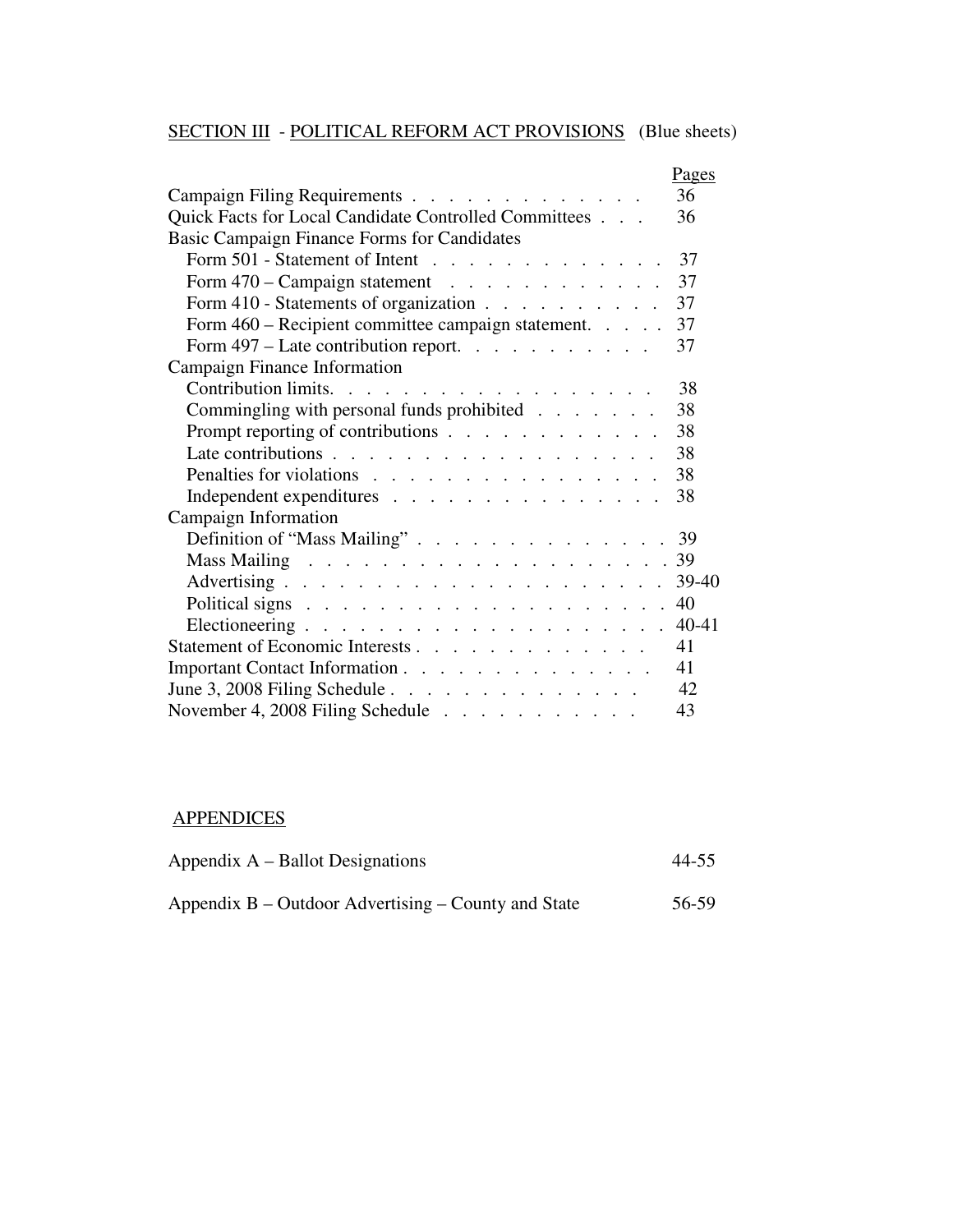### SECTION I

### JUNE 3, 2008

### PRIMARY ELECTION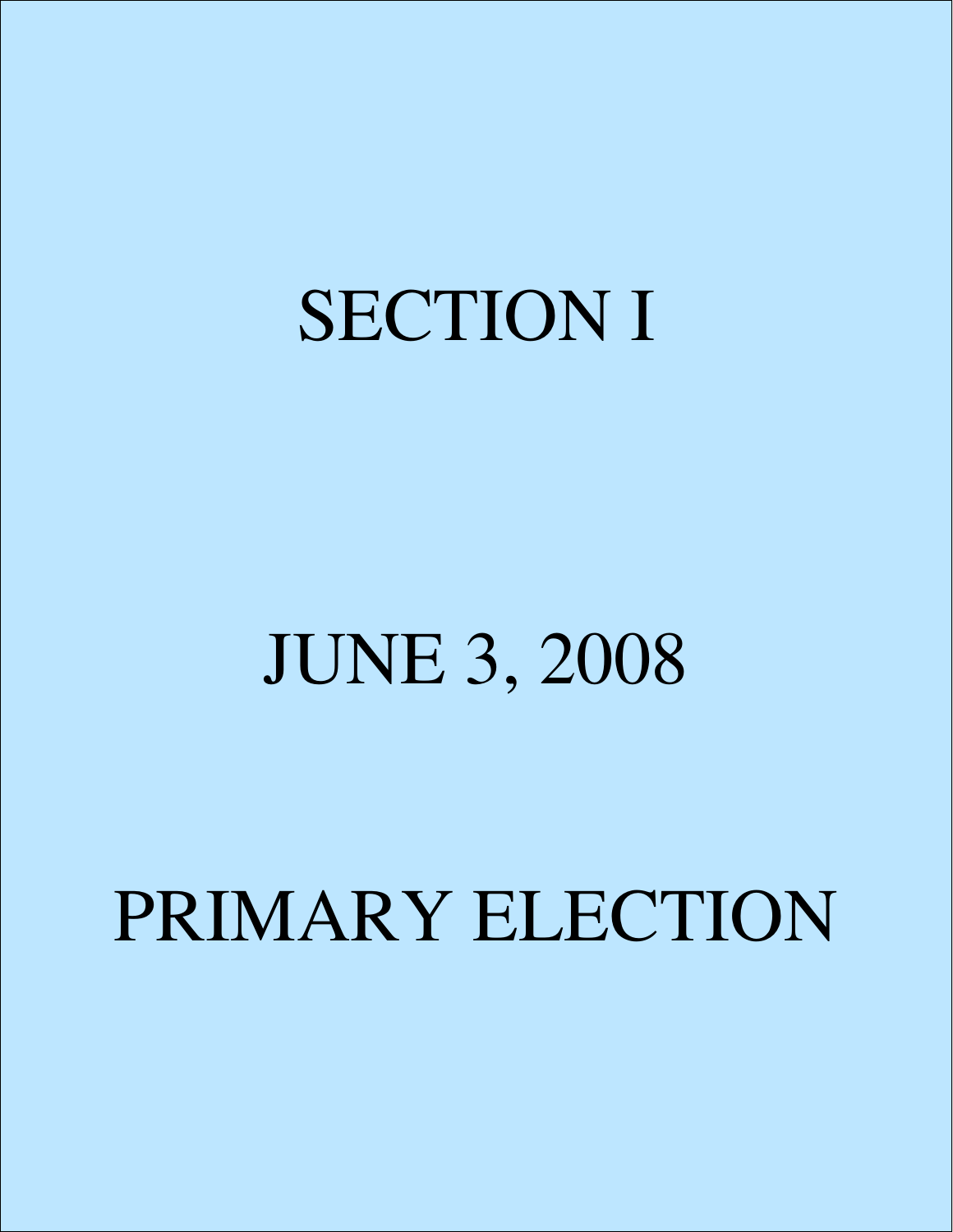#### CALENDAR OF IMPORTANT DATES FOR JUNE 3, 2008 PRIMARY ELECTION

| Dec. 28, '07<br>$(E-158)$          | FIRST day to receive forms to collect Signatures in Lieu of Filing Fees.                                                                                                           |
|------------------------------------|------------------------------------------------------------------------------------------------------------------------------------------------------------------------------------|
| Jan 31, 08<br>$(E-126)$            | LAST day to file semi-annual campaign statements (from last<br>statement to 12/31/07).                                                                                             |
| Jan 28-Feb 6<br>(E-127-E-118)      | ALL potential candidates for judicial offices must file a Declaration of Intention<br>form. (Extended to February 11 <sup>th</sup> if the incumbent does not file. (EC $\S 8023$ ) |
| Feb 6<br>$(E-118)$                 | LAST day to file Signature in Lieu forms with Declaration of Intention<br>(judicial offices).                                                                                      |
| Feb <sub>11</sub><br>$(E-113)$     | FIRST day of nomination filing period.                                                                                                                                             |
| Feb <sub>21</sub><br>$(E-103)$     | LAST day for candidates to file Signatures in Lieu of filing fee<br>petitions for any office other than judicial.                                                                  |
| March 7<br>$(E-88)$                | LAST day to file nomination papers and candidate statements of<br>Qualifications unless extended filing periods are applicable.                                                    |
| March 8-17                         | TEN DAY EXAMINATION PERIOD for candidates' statements.<br>(El. Code §§13313-13314)                                                                                                 |
| March 10                           | LAST day to withdraw candidate's statement of qualification if nomination<br>filing period for office closed on March $7th$ (March $8th$ and $9th$ is a weekend).                  |
| March 12<br>$(E-83)$               | LAST day to file nomination papers and statement of qualification if<br>extended filing period is applicable.                                                                      |
| March 13-24                        | TEN DAY EXAMINATION PERIOD.<br>(El. Code §§13313-13314)                                                                                                                            |
| March 13<br>11:00 A.M.<br>$(E-82)$ | RANDOMIZED ALPHABET drawing by Secretary of State to determine the order of<br>candidate names on the primary election ballot.                                                     |
| March 13                           | LAST day to withdraw Candidates' Statement of Qualifications if nomination filing<br>period closed on March 12th.                                                                  |
| March 17                           | LAST day to file a petition forcing a judicial race on the primary election ballot if<br>the incumbent is unopposed. $(El. Code §8203)$                                            |
| March 24<br>$(E-40)$               | LAST day to file 1st pre-election campaign expense statement (from last<br>statement to 3/17/08)                                                                                   |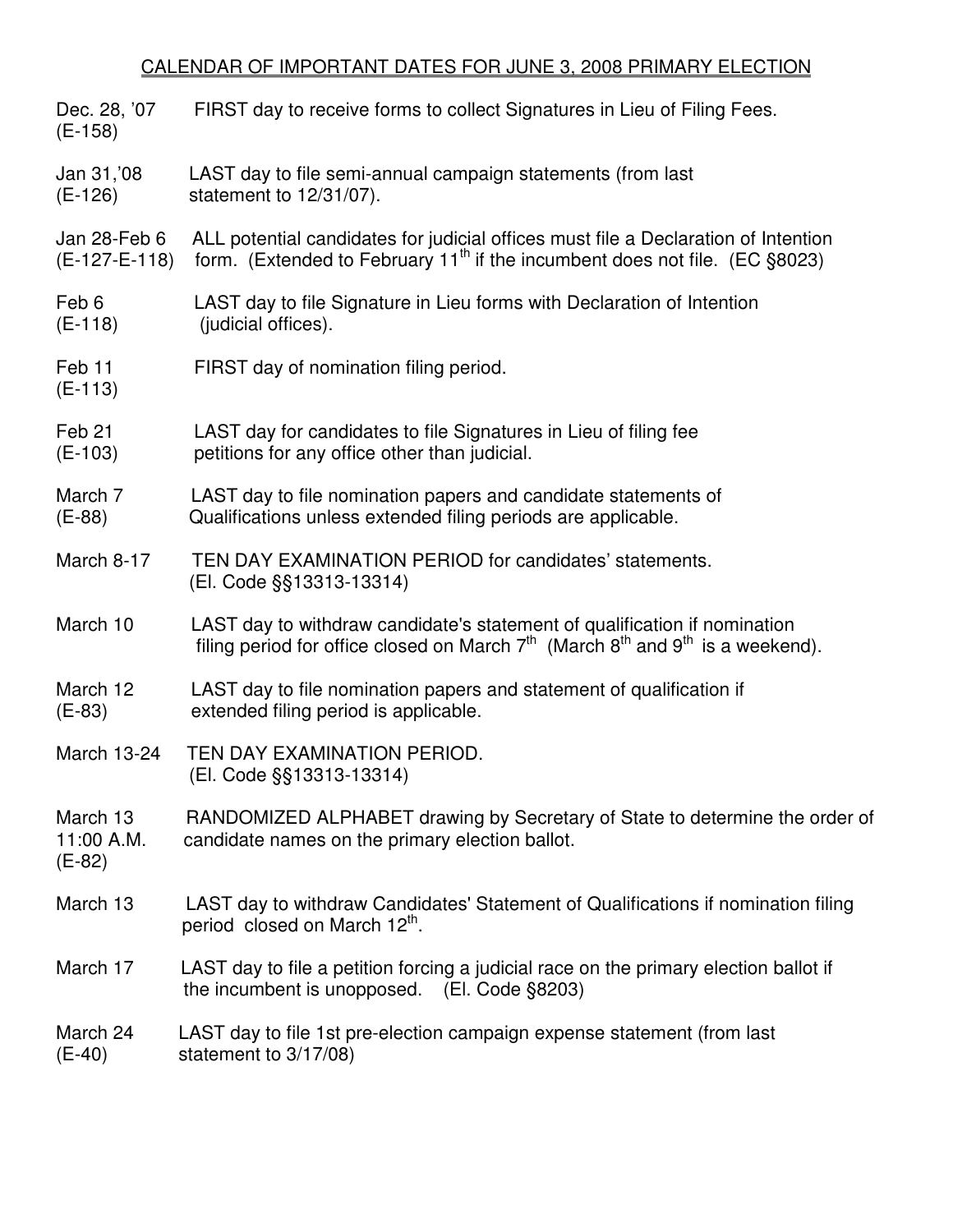#### CALENDAR OF IMPORTANT DATES FOR JUNE 3, 2008 PRIMARY ELECTION (continued)

- April 4 FIRST day to mail ballots to military and overseas voters. (E-60) April 7 FIRST day to file Statements of Write-in Candidacy and Nomination Papers. (E-57) April 24 FIRST day to mail sample ballots. (E-40) May 5 FIRST day to vote by mail ballot in office of elections official. First day for elections (E-29) official to mail ballots. May 5 LAST day to request precinct indexes and mailing labels for delivery approximately two weeks before the election. May 19 LAST day to register to vote in the June  $3<sup>rd</sup>$  primary election. (E-15) May 20 LAST day for write-in candidates to file Statements of Candidacy and (E-14) Nomination Papers. May 22 LAST day to file 2nd Pre-Election campaign expense statement. (from last statement to 5/17/08). Must be filed in person or by guaranteed overnight mail. May 26 First day for voters who are disabled or unable to go the polls on election day to submit (E-6) a written request for a ballot to be delivered to them. (El. Code §3021) May 27 LAST day to apply for an absentee ballot, by mail, from (E-7) the County Clerk/Elections Division.
- June 3 PRIMARY ELECTION DAY polls open 7 a.m. 8 p.m.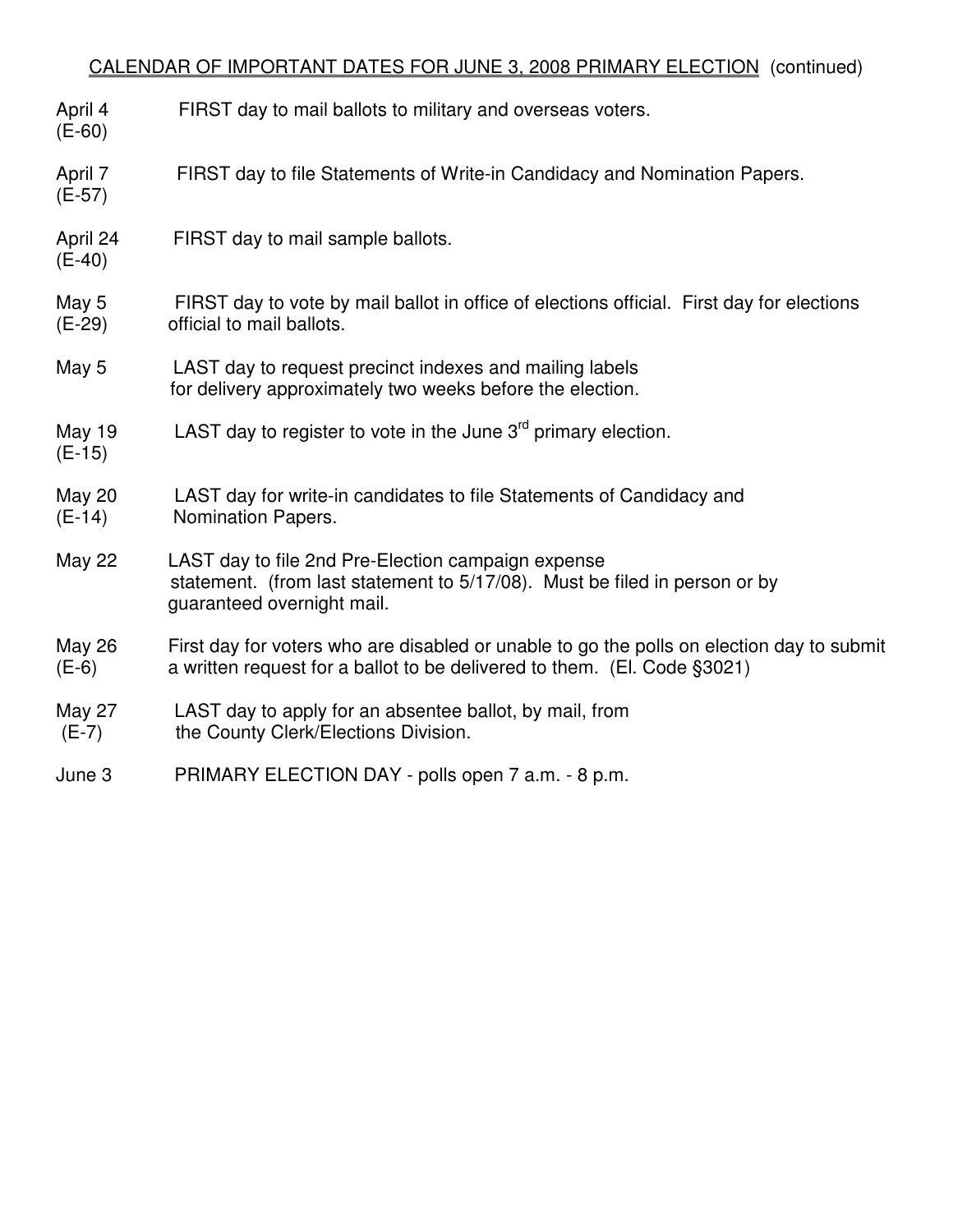#### **SECTION I**

#### PRIMARY ELECTION

June 3, 2008

OFFICES UP FOR ELECTION OR NOMINATION AT THE JUNE 3, 2008 PRIMARY ELECTION (Filing dates February 11<sup>th</sup> – March  $7<sup>th</sup>$ )

#### PARTISAN OFFICES

#### FEDERAL OFFICES

| <b>OFFICE</b>                               | <b>TERM</b> | <b>FILING</b> | SIGNATURES IN*     | SPONSORS'         |
|---------------------------------------------|-------------|---------------|--------------------|-------------------|
|                                             | YEARS       | FEE           | LIEU OF FILING FEE | <b>SIGNATURES</b> |
| <b>REPRESENTATIVE</b><br><b>IN CONGRESS</b> |             | \$1,652.00    | $3,000*$           | 40 - 60           |

Qualifications - At least 25 years of age, registered voter, U.S. citizen for at least 7 years, resident of district when elected. (Art. 1, Sec. 2, Clause 2, U. S. Constitution)

\*Requirement of 3,000 signatures only applies to Democrats and Republicans. Minor party rules are in table in Secretary of State Elections Calendar.

#### STATE CANDIDATES

| <b>OFFICE</b>         | <b>TERM</b><br><b>YEARS</b> | <b>FILING</b><br><b>FEE</b> | <b>SIGNATURES IN</b><br>LIEU OF FILING FEE                                                                                                                            | <b>SPONSORS'</b><br><b>SIGNATURES</b> |
|-----------------------|-----------------------------|-----------------------------|-----------------------------------------------------------------------------------------------------------------------------------------------------------------------|---------------------------------------|
| <b>STATE ASSEMBLY</b> | $\mathcal P$                | \$1,162.08                  | 1,500                                                                                                                                                                 | $40 - 60$                             |
|                       | since November 6, 1990.     |                             | Qualifications - U.S. citizen, registered voter in the district at the time nomination papers<br>are issued. ** May not have served three terms in the State Assembly |                                       |
| <b>STATE SENATOR</b>  | 4                           | \$1,162.08                  | 3,000                                                                                                                                                                 | 40 - 60                               |

Qualifications – U.S. citizen, registered voter in the district at the time nomination papers are issued. \*\* May not have served two terms in the State Senate since November 6, 1990.

<sup>\*\*</sup>Note: Article IV, Section 2(c), of the California Constitution requires one year residency in the legislative district and California residency for three years. However, it is the legal opinion of the Secretary of State's office that these provisions violate the U.S. Constitution.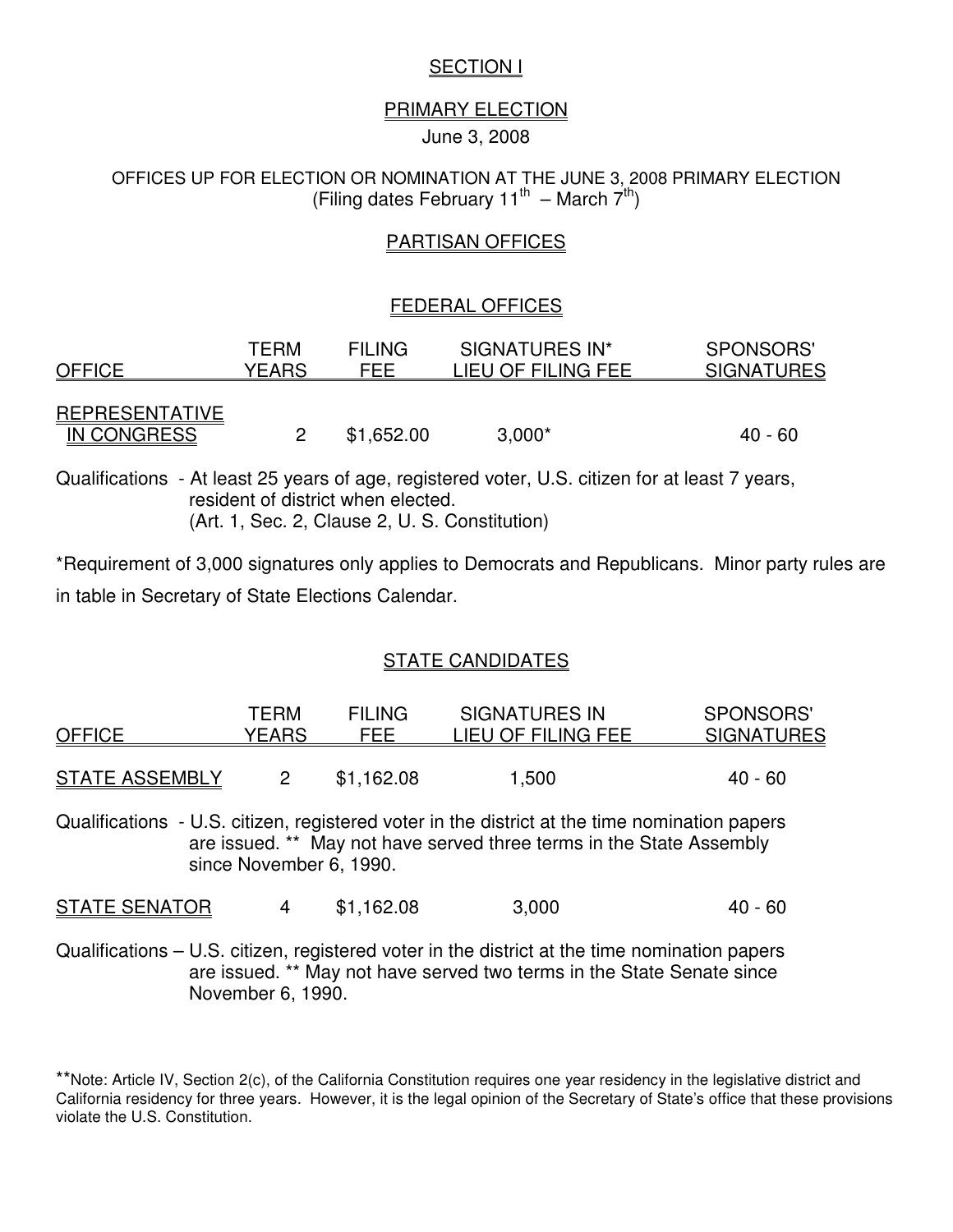FILING FEES - Partisan offices may pay by money order, cashier, certified, travelers or personal check made payable to Debra Bowen, Secretary of State. **Filing fees are nonrefundable**. (El. Code §§8101-8106)

#### COUNTY CENTRAL COMMITTEES

| <b>OFFICE</b>       | TFRM  | FII ING     | <b>SIGNATURES IN</b> | SPONSORS'         |
|---------------------|-------|-------------|----------------------|-------------------|
|                     | YEARS | FFF         | LIEU OF FILING FEE   | <b>SIGNATURES</b> |
| CENTRAL COMMITTEE 2 |       | <b>NONE</b> | <b>NONE</b>          | $20 - 40$         |

#### MARIN COUNTY CENTRAL COMMITTEE OPENINGS BY SUPERVISORIAL DISTRICT

| <b>PARTIES</b>                     | <u>Total_</u> | <u>1st Dis.</u>  | 2nd Dis. | 3rd Dis. | 4th Dis. | <u>5th Dis.</u> |
|------------------------------------|---------------|------------------|----------|----------|----------|-----------------|
|                                    |               |                  |          |          |          |                 |
| Democratic                         | 23            | .5               | .5       |          |          |                 |
| Republican                         | 23            | 5                | ხ        | b        |          | ხ               |
| Amer. Indep.*                      | 26            | 5                |          | 5        |          | $6*$            |
| Green                              |               | ----- 7 AT LARGE |          |          |          |                 |
| Peace & Freedom ) ----- 7 AT LARGE |               |                  |          |          |          |                 |

The number of County Central Committee openings are determined on the basis of registration figures as transmitted to the Secretary of State by County Clerks. (El. Code §§2187, 7650)

#### REQUIREMENTS FOR DECLARATION OF CANDIDACY FOR A PARTISAN OFFICE (including County Central Committees)

No declaration of candidacy for a partisan office or for membership on a county central committee shall be filed by a candidate unless:

 (1) at the time of presentation of the declaration and continuously for not less than three months immediately prior to that time, or for as long as he/she has been eligible to register to vote in the state, the candidate is shown by his/her affidavit of registration to be affiliated with the political party the nomination for which he/she seeks. A candidate can be registered as "declines to state" the 9 months previous to the 3-month period; and

(2) the candidate has not been registered as affiliated with a qualified political party other than that political party the nomination of which he/she seeks within 12 months, or, in the case of an election governed by Chapter 7 (commencing with Section 7200), within three months immediately prior to the filing of the declaration. (El. Code §8001)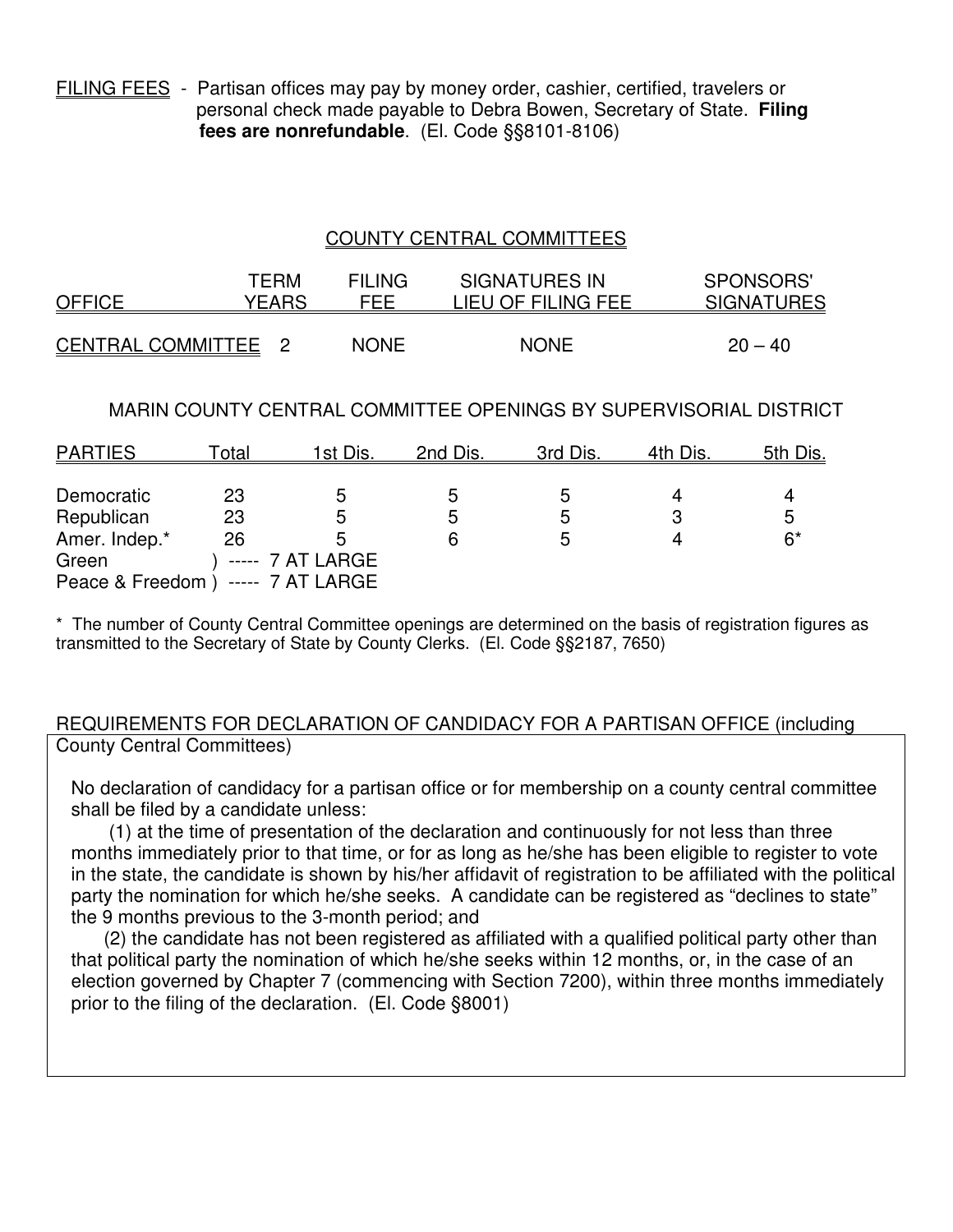#### NONPARTISAN OFFICES

#### JUDICIAL OFFICES (Requires a Declaration of Intention)

| <b>SUPERIOR COURT</b>                | TERM<br><b>YEARS</b> | <b>FILING</b><br>FEE | <b>SIGNATURES IN</b><br><u>LIEU OF FILING FEE</u> | SPONSORS'<br><b>SIGNATURES</b> |
|--------------------------------------|----------------------|----------------------|---------------------------------------------------|--------------------------------|
| Office No. 1                         |                      |                      |                                                   |                                |
| <b>Terrence Boren</b>                | 6                    | \$1,787.89           | 7,152                                             | $20 - 40$                      |
| Office No. 2<br><b>James Ritchie</b> | 6                    | \$1,787.89           | 7,152                                             | $20 - 40$                      |
| Office No. 3<br>Verna Adams          | 6                    | \$1,787.89           | 7,152                                             | $20 - 40$                      |

Qualifications - Candidate must have been a member of the State Bar or served as a judge of a court of record in this state for 10 years (Superior Court Judge) immediately preceding the election for which he/she is elected. (Art. 6, Sec. 15, Cal. Const.)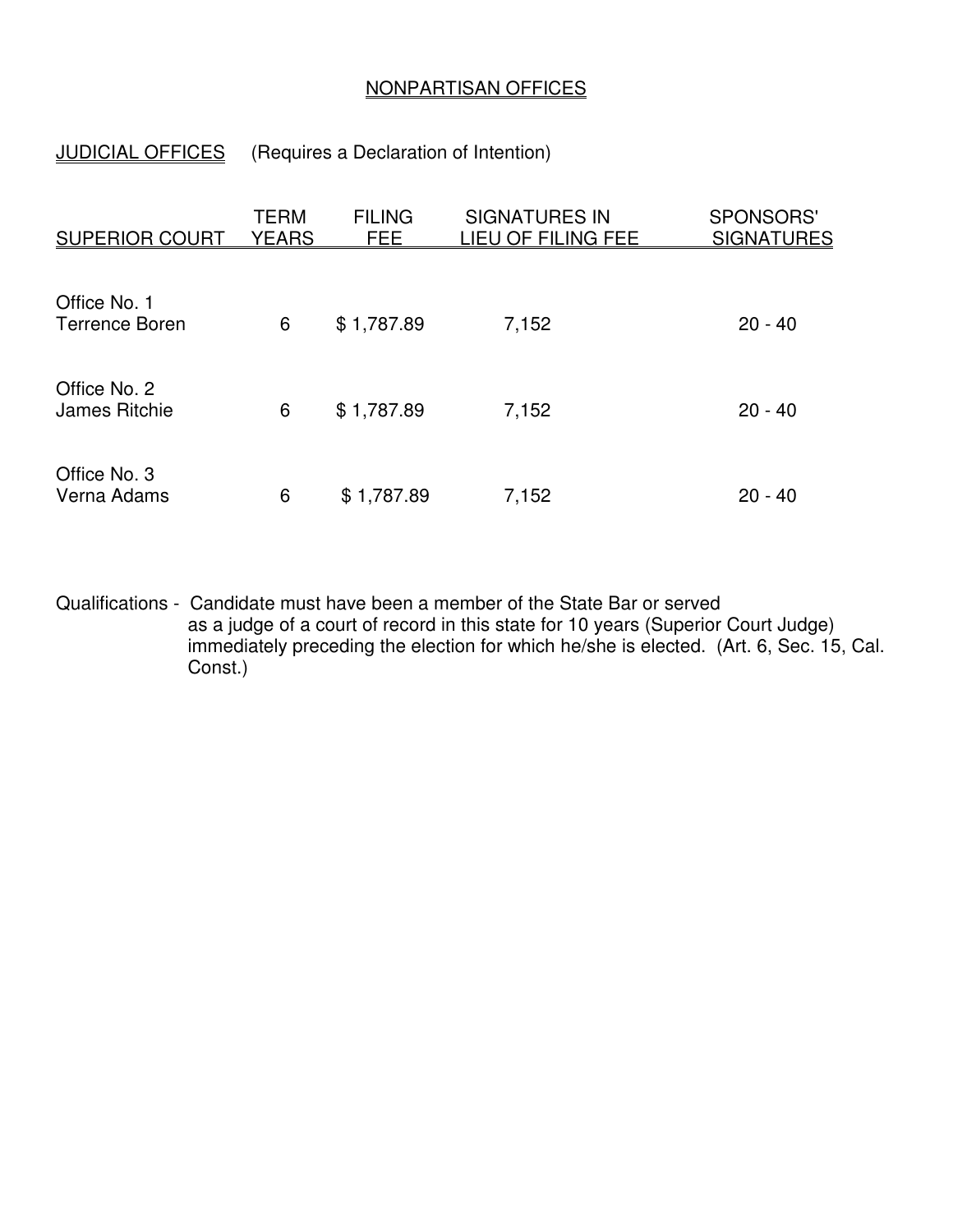#### BOARD OF SUPERVISORS

| <b>OFFICE</b>                                                        | TERM<br><u>YEARS</u> | <b>FILING</b><br><b>FEE</b> | <b>SIGNATURES IN</b><br><u>LIEU OF FILING FEE</u> | <b>SPONSORS'</b><br><b>SIGNATURES</b> |
|----------------------------------------------------------------------|----------------------|-----------------------------|---------------------------------------------------|---------------------------------------|
| <b>County Board of Supervisors</b><br>District 2<br><b>Hal Brown</b> | 4                    | \$949.94                    | 3,800                                             | $20 - 40$                             |
| District 3<br><b>Charles McGlashan</b>                               | 4                    | \$949.94                    | 3,800                                             | 20<br>- 40                            |
| District 4<br><b>Stephen Kinsey</b>                                  | 4                    | \$949.94                    | 3,800                                             | 20<br>40<br>$\sim$                    |

Qualifications - Candidate shall have been a registered voter of the district which he/she seeks to represent for at least 30 days immediately preceding the deadline for filing nomination documents for the office of supervisor, and shall reside in the district during his/her incumbency. (Govt. Code.§25041)

#### DISTRICTS NUMBER OF VACANCIES

Regular Term Short Term

#### **SANITARY**

Almonte . . . . . . . . . . . . . . . 3

District #1 (Ross Valley) . . . . . . . . . . . 2

Qualifications - Candidate must be a resident elector of the district. (Health & Safety Code §§6464, 6480)

No filing fee or sponsor signatures are required for district offices.

CITIES\* Candidates file with the City Clerk in their respective cities.

Town of Ross . . . . . . . . 3

City of Belvedere . . . . . . 3

\*Twenty sponsor signatures are required.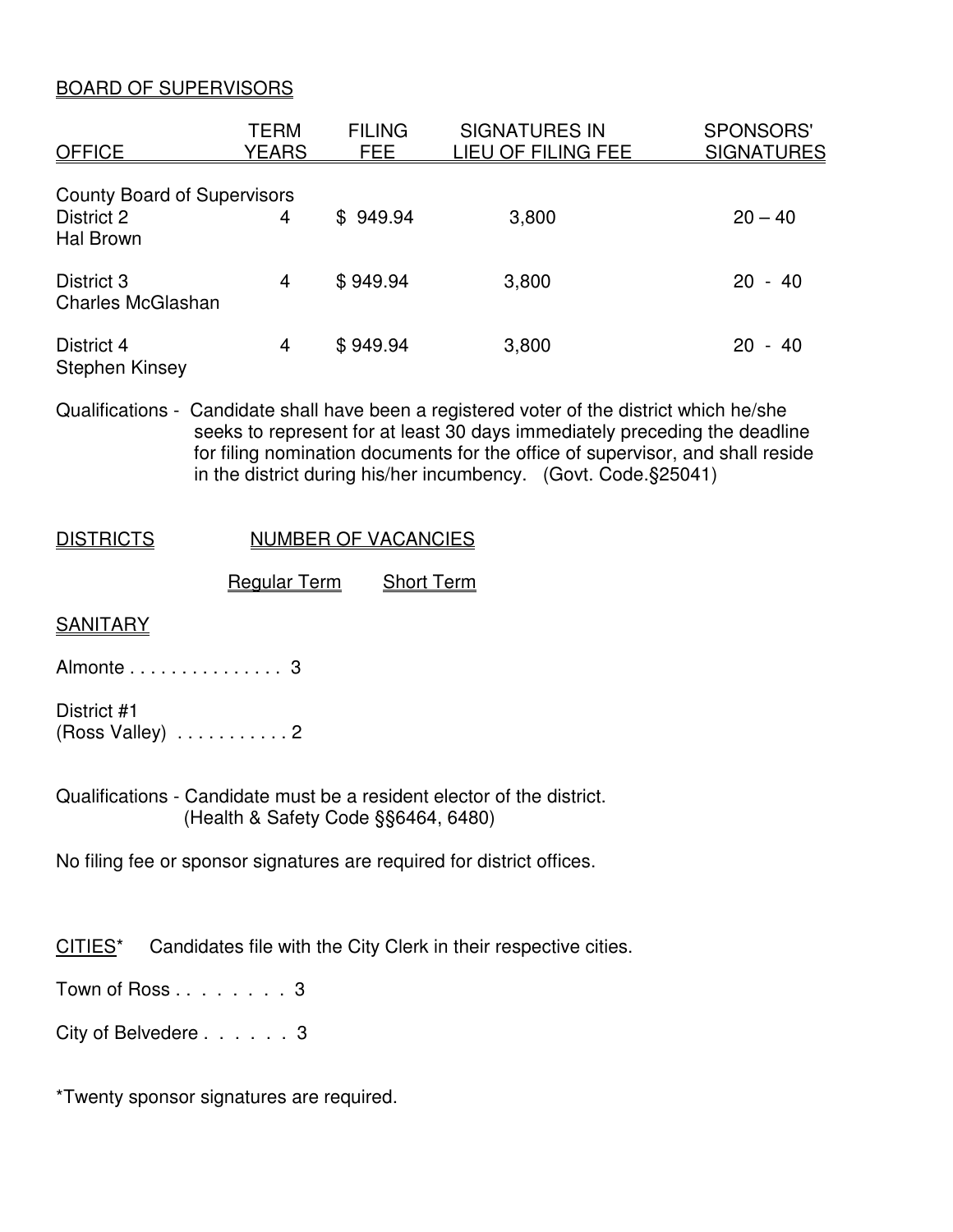#### NOMINATION DOCUMENTS

Filing forms include:

- 1. Signatures in lieu of filing fee petition form. Obtain form and file from December 28 to February 6 for judicial candidates; from December 28 to February 21 for candidates other than judicial.
- 2. Declaration of Intention form (for judicial candidates only). Obtain form and file from January 28 – February 6.
- 3. Declaration of Candidacy form; Ballot designation worksheet. (El. Code 13107.3 CA 505)
- 4. Nomination Papers (petitions) with Sponsor Signatures. Signatures on Signature in Lieu Petitions may also be counted towards the sponsor signatures required on nomination papers.
- 5. Candidate's Statement of Qualification form to be printed in voter pamphlet (optional).
- 6. Conflict of Interest form (Form 700).
- 7. Web-site permission application.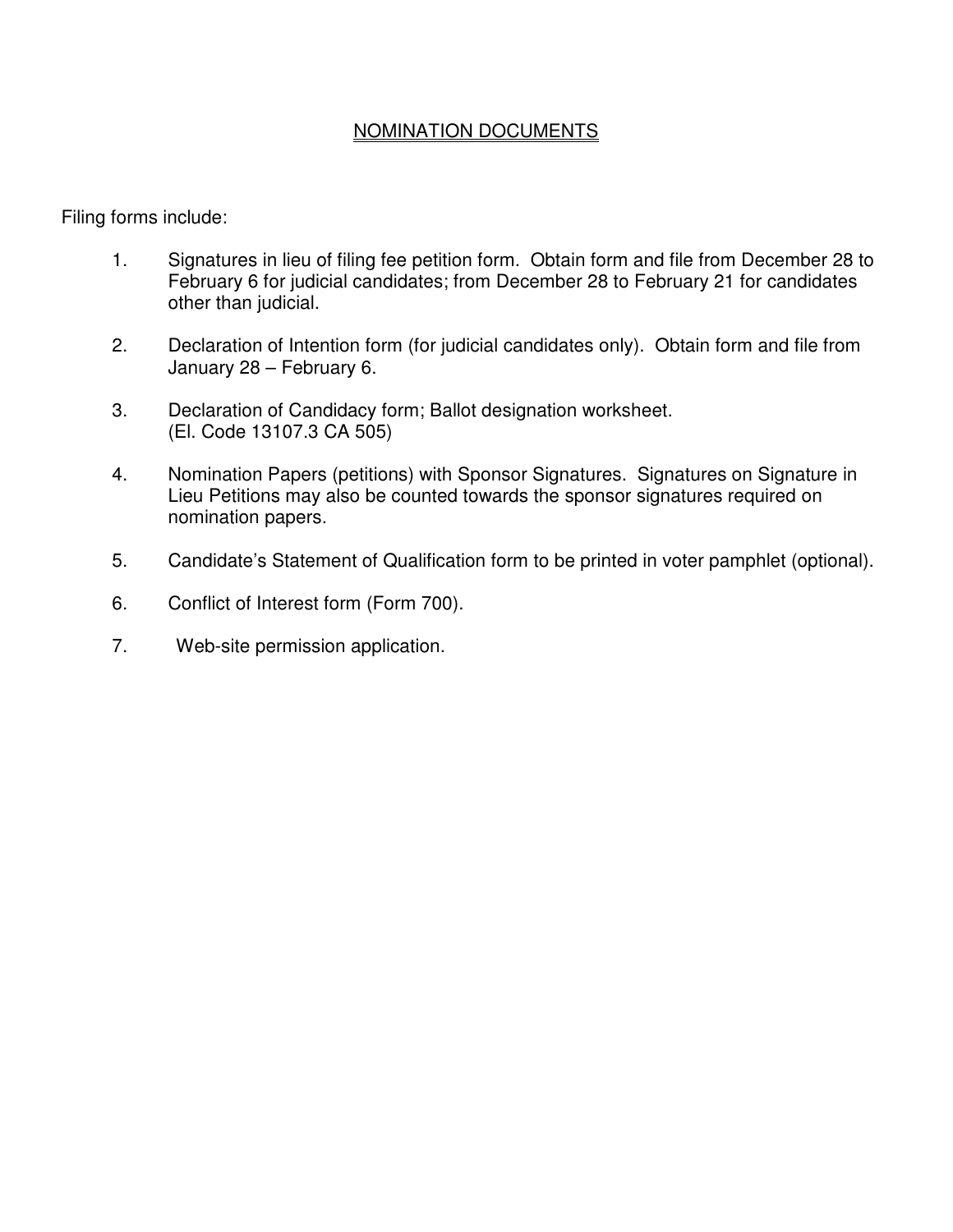#### SIGNATURES IN LIEU OF FILING FEE PETITIONS

December 28 – February 6 for Judicial Candidates

December 28 – February 21 for all other candidates

(Election Code §8106)

 A candidate may submit a petition containing signatures of registered voters in lieu of paying the filing fee in order to run for office. The signatures submitted may cover all, or a prorated portion, of the filing fee. Any registered voter who is a resident of the jurisdiction may sign an in-lieu filing fee petition for any candidate for whom he/she is eligible to vote.

 Forms to collect signatures in lieu of paying a filing fee may be obtained from the office of the Registrar of Voters, Room 121, Civic Center, San Rafael. Candidates will receive sufficient forms to cover the required amount of signatures. Any candidate wishing additional forms will be charged \$.15 a sheet.

 Forms will be available between December 28, 2007 and February 21, 2008. (See pages 8-11 for total signatures in lieu of filing fee required.) All forms must be filed by 5 p.m. February 21, 2008.

NOTE: If Judicial Candidates file signatures in lieu petitions, they must be filed with their Declaration of Intention (see page 15).

The candidate or any registered voter, or voters may serve as circulator to collect signatures.

 Only registered voters eligible to vote for the candidate may sign the petition. For American Independent, Green, Libertarian and Peace and Freedom offices, the signer must be affiliated with the same political party as the candidate.

 All petitions are validated in the order of arrival to the Elections Office. If a voter signs more candidates' petitions than there are offices to be filled, the voter's signature shall be valid only on those petitions which do not exceed the number of offices to be filled.

 If, after signature verification, the Registrar of Voters finds the petition deficient, the candidate may, before the close of the nomination period, either:

- 1. Submit supplemental petitions; or
- 2. Pay a pro-rata fee.

(Any adjustment after the last day of the filing period must be by monies only)

You will be advised by this office if SIGNATURES ARE DEFICIENT.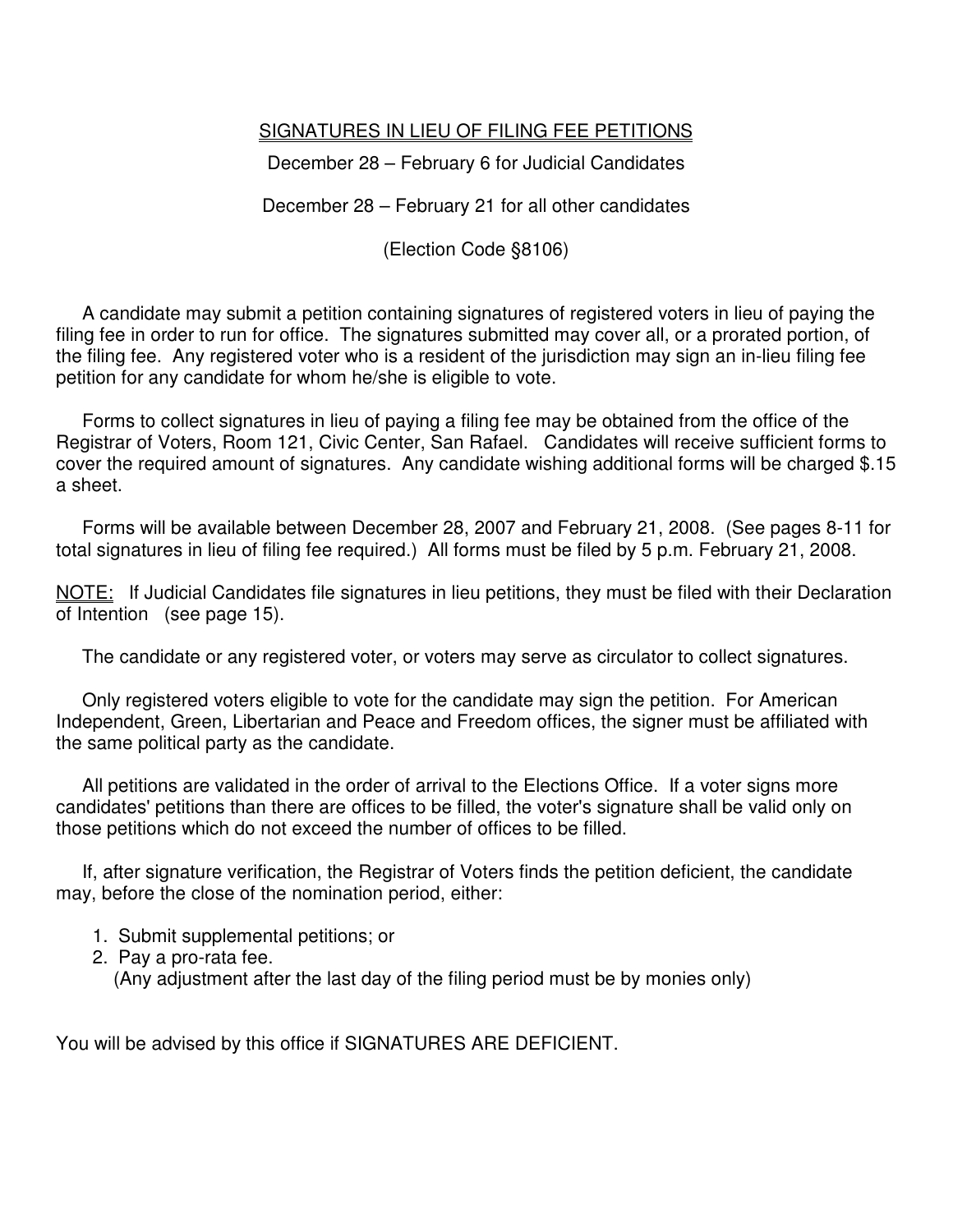#### SIGNATURES IN LIEU OF FILING FEE (continued)

(Election Code §8106)

#### SPECIAL REQUIREMENTS FOR CANDIDATES CIRCULATING IN MORE THAN ONE COUNTY. (Congress, Assembly & State Senate)

 Candidates for these offices must submit their signatures to the County in which the petition was circulated. (El. Code §8106(4))

The petition sections must be filed no later than **February 21, 2008** with the Registrar of Voters.

 CANDIDATES PLEASE NOTE: THE NOMINATION PETITION IS ONLY ONE OF THE MANY DOCUMENTS REQUIRED FOR CANDIDACY. Candidates are NOT to assume that because a sufficient in-lieu-filing-fee petition was filed which also fulfilled the nomination petition signatures requirement, that all requirements for candidacy have been completed (see page 12 for set of filing forms). Candidates must check with the responsible elections official to determine whether all election requirements have been fulfilled.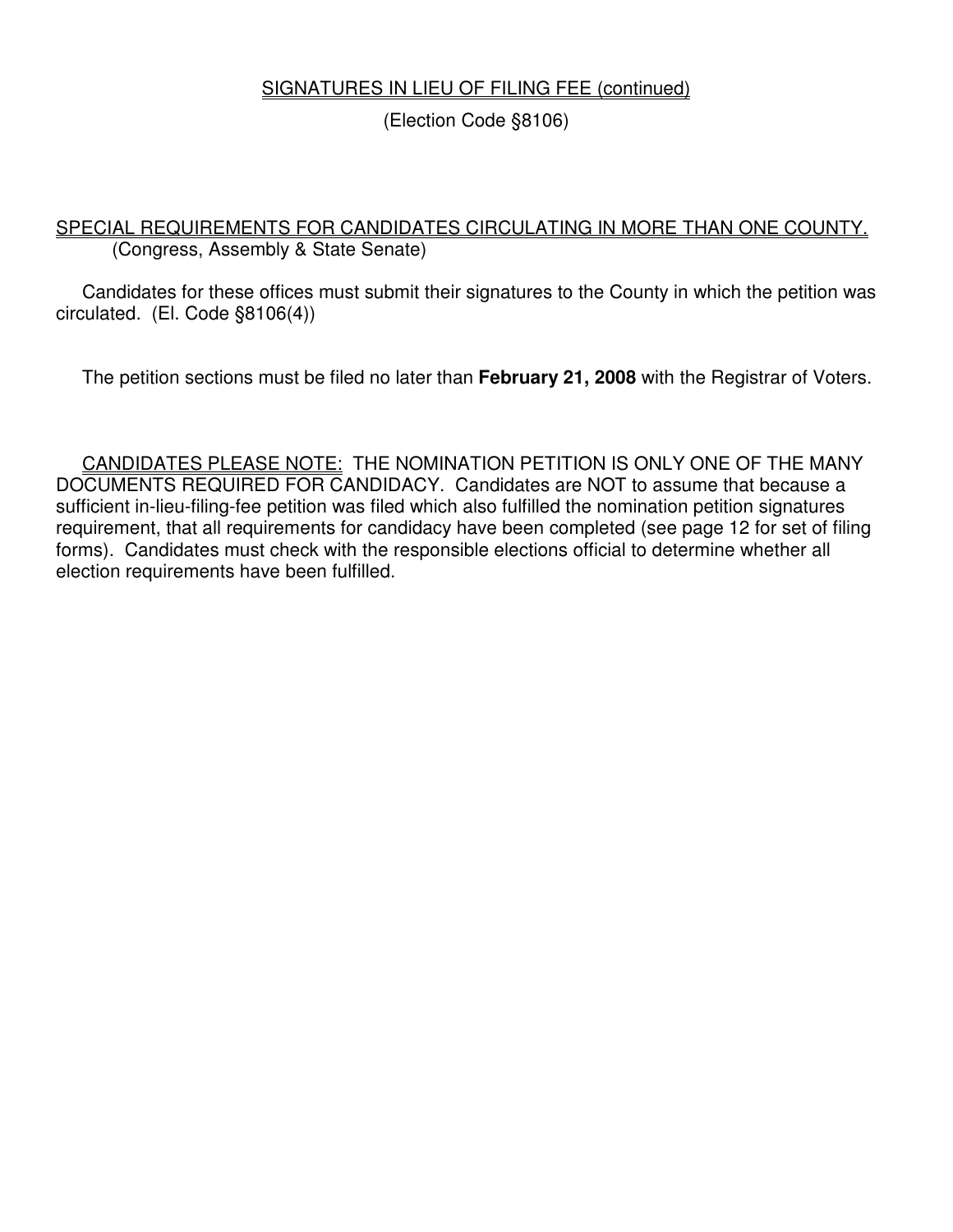#### DECLARATION OF INTENTION - Judicial Candidates only

January 28 – February 6

Candidates for a judicial office shall file a written and signed declaration of their intention to become a candidate for their party's nomination for that office. The declaration of intention shall be filed with the elections official of the county in which each candidate resides. (El. Code §8023)

Filing fees for those candidates required to file declaration of intention must be paid at the time the declaration is filed, or, signatures in lieu of paying filing fee, must be submitted. Filing fees are not refundable. (El. Code §§ 8023, 8105)(b)

 Candidates for judicial office shall state in their declaration of intention for which numerically designated office he/she intends to become a candidate (see page 10 for numerical designation). (El. Code §§8200, 8023)

No person may be a candidate nor have his or her name printed on any ballot as a candidate for judicial office unless he or she has filed the declaration of intention provided for in this section. If the incumbent of a judicial office fails to file a declaration of intention by February 6, persons other than the incumbent may file declarations of intention no later than the first day for filing nomination papers, February 11, 2008. (El. Code §8023(b)

If an incumbent of a judicial office files a declaration of intention but for any reason fails to file his or her nomination papers by March 7<sup>th</sup>, an additional five days shall be allowed for the filing of nomination papers for the office, to March  $12<sup>th</sup>$ . Any person other than the incumbent, if otherwise qualified, may file nomination papers for the office during the extended period, notwithstanding that he or she has not filed a written and signed declaration of intention. (El. Code §8204(a)(b)

Filing fees may be paid by money order, cashier, certified, travelers or personal check made payable to Registrar of Voters.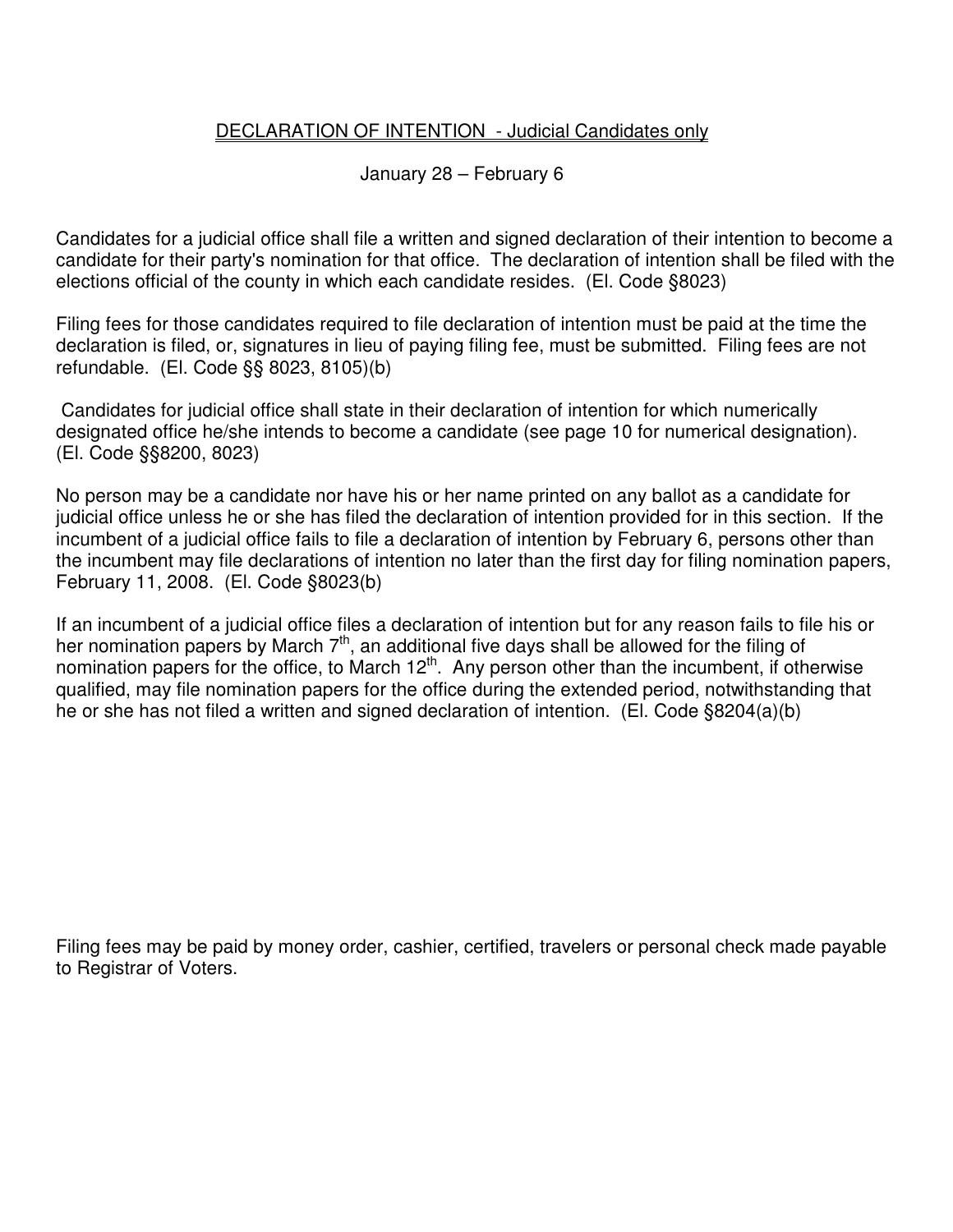#### DECLARATION OF CANDIDACY

February 11 – March 7 (5-day extension to March 12)

All candidates for offices at the direct primary election must file a declaration of candidacy and nomination papers with the county elections official. Candidates may file a declaration of candidacy for only one office.

Nomination papers are available from the Registrar of Voters beginning February 11, 2008 at 8:00 a.m. upon the pre-payment of the filing fee or the presentation of the appropriate number of signatures in lieu of filing fee or a combination of both. A candidate shall not remove a declaration of candidacy from the office of the elections official.

The Elections Department may not accept for filing any nomination papers, signatures in lieu petitions, or declaration of candidacy unless all blanks therein are completed. (El. Code §8065)

Nomination filing closes at 5:00 p.m., March 7, 2008, except for those offices with an extended filing period.

Nomination papers must be filed in person, or by certified mail or delivery service, with the candidate's signature notarized. Since an original signature is required, *no faxed documents will be accepted.* 

 No withdrawals of candidacy are permitted after a declaration of candidacy has been filed. (El. Code §8800)

 FILING FEES for non-partisan offices may be made in cash or by check made payable to the Registrar of Voters at the time that the forms are issued. However, signatures in lieu petitions are available without first paying this filing fee. (El. Code §§8101-8106) Filing fees for partisan offices may be made by money order, cashier, certified, travelers or personal check made payable to Debra Bowen, Secretary of State. Filing fees are not refundable. (El. Code §§8105, 8020)

All candidates filing a declaration of candidacy must execute the declaration in the office of the Registrar of Voters. HOWEVER, a candidate may, in a written statement signed and dated by the candidate, designate a person to receive a declaration of candidacy form from the Registrar of Voters and deliver it to the candidate. Such statement shall include language indicating that the candidate is aware that the declaration of candidacy must be properly executed and delivered to the Registrar of Voters of the county of the candidate's residence by 5:00 p.m. on March 7, 2008. Because an original signature is required, nomination documents may be not be filed by fax. The candidate's designee may only receive and deliver nomination papers. He/she may not make any changes on the nomination documents. Such statement shall be retained by the Registrar of Voters. (El. Code §8028)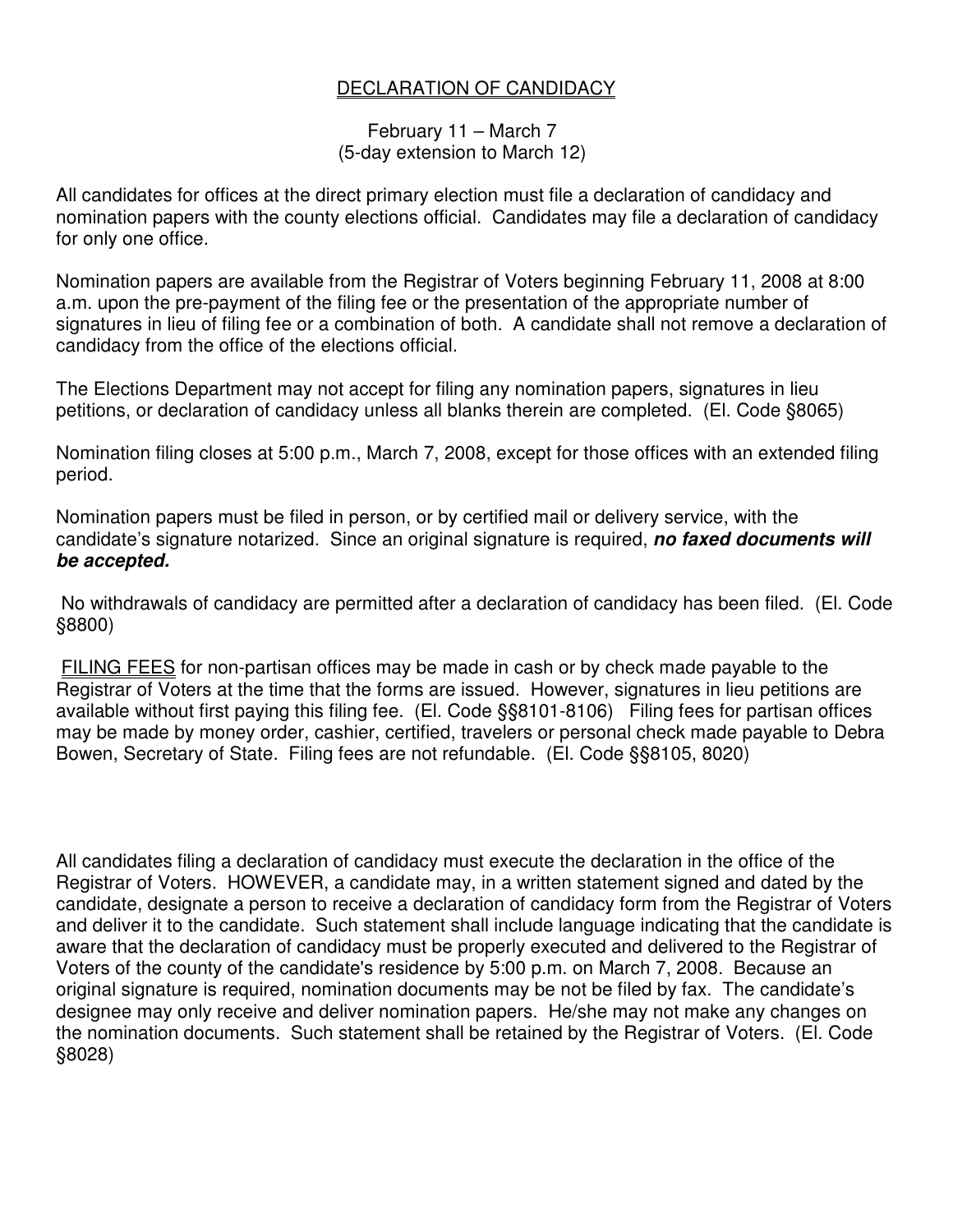#### CANDIDATE'S NAME AND

#### BALLOT DESIGNATION (See Appendix A)

- 1. A candidate may use a nickname, in addition to his legal name, provided his/her candidacy has been declared under such name on the Declaration of Candidacy. (A.G. Ops 50-87, 5/27/80)
- 2. No title or degree shall appear on the same line on a ballot as a candidate's name, either before or after the candidate's name in the case of any election to any office. (El. Code §13106)
- 3. The ballot designation is limited to three words which describes the candidate's prinicipal occupation. It appears under the candidates name on the ballot.
- 4. Each candidate that submits a ballot designation, shall file a ballot designation worksheet that supports the use of that ballot designation by the candidate. The ballot designation worksheet shall be filed with the elections official at the same time that the candidate files his/her Declaration of Candidacy. In the event that a candidate fails to file a ballot designation worksheet, no designation shall appear under the candidate's name on the ballot (El. Code §13107.3). **See required "Ballot Designation Worksheet" form on next page.**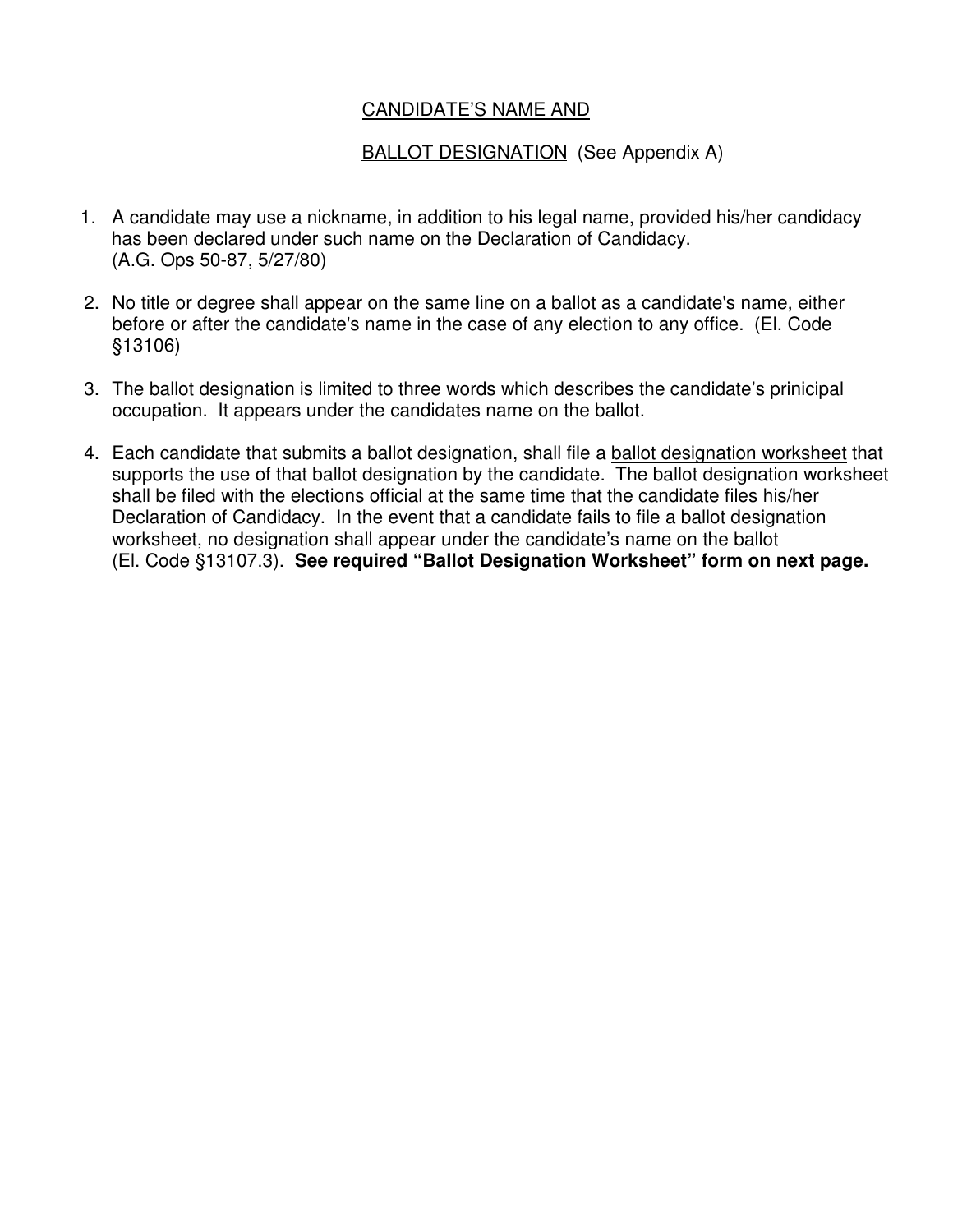#### BALLOT DESIGNATION WORKSHEET

| Name of Attorney (or other person authorized to act in your behalf)                                                                                                                                                                                                           |                                                                                  |  |
|-------------------------------------------------------------------------------------------------------------------------------------------------------------------------------------------------------------------------------------------------------------------------------|----------------------------------------------------------------------------------|--|
|                                                                                                                                                                                                                                                                               |                                                                                  |  |
|                                                                                                                                                                                                                                                                               |                                                                                  |  |
|                                                                                                                                                                                                                                                                               |                                                                                  |  |
|                                                                                                                                                                                                                                                                               |                                                                                  |  |
|                                                                                                                                                                                                                                                                               |                                                                                  |  |
| Describe what you do and why you believe you are entitled to use the requested ballot designation. If using the title of an<br>elective office, you may submit a copy of your certificate of election or appointment.                                                         | ,我们也不能在这里的时候,我们也不能在这里的时候,我们也不能在这里的时候,我们也不能会在这里,我们也不能会在这里,我们也不能会在这里,我们也不能会在这里,我们也 |  |
|                                                                                                                                                                                                                                                                               |                                                                                  |  |
|                                                                                                                                                                                                                                                                               |                                                                                  |  |
|                                                                                                                                                                                                                                                                               |                                                                                  |  |
| Person(s) who can verify this information:                                                                                                                                                                                                                                    |                                                                                  |  |
|                                                                                                                                                                                                                                                                               |                                                                                  |  |
|                                                                                                                                                                                                                                                                               |                                                                                  |  |
| To the best of my knowledge and belief, the above-requested ballot designation(s) represent my true principal<br>profession(s), vocation(s), and/or occupation(s) that I am entitled to use as my ballot designations pursuant to §13107 of<br>the California Elections Code. |                                                                                  |  |
|                                                                                                                                                                                                                                                                               |                                                                                  |  |

You may attach any documents or exhibits that you believe support your proposed ballot designation. These documents will not be returned to you, so **do not submit originals**.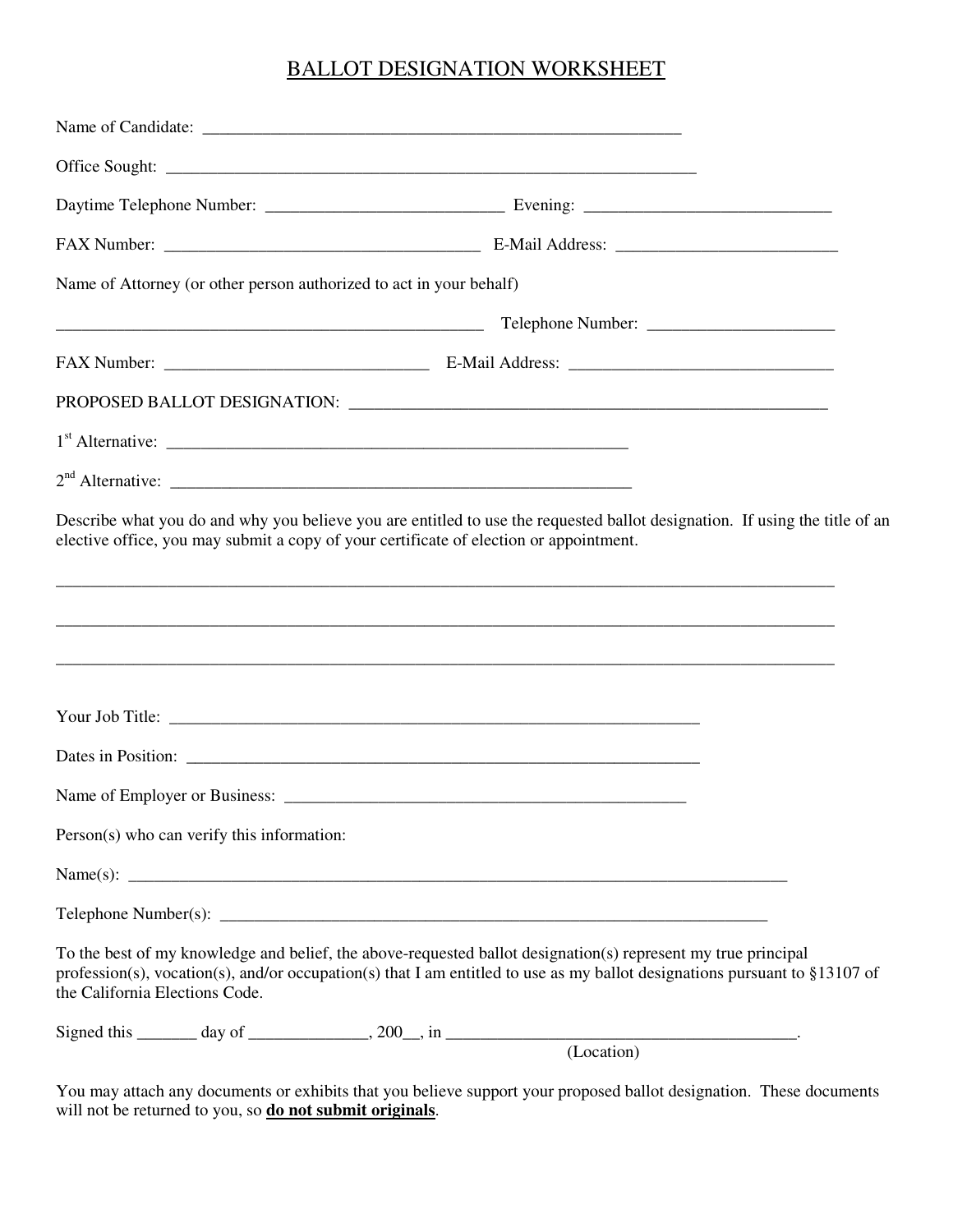#### NOMINATION PAPERS (PETITIONS)

#### February 11 – March 7 (5-day extension to March 12)

 Candidates for federal, state and county offices are required to file nomination petitions with the number of valid signatures required for the offices.

 The minimum and maximum number of sponsor signatures required for each office are given on page 8 through page 11. Sponsors signing these nomination papers must be registered voters eligible to vote for the candidate.

 If sponsor signatures submitted exceed the maximum, the elections office will withdraw the excess with the written consent of the candidate. (El. Code §8067)

 Candidates utilizing signatures in lieu of filing fee forms shall designate to the election officer those pages of signatures being submitted as sponsor signatures.

 Each signer can sign only as many petitions as there are positions to be filled for such office. A candidate is permitted to sign his own petition.

 Each signer should be instructed to place his/her printed name, signature, street address (where registered) and city. Each signer must sign in the presence of the candidate or circulator.

 The circulator's affidavit must be completed in full or the nomination papers (signatures in lieu) will not be accepted.

 All nomination papers for a particular office must be received by the Elections Department no later than March 7th (unless there is an extension) for examination and filing. Papers will be forwarded to the Secretary of State for Federal and State legislative candidates.

 Upon receipt of an executed nomination document, the Elections Department shall give the person delivering such document a dated receipt indicating that the document was received. (El. Code §8020)(c)

#### PAYMENT OF FILING FEE

If no Declaration of Intention was filed due to an extension, a candidate must pay the appropriate filing fee when the declaration of candidacy papers are issued.

 The fee may be paid in full, by submission of the appropriate number of signatures in lieu of the filing fee or a combination of both.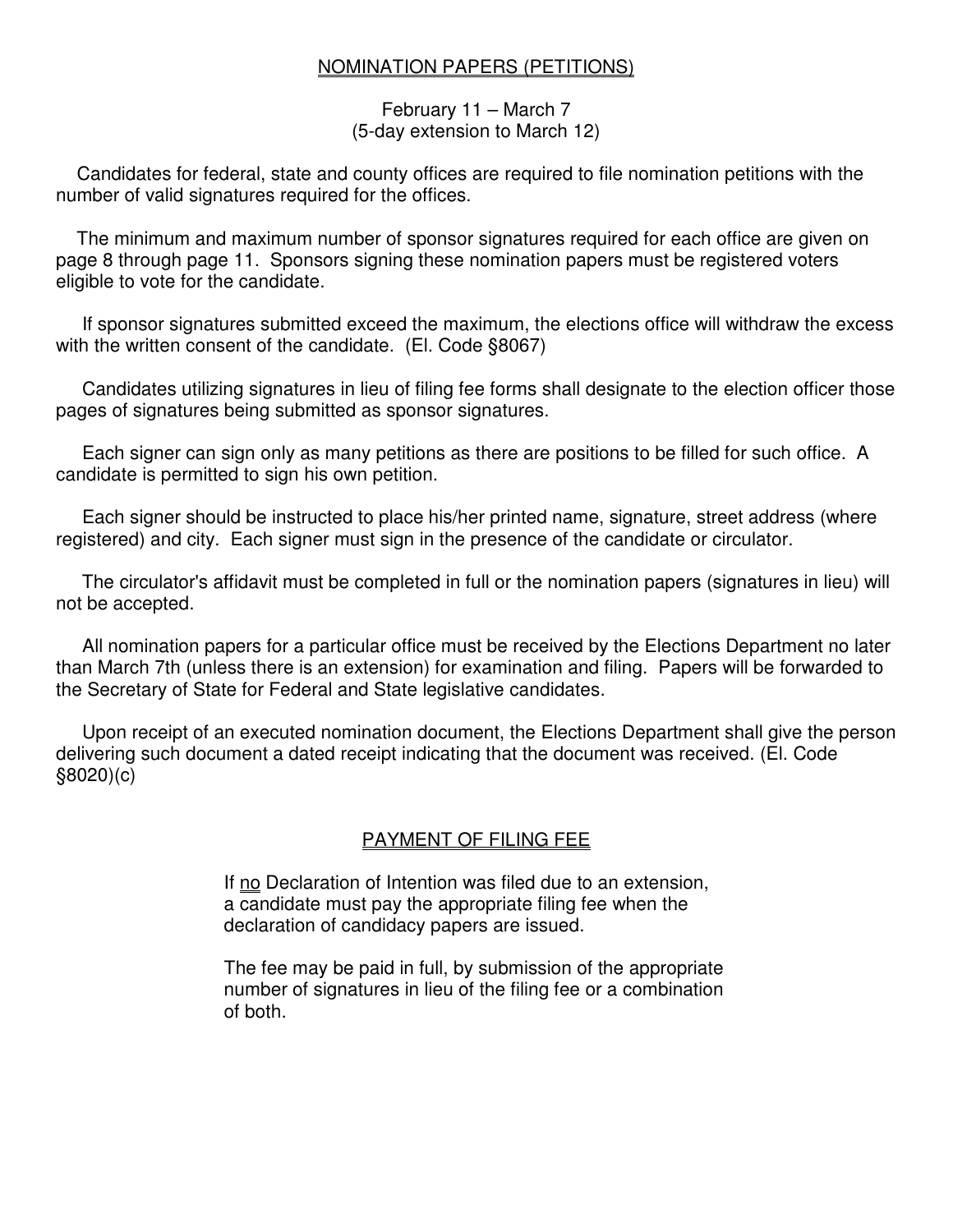#### *CANDIDATES' STATEMENT OF QUALIFICATIONS*

February 11 – March 7, 2008 (March 12 if extension applies)

**Important notice to candidates in districts that encompass more than one county:** All State legislative candidates, who have adopted the voluntary expenditure limits pursuant to Proposition 34, are eligible to submit a 250-word **Statement of Qualifications** to be printed in the Sample Ballot Booklet. Procedures, requirements, fees, formats and public examination periods for candidate statements may vary between counties*. It is the candidate's responsibility to contact each county (in which he or she wishes to have a statement printed) to obtain the appropriate information from each county*. Failure to do so may jeopardize the printing of the candidate's statement.

 A candidate for non-partisan office may, at the time of filing his/her nomination papers, file a typed 200 word statement of education and qualifications on the appropriate form provided by the Registrar of Voters. Information attached to the form will explain legal restrictions pertaining to the contents of a statement. (El. Code §13307)

 Each candidate submitting a statement of qualifications will receive proofs prior to printing. ONLY typographical errors will be corrected; no changes are allowed by law. Statements may be withdrawn until 5:00 p.m. of the next working day after the close of filing. (El. Code §13307)

 Candidates' statements of qualifications will be printed and mailed to voters in the voter pamphlet portion of the sample ballot booklet at the candidate's expense.

 Candidates' statements must be paid for at the time they are submitted to our office with nomination papers. Estimated costs of statements of qualifications appear on page 20. If a candidate wishes to have a Spanish translation of the statement, cost will be doubled and a translation fee charged.

 Candidates in run-off elections may resubmit the same statement or present a new statement of qualifications. The statement accompanied by full payment must be submitted to the Elections Department NO LATER THAN August 8, 2008 (88 days prior to the November 2008 election.) (El. Code §13307)

> PLEASE NOTE: Statements will not be accepted unless they are submitted with the form provided by the Marin County Registrar of Voters. This form is part of your election packet distributed with your Declaration of Candidacy and Nomination Papers. Your statement may be typed directly on the form in block paragraph form only, or attached to the required form.

#### **SEE THE FOLLOWING PAGES FOR A SAMPLE OF THECANDIDATE'S STATEMENT OF QUALIFICATIONS**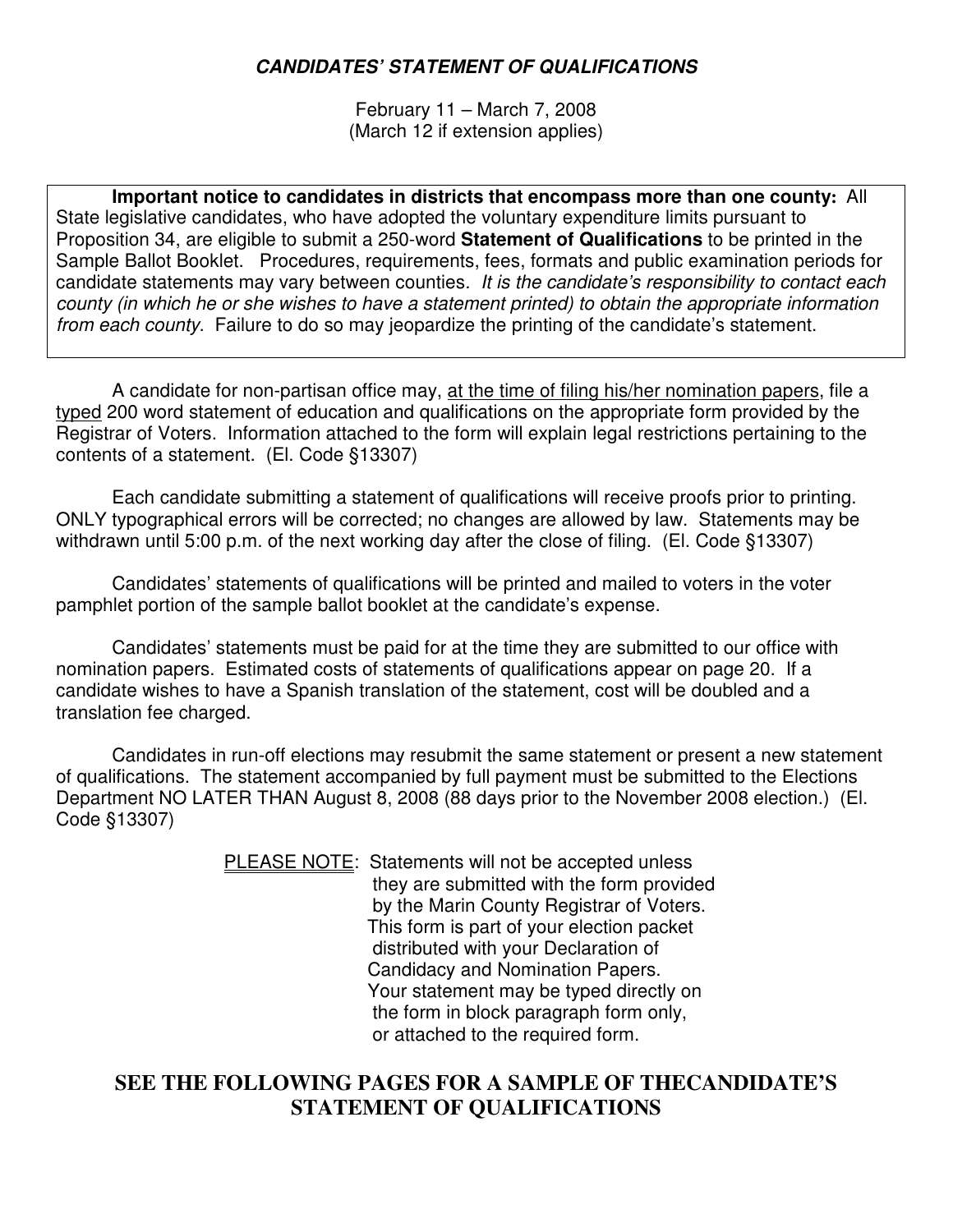#### THE CANDIDATE'S STATEMENT ON THE FOLLOWING PAGE, TYPED ON OUR FORM, WILL APPEAR ON THE SAMPLE BALLOT AS FOLLOWS:

#### **STATEMENT OF CANDIDATE FOR MEMBER, CITY COUNCIL City of Candidate**

#### **JOHN/JANE DOE AGE: 21**

**Occupation: Manager** 

**Education and Qualifications:** I can bring to the office a diversity of viewpoints and experience. Born and raised in the San Francisco area, with my family still farming, I can appreciate the concerns of the environmentalists. On the other hand, having been in business since my undergraduate days at college, and with my experience in the rental and real estate field, I appreciate the practical housing choices and frustrations with high rental cost. As a Member of the City Council, I would balance the narrow spectrum of views that have dominated the Council the past four years. I advocate a program to protect our neighborhoods from increasing overcrowding and visual blight.

THE STATEMENT WILL BE SPACED INTO A SQUARE 5-12" X 3-3/4" OR ¼ OF A PAGE. The count (200 words) commences after "Education and Qualifications".

No special marks such as underlining, stars, dots/bullets, italics, bold type or all capital letters will be accepted. Candidate Statements are to be in block form as explained on the following page. Any list, outline or single line paragraphs on the statement will be reformatted into a block form by the Elections Department.

Persons who have filed Candidate Statements will receive a full refund if that district's race does not appear on the ballot due to insufficient filings.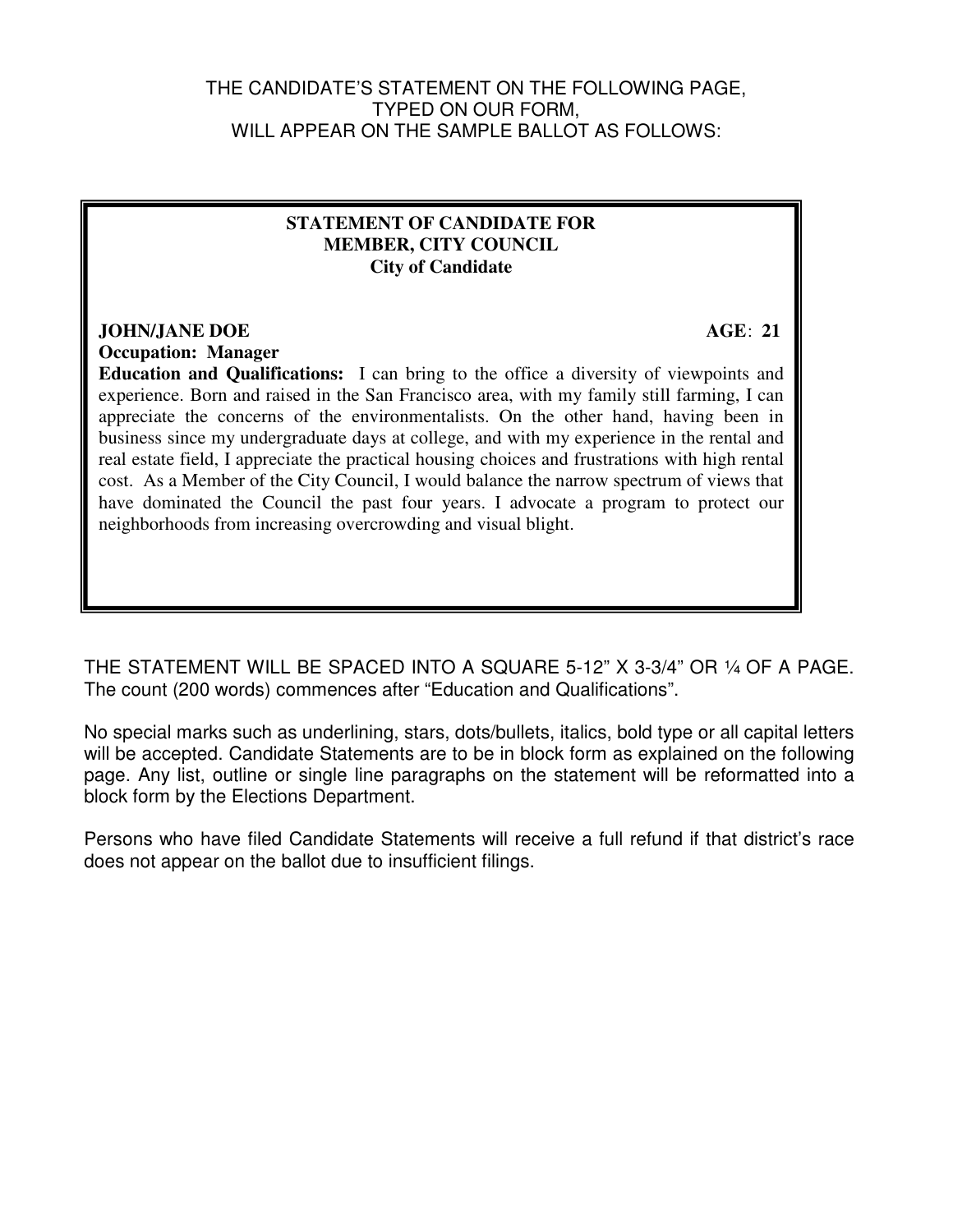**Shown below is a facsimile of a full-size 8-1/2" x 15" Candidate's Statement form. Note that the top portion contains information as to the number of words allowed and the cost of printing and mailing your statement. This portion of the form is to be completed by our office. The statement shown has been typed, double spaced, in block paragraph form, and the candidate has requested a translation of his/her statement pursuant to Elections Code Section 13307. If additional space is required, the remainder of your statement should be typed on a separate sheet of paper in BLOCK paragraph form. If you wish, you may type the entire statement on a separate sheet of paper and attach it to this form.**

| <b>CANDIDATE'S STATEMENT OF QUALIFICATIONS</b><br>Candidate for                                                                                                                                                                                                                                                                                                                                                                                                                                       | <b>ELECTION OFFICER:</b> FILL IN BLANKS MARKED BY STARS<br>BEFORE RELEASING FORM. DISTRIBUTE COPIES OF<br>SUBMITTED FORM AS INDICATED AT BOTTOM                                                              |
|-------------------------------------------------------------------------------------------------------------------------------------------------------------------------------------------------------------------------------------------------------------------------------------------------------------------------------------------------------------------------------------------------------------------------------------------------------------------------------------------------------|--------------------------------------------------------------------------------------------------------------------------------------------------------------------------------------------------------------|
| (Title of Office Sought)                                                                                                                                                                                                                                                                                                                                                                                                                                                                              |                                                                                                                                                                                                              |
| of the $\overline{\qquad \qquad }$                                                                                                                                                                                                                                                                                                                                                                                                                                                                    | <b>INSTRUCTIONS TO CANDIDATE</b><br>Carefully read the notice below.                                                                                                                                         |
| (Name of Local Agency, City, County or District)<br>at the                                                                                                                                                                                                                                                                                                                                                                                                                                            | PLEASE TYPE your statement. What you submit is<br>2.<br>the printer's copy. Be sure that the second copy of                                                                                                  |
| (Title of Election)                                                                                                                                                                                                                                                                                                                                                                                                                                                                                   | this form is clear and legible, and shows all<br>corrections.                                                                                                                                                |
| election to be held<br>(Date of Election)<br>(Year)                                                                                                                                                                                                                                                                                                                                                                                                                                                   | Return the complete set to the officer conducting<br>3.<br>the election, either with nomination papers or if<br>none, no later than 88 days before the election.                                             |
| I submit the following statement:                                                                                                                                                                                                                                                                                                                                                                                                                                                                     | See back of form for runoff or general following a<br>primary.                                                                                                                                               |
| <b>NOTICE TO CANDIDATE:</b> This statement may include your age,<br>Occupation and a brief description of not more than ____________________________<br>words for your education and qualifications. All statements will be printed<br>in a style determined by the governing body conducting the election.<br>PLEASE TYPE, in upper and lower case. Your statement will be printed<br>exactly as submitted by you: check carefully for errors in spelling,<br>punctuation and grammar before filing. | The governing body conducting this election has<br>determined that the cost of the statement is the<br>responsibility of the<br>The estimated cost of printing and mailing the following<br>statement is \$- |
|                                                                                                                                                                                                                                                                                                                                                                                                                                                                                                       |                                                                                                                                                                                                              |

#### **Name: JOHN/JANE DOE AGE: 21** (Optional)

**Occupation: Manager** (Optional) (May be more descriptive than what will appear on the ballot)

**Education and Qualifications: (Statement and word count start here – please type)** I can bring to the office a diversity of viewpoints and experience. Born and raised in the San Francisco area, with my family still farming, I can appreciate the concerns of the environmentalists. On the other hand, having been in business since my undergraduate days at college, and with my experience in the rental and real estate field, I appreciate the practical housing choices and frustrations with high rental cost. As a Member of the City Council, I would balance the narrow spectrum of views that have dominated the Council the past four years. I advocate a program to protect our neighborhoods from increasing overcrowding and visual blight.

| If additional space is required, attach a supplemental sheet and be sure to sign that sheet, also.                                                                                                                                                                                                                                                                                                             |                                                                                                                                                                                                    |  |  |
|----------------------------------------------------------------------------------------------------------------------------------------------------------------------------------------------------------------------------------------------------------------------------------------------------------------------------------------------------------------------------------------------------------------|----------------------------------------------------------------------------------------------------------------------------------------------------------------------------------------------------|--|--|
| I do not wish to<br>file a statement.                                                                                                                                                                                                                                                                                                                                                                          | <b>Candidate:</b> Confer with officer conducting election regarding jurisdiction's requirements<br>under the Federal Voting Rights Act. If your jurisdiction is not covered, you have this option: |  |  |
|                                                                                                                                                                                                                                                                                                                                                                                                                | I wish to have my statement translated and printed in Spanish in addition to English,<br>with the understanding that I will pay the actual cost incurred.                                          |  |  |
| PURSUANT TO SECTIONS 13307, 13308, ELECTIONS CODE, I state that I prepared the above statement which is to be printed<br>in a voter's pamphlet and mailed to each registered voter of my district. I further state that if the cost of printing is the responsibility<br>of the candidate, I will pay for my prorated cost of the statement at such time as instructed by the officer conducting the election. |                                                                                                                                                                                                    |  |  |
| am indigent and unable to pay for my prorated costs in advance. Attached is a financial statement pursuant to Elections Code<br>Section 13309 and a release authorizing you to obtain a copy of my most recent federal income tax form. I certify under penalty of<br>perjury under the laws of the State of California that the financial statement is true and correct.                                      |                                                                                                                                                                                                    |  |  |
| (Print Name as Signed)                                                                                                                                                                                                                                                                                                                                                                                         | (Signature of Candidate)                                                                                                                                                                           |  |  |
| (Address of Candidate)                                                                                                                                                                                                                                                                                                                                                                                         | Dated                                                                                                                                                                                              |  |  |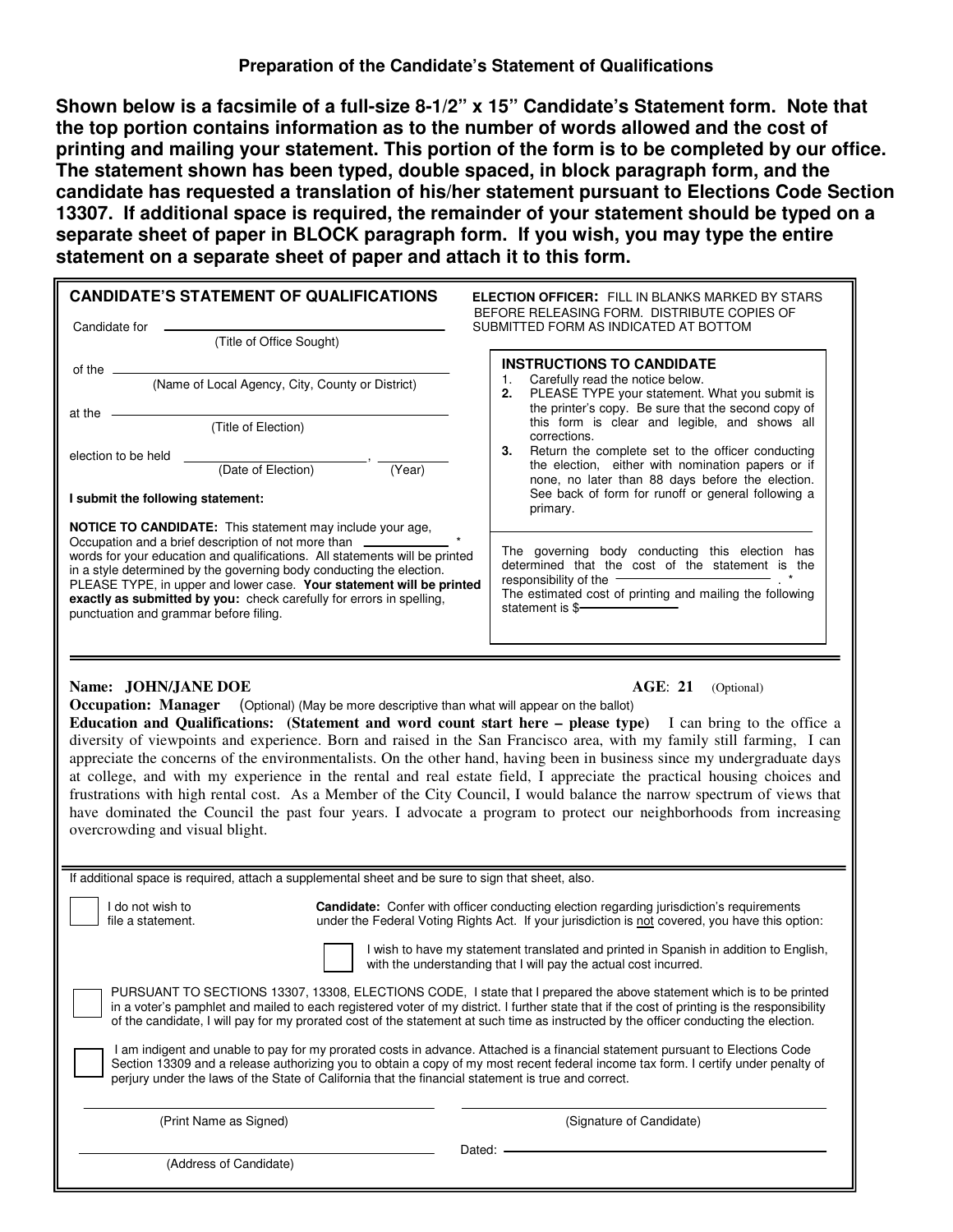#### RULES GOVERNING FILING OF CANDIDATE'S STATEMENT

**General Information**: The law permits Nonpartisan and State Legislative Candidates (who have accepted the voluntary spending limitations outlined within Prop. 34) to file a Candidates Statement to be mailed with the sample ballot. Filing of Statement is optional.

**Form:** The statement must be typed on a form provided by the Election Official or typed on a separate piece of paper and attached to the form. A hard copy of the candidate statement is required at filing. The Candidate's Statement must be typed single spaced in a block paragraph in upper and lower case type. All Statements will be printed in uniform style and size of type in standard paragraph form, outline form is not acceptable. The following **WILL NOT** be permitted: (**italics, all capital letters, extra exclamation points, lists, highlights, bold, underlined, or bold and underlined)**. Statements will be typeset exactly as submitted; candidates are therefore advised to carefully check their statements for errors in spelling, punctuation and grammar. The Registrar of Voters makes corrections only to the format of the statement. If the statement is not submitted in the required format, the Registrar of Voters will reformat. The California Elections Code intends uniformity of appearance of the candidate's statements. This avoids favored composition or printing of one candidate's statement over another. The statement will be printed in accordance with the requirements of the California Elections Code.

**Content:** The Candidate's statement includes the name and shall be limited to a recitation of the candidate's own personal background and qualifications and shall not in any way make reference to other candidates for that office or to another candidate's qualifications, character, or activities. The statement shall not include the party affiliation of the candidate, nor membership or activity in partisan political organizations. The statement should be a brief description of the candidate's education and qualifications in no more than **200 words** (Nonpartisan office) or **250 words** (State Legislative office). It may include the age and occupation of the candidate.

**When and Where to File Statement:** The Candidate's statement shall be filed in the office of the Election Official when the nomination papers are returned for filing during the nomination period which ends on **March 7, 2008,** the **88th day** before the election. It may be withdrawn, but not changed, during the period of filing nomination papers and until 5 p.m. of the next working day after the close of the nomination period. For offices that are extended, the statement must be filed by 5 p.m. on March 12, 2008.

#### *\* Candidates running in jurisdictions that cross multiple counties who wish to file a candidate statement within the other counties, must file their statement with the election official in each county.*

**Cost:** The local agency may estimate the total cost of printing, handling, translating, and mailing the Candidate's statement filed pursuant, to this section, including costs incurred as a result of complying with the Voting Rights Act of 1965, as amended. Each candidate filing a statement is required to pay the local agency in advance the cost of the statement to be included in the voter's pamphlet. If the office does not go on the ballot, the cost of the statement will be refunded.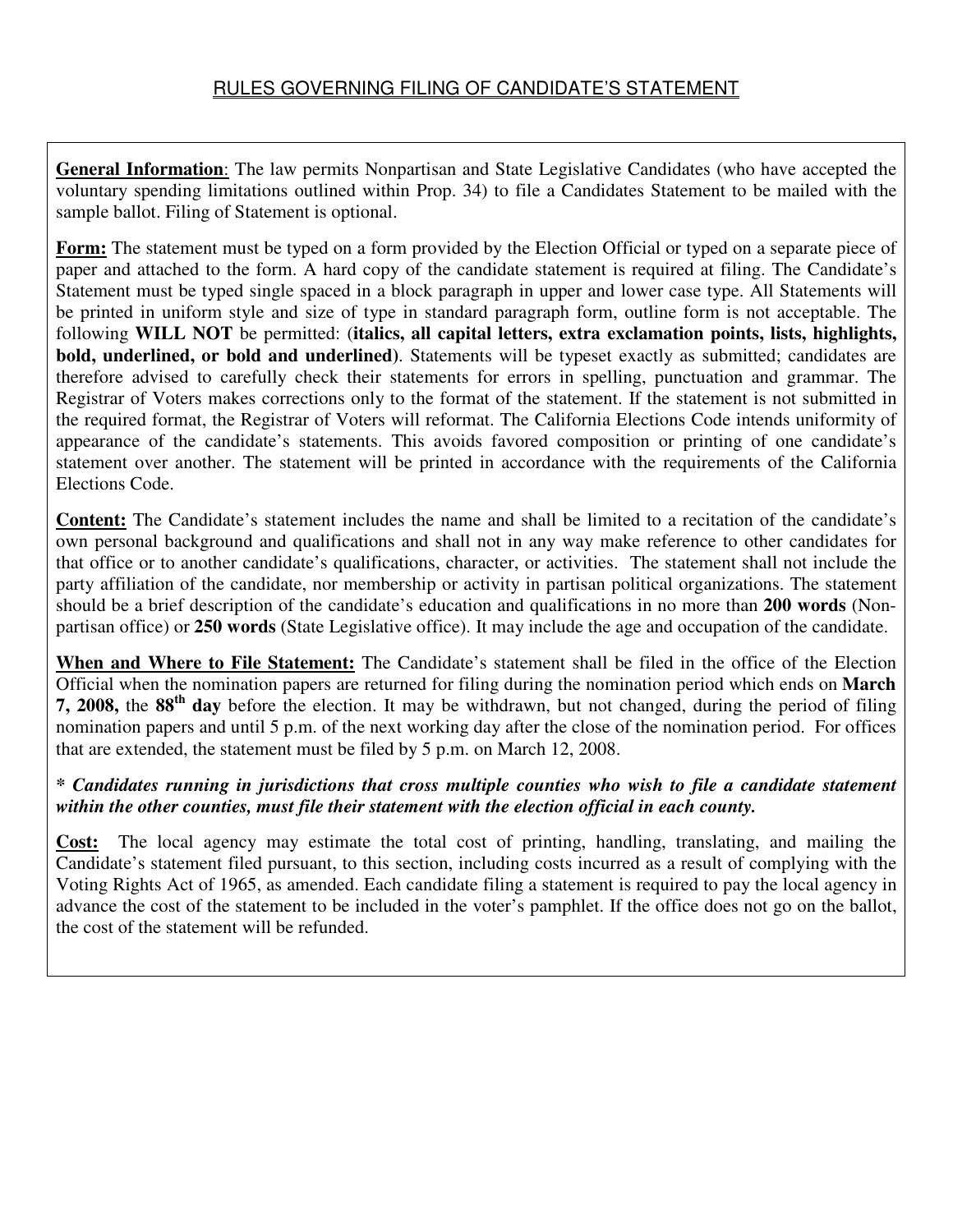#### GENERAL INFORMATION REGARDING ELECTION

#### EXTENDED FILING PERIOD

 If nomination papers for an incumbent elective officer are not filed by March 7, 2008, 5:00 p.m., the filing period for that office is extended to March 12, 2008, 5:00 p.m. for NON-INCUMBENTS ONLY. (El. Code §8024) See Declaration of Intention for Judicial candidates, page 5. **THERE SHALL BE NO EXTENDED FILING PERIOD FOR CANDIDATES TO COUNTY PARTY CENTRAL COMMITTEES OR FOR ANY OFFICE WHERE THE INCUMBENT CANNOT FILE DUE TO TERM LIMITS.**

#### BALLOT ORDER OF NAMES

 On March 13, 2008, the Secretary of State will conduct a drawing of the letters of the alphabet at 11:00 a.m. The resulting randomized alphabet will be the basis for determining the order of all candidates in all elections. The order of names of federal and state candidates are then rotated and placed on the ballot in the order provided by the Secretary of State. For offices that do not rotate, each candidate will be placed on the ballot in the order that each of the letters of his/her surname was drawn in the drawing. For example, the placement of candidates with the surnames of Campbell and Carlson will depend on the order in which the letters M and R were drawn. (El. Code §13112)

 All candidates for an office to be voted on throughout a single county, such as judicial, will be in accordance with the randomized drawing in the First Supervisorial District. Thereafter, for each succeeding supervisorial district, the name appearing first for each office in the last preceding supervisorial district shall be placed last, the order of the other names remaining unchanged. (El. Code §13111)

 If the office is that of State Senator or Member of the Assembly and the district includes more than one county the County Clerk in each county shall conduct a random alpha drawing. The results of this drawing would be used only for those two contests.

#### WHEN ELECTED CANDIDATES TAKE OFFICE

#### **Federal**

Rep. in Congress (U.S. Const. Amend. XX Sec. 1) January 2, 2009

#### **State**

|               | Assemblyman (Art. IV Sec. 2a, Cal. Const.) December 1, 2008 |  |
|---------------|-------------------------------------------------------------|--|
| <u>County</u> |                                                             |  |

| <b>Superior Court</b> | (Art. VI Sec. 16c Cal. Const.) | January 2, 2009 |
|-----------------------|--------------------------------|-----------------|
| Supervisors           | (Govt. Code §24200)            | January 2, 2009 |

#### Central Committees

Each County Central Committee will notify all newly elected members before its organizational meeting.

#### Sanitary District Directors

 Directors take office at the first regular district meeting following the adoption of the results of votes cast by the County Board of Supervisors. (Health & Safety Code §6580.1)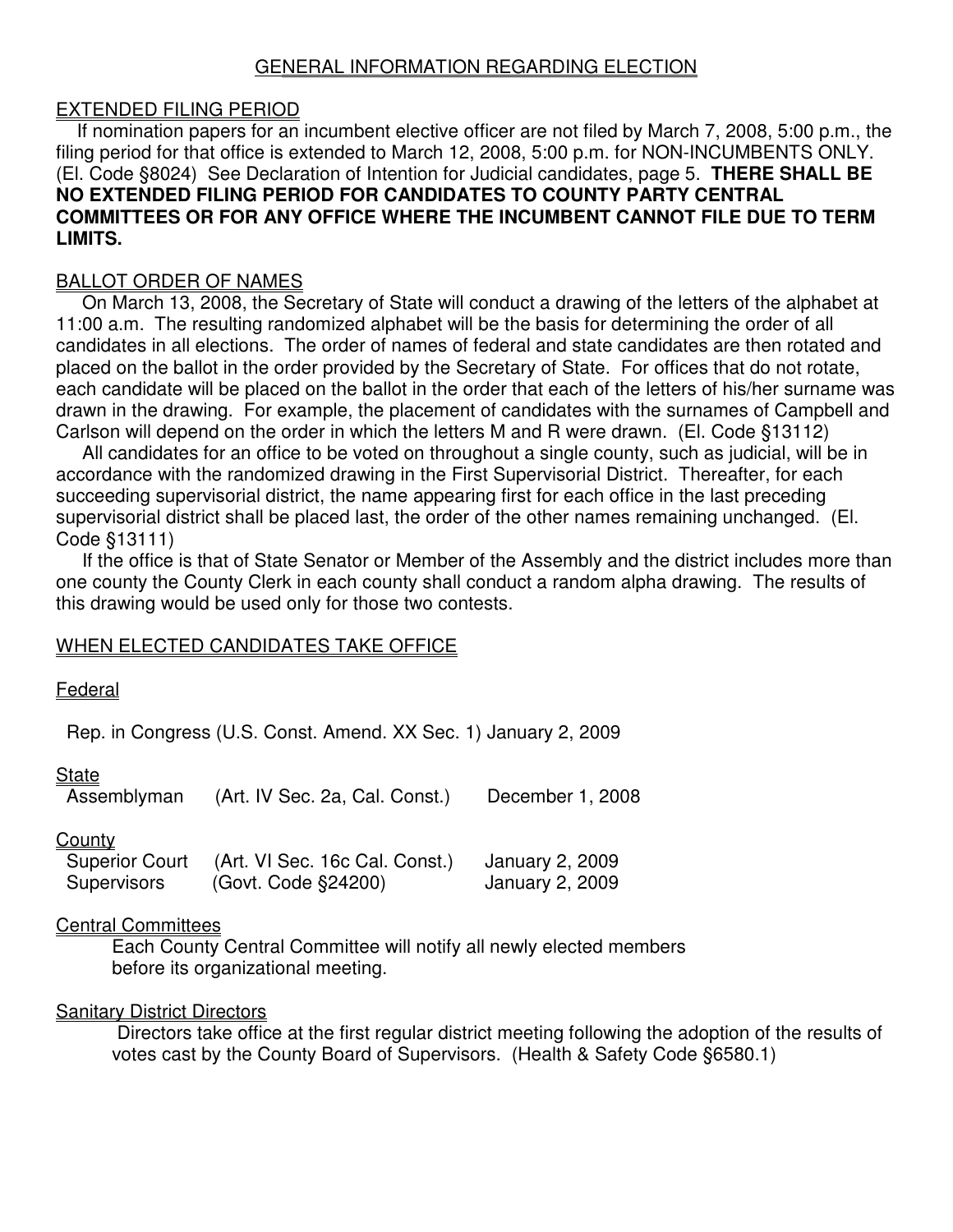#### CONDITIONS RELATING TO CANDIDATES APPEARING ON THE BALLOT

 Each candidate who has filed nomination papers for the upcoming election shall appear on the ballot except for the following situations:

JUDICIAL - If only the incumbent has filed nomination papers for the office of Superior Court Judge:

- a) his/her name shall not appear on the primary election ballot unless there is filed with the Registrar, no later than March 17, 2008 a petition indicating that a write-in campaign will be conducted for the office and signed by 100 registered voters eligible to vote for the office.
- b) his/her name shall not appear on the general election ballot unless there is filed with the Registrar no later than August 13, 2008, a petition indicating that a write-in campaign will be conducted for the office and signed by 100 registered voters eligible to vote for the office. (El. Code §8203)

SPECIAL DISTRICTS - If on the 83rd day prior to the district election the number of candidates is less than the number of offices to be filled within a district, the Registrar of Voters shall request the Board of Supervisors to appoint the candidates who have been nominated. If no person has been nominated, the Board of Supervisors shall appoint any qualified person. Appointees shall qualify and take office and serve exactly as if elected at the district election. (El. Code §10515)

#### COUNTY CENTRAL COMMITTEES

American Independent, Democratic and Republican -

#### Libertarian, Green and Peace and Freedom

If the number of candidates nominated for election from an assembly or supervisorial district does not exceed the number of candidates to be elected from that assembly or supervisorial district the candidates names shall not appear on the ballot unless there is filed with the County Clerk, not later than March 27, 2008, a petition indicating that a write-in campaign will be conducted for the office and signed by 25 registered voters affiliated with the political party. In lieu of the election, the Board of Supervisors shall declare the nominated candidates elected and those candidates shall be entitled to receive a certificate of election in the same manner as other candidates elected to a committee. (El. Code §§7423, 7673, 7228)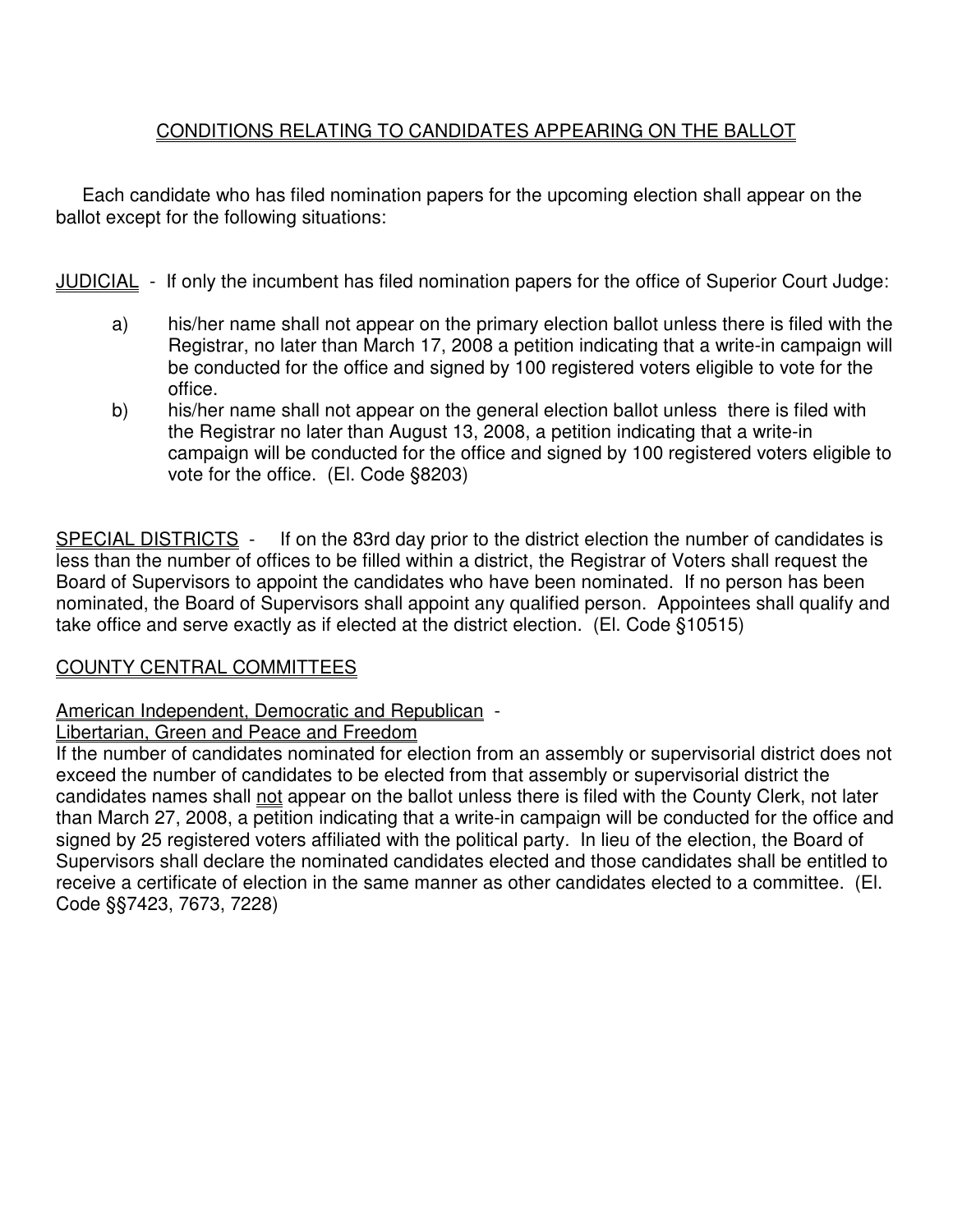#### **PRIMARY**

#### June 3, 2008

#### ESTIMATED COSTS \*

| <b>District</b>              | Estimated *<br># of Voters | Precinct Index * | Candidates *<br><b>Statement</b> | Labels *<br>available |
|------------------------------|----------------------------|------------------|----------------------------------|-----------------------|
| Countywide                   | 140,729                    | 70.50<br>\$      | \$1,203.00                       | \$5,640.00            |
| <b>Supervisors</b>           |                            |                  |                                  |                       |
| 2nd District                 | 31,806                     | 16.00            | 387.00                           | 1280.00               |
| 3rd District                 | 31,368                     | 16.00            | 383.00                           | 1280.00               |
| 4 <sup>th</sup> District     | 20,997                     | 10.50            | 305.00                           | 840.00                |
| <b>Sanitary</b>              |                            |                  |                                  |                       |
| Almonte                      | 1,048                      | 1.00             | 156.00                           | 80.00                 |
| District #1<br>(Ross Valley) | 28,318                     | 14.50            | 360.00                           | 1160.00               |
| <b>Cities</b>                |                            |                  |                                  |                       |
| Town of Ross                 | 1,582                      | 1.00             | 160.00                           | 80.00                 |
| City of Belvedere            | 1,489                      | 1.00             | 159.00                           | 80.00                 |

\* Subject to change as registered voters figures change. Labels ordered per registered voters. If ordered by household, it should be approximately 65% - 75% of the registered voters.

Precinct maps are available at \$9.00 each or \$36.00 for a set of four which includes the entire county.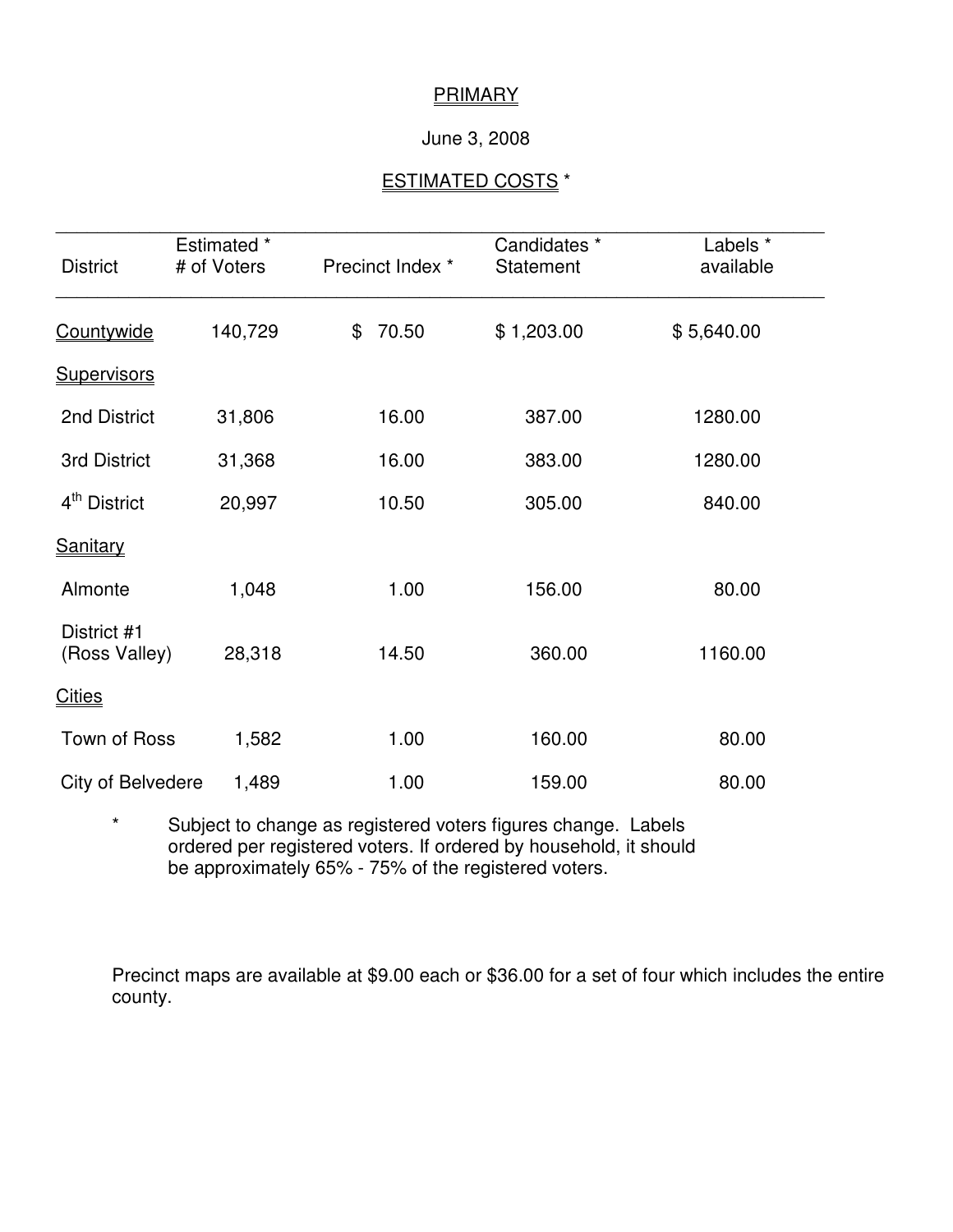## SECTION II

### NOVEMBER 4, 2008

## GENERAL ELECTION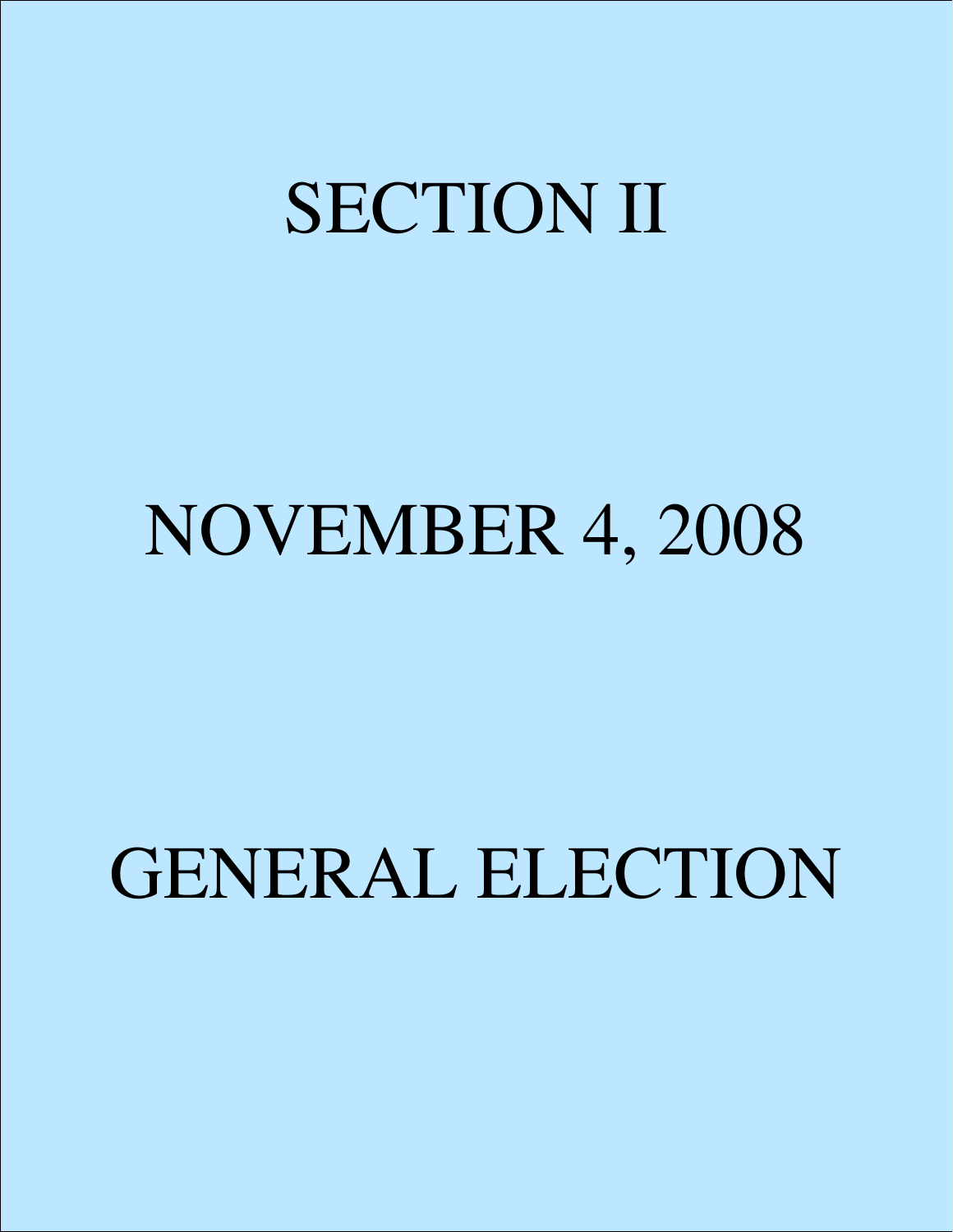#### CALENDAR OF IMPORTANT DATES FOR NOVEMBER 4, 2008 GENERAL ELECTION

| Apr 25<br>$(E-57)$        | FIRST day for Independent Candidates to get signatures in lieu of filing fee<br>(El. Code §8403                                                                                                          |
|---------------------------|----------------------------------------------------------------------------------------------------------------------------------------------------------------------------------------------------------|
| June 9<br>$(E-148)$       | FIRST day to obtain Nomination Papers for Independent Candidates.                                                                                                                                        |
| July 14<br>$(E-113)$      | FIRST day for filing Nomination papers for the November General Election.                                                                                                                                |
| July 24<br>$(E-103)$      | LAST day for Independent Candidates to file Signatures in Lieu of Filing Fee<br>petitions.                                                                                                               |
| July 29<br>$(E-98)$       | LAST day for General Election run-off candidates to request a different ballot<br>designation than used in the Primary Election. (El. Code §13107)                                                       |
| July 31                   | LAST day to file semi-annual campaign expense statement.                                                                                                                                                 |
| August 8<br>$(E-88)$      | LAST day to file nomination papers for Independent Candidates.                                                                                                                                           |
| August 8<br>$(E-88)$      | LAST day to file nomination papers for the General Election (if extension does not<br>apply.                                                                                                             |
| August 8<br>$(E-88)$      | LAST day for a run-off candidate to advise the Registrar of Voters if the same<br>Statement of Qualifications is to be used or to submit a new one. (Fees to be paid in<br>advance.) $(EI. Code §13307)$ |
| August 9<br>August 18     | TEN-DAY EXAMINATION PERIOD for candidates' statements.<br>(El. Code §§13313, 13314)                                                                                                                      |
| August 11                 | LAST day to withdraw Candidate's Statement of Qualifications if nomination filing<br>period closed on August $8^{th}$ (August $9^{th}$ and $10^{th}$ is a weekend).                                      |
| August 13<br>$(E-83)$     | LAST day to file nomination papers and Statement of Qualifications if extended filing<br>period is applicable.                                                                                           |
| August 13                 | LAST day to file a petition forcing a judicial race on the General Election ballot if<br>the incumbent is unopposed. $(El. Code §8203)$                                                                  |
| August 14 -<br>August 23* | TEN-DAY EXAMINATION PERIOD for candidates' statements.<br>(El. Code §§13313, 13314)                                                                                                                      |
| August 14                 | LAST day to withdraw Candidate's Statement of Qualifications if extended filing<br>period closed on August 13 <sup>th</sup> .                                                                            |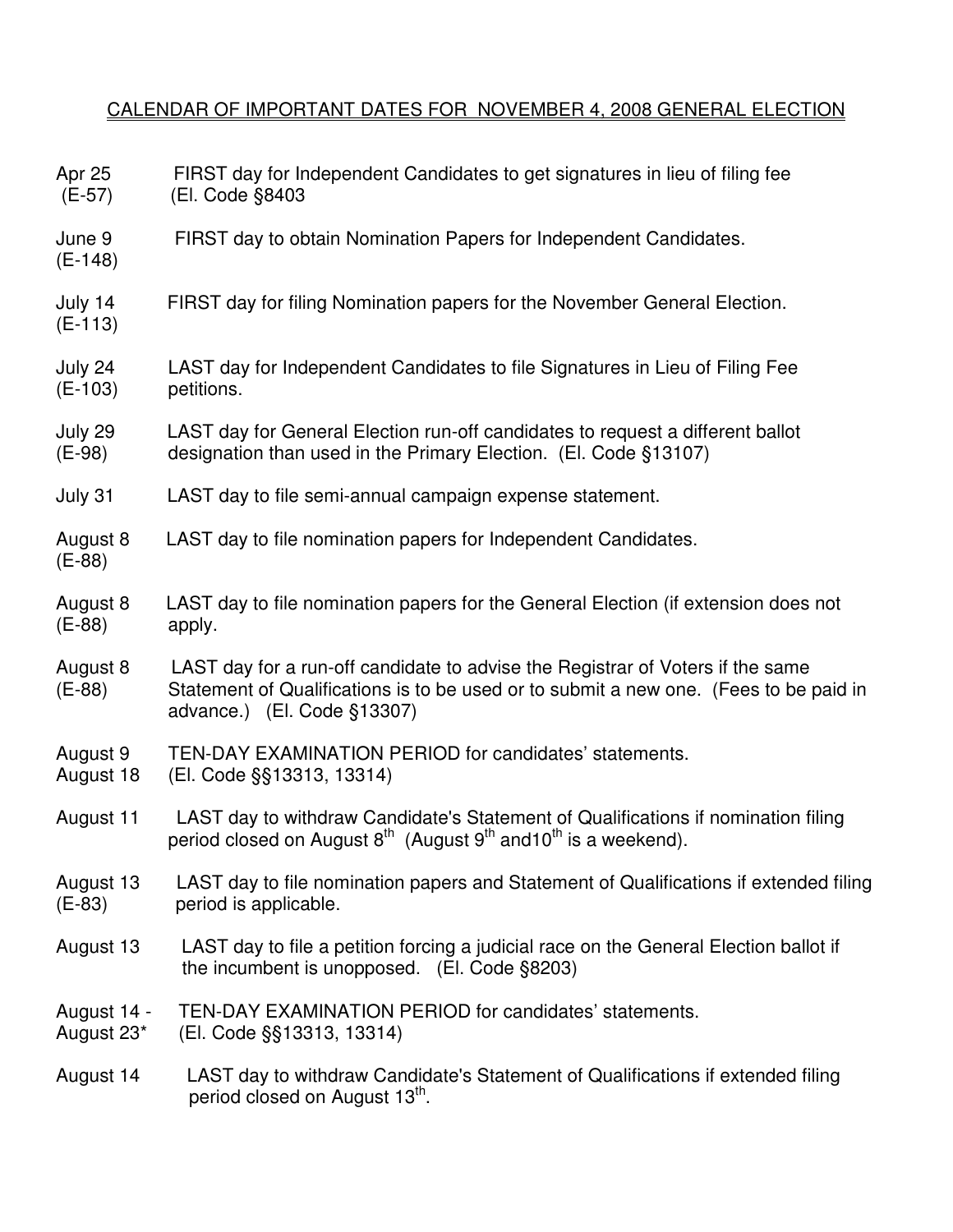#### CALENDAR OF IMPORTANT DATES FOR NOVEMBER 4, 2008 GENERAL ELECTION

August 14 RANDOMIZED ALPHABET drawing by Secretary of State to determine the order of 11:00 A.M. candidates' names on the General Election ballot.

September 5 FIRST day to mail ballots to military and overseas voters. (E-60)

September 8 FIRST day to file Statements of Write-in Candidacy and nomination papers. (E-57)

September 11 FIRST day to request precinct indexes and mailing labels for delivery.

October 6 LAST day to file 1st Pre-Election campaign expense statement.

October 6 FIRST day to vote by mail ballot in office of the elections official. First day for elections (E-29) official to mail ballots.

- October 20 LAST day to register to vote for November Election. (E-15)
- October 21 LAST day for Write-in Candidates to file Statements of Candidacy and nomination (E-14) papers.
- October 23 LAST day to file 2nd Pre-Election campaign expense statement.
- October 28 LAST day to apply for a vote by mail ballot by mail from the Registrar of Voters. (E-7)
- October 29 FIRST day for voters who are disabled or unable to go to the polls to submit written (E-6) request for a ballot to be delivered to them. (El. Code §3021)
- November 4 GENERAL ELECTION DAY polls open 7 a.m. 8 p.m.
- December 1 NEWLY-ELECTED State Legislators take office.
- January 5, 09 NEWLY-ELECTED Judges and Marin Water District officers take office.
- January 5, 09 NEWLY-ELECTED Supervisors and County Officers take office. (Govt. Code §24200)
- February 2, 09 LAST day to file Semi-Annual campaign expense statement.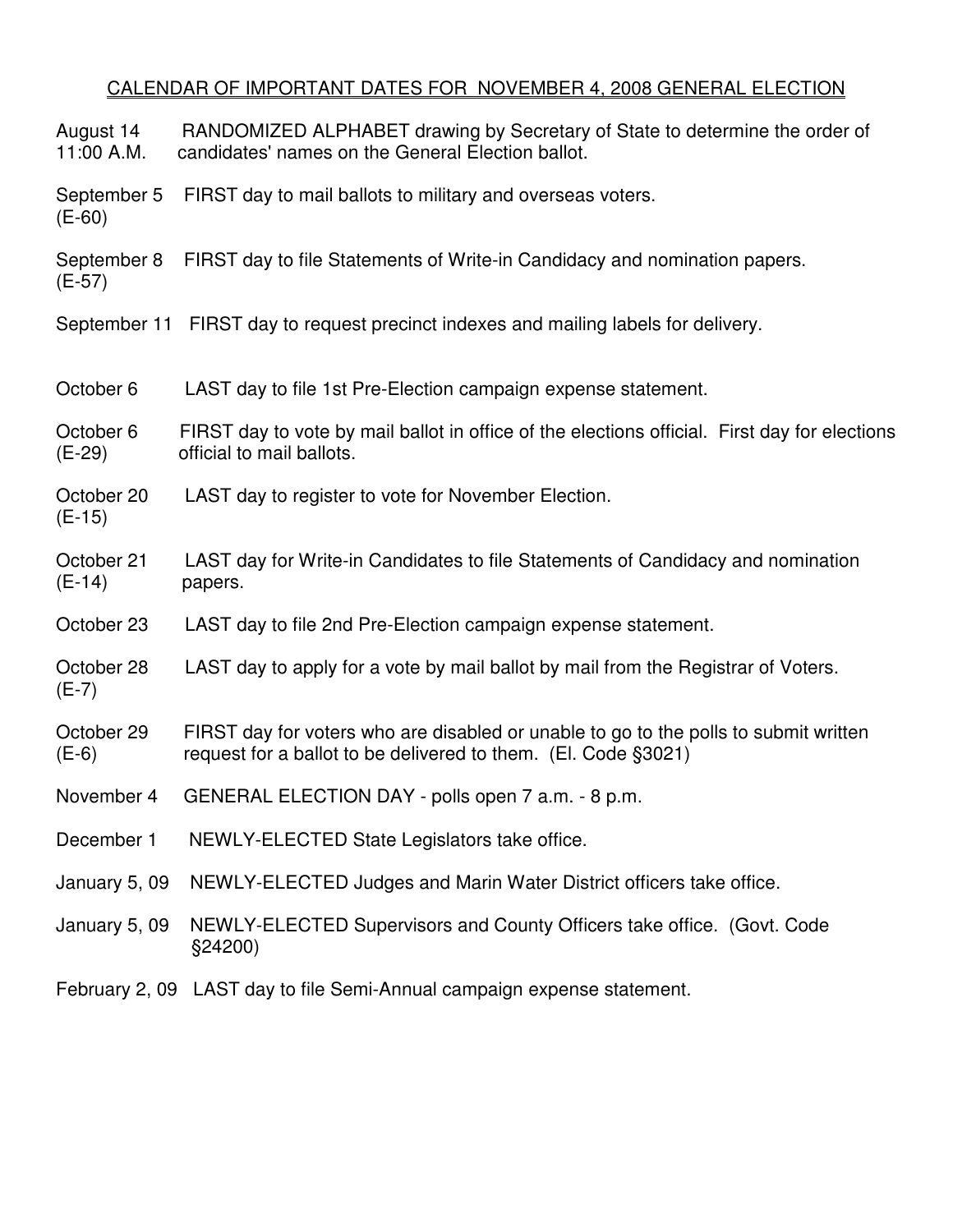#### **SECTION II**

#### GENERAL ELECTION November 4, 2008

#### OFFICES UP FOR ELECTION AT THE NOVEMBER 4, 2008 GENERAL ELECTION (Filing dates July 14 - August 8)

#### DISTRICTS: NUMBER OF VACANCIES

Regular Term Short Term

#### FIRE PROTECTION

Bolinas . . . . . . . . . . . . . 3

Qualifications - A candidate must be a registered elector residing within the district.

#### **HOSPITAL**

Marin Healthcare . . . . . . 2

Qualifications - Candidate must be a registered voter residing within the district. (Health & Safety Code §32100)

#### **RECREATION**

Strawberry . . . . . . . . . . . . 2

Qualifications - Candidate must be a qualified voter of the district or a qualified voter of this state who is an owner of real property within the district. (Public Resources Code §5783.3)

#### RESOURCE CONSERVATION

#### Marin County . . . . . . . . . . . 3

Qualifications - Candidate must be a qualified voter of the district or a qualified voter of this state who is an owner of real property within the district. (Public Resources Code §9352) Requires signatures of five landowners within the district.

#### **CITIES**

City of Sausalito . . . . . 3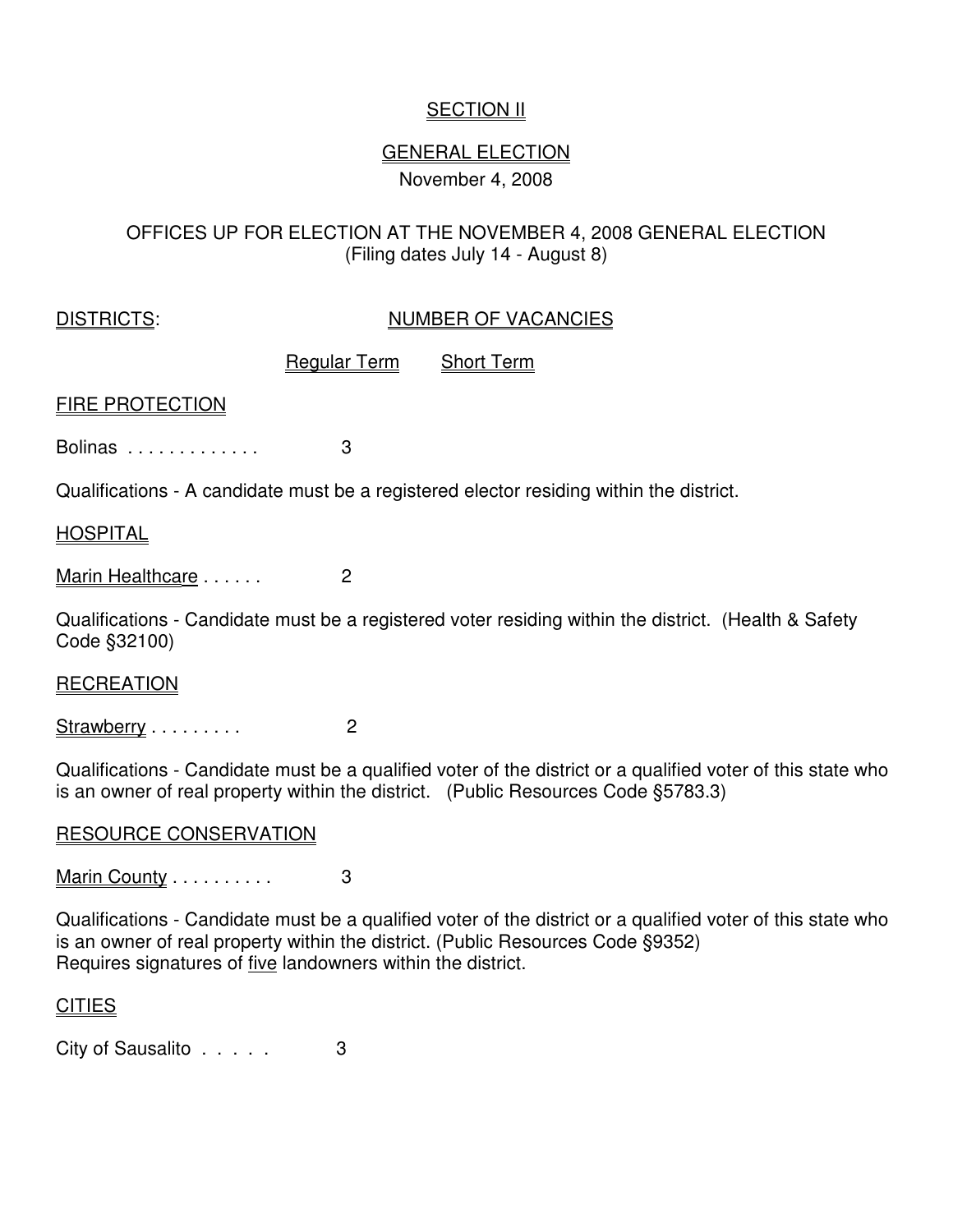#### DISTRICTS: NUMBER OF VACANCIES

#### Regular Term Short Term

#### WATER

| Marin Municipal Water |  |
|-----------------------|--|
| Division No. 2        |  |
| Division No. $5$      |  |

Qualifications - Candidate must be a registered voter of the county and a resident of the division in which the duties of the office are to be exercised at the time that nomination papers are issued. (Govt. Code §24001, Water Code §71501)

Stinson Beach County Water ...... 3

Qualifications - A candidate must be a registered elector residing within the district.

| <b>SCHOOL DISTRICTS:</b> | <b>NUMBER OF VACANCIES</b> |                   |  |
|--------------------------|----------------------------|-------------------|--|
|                          | <b>Regular Term</b>        | <b>Short Term</b> |  |
| Bolinas-Stinson Union.   | 2                          |                   |  |
| Sausalito Marin City     | 2                          |                   |  |
| Petaluma Jt. Union High. | 2                          |                   |  |

Qualifications - Any person, regardless of sex, who is 18 years of age or older (or will be 18 by Election Day), a citizen of the state, a resident of the school district, a registered voter, and who is not disqualified by the Constitution or laws of the state from holding a civil office, is eligible to be elected or appointed a member of a governing board of a school district, or a community college district. (Ed. Code §35107, §72103)

Any registered voter is eligible to be a member of the county board of education except the county superintendent of schools, any member of his staff, or any employee of a school district. (Ed. Code §1006)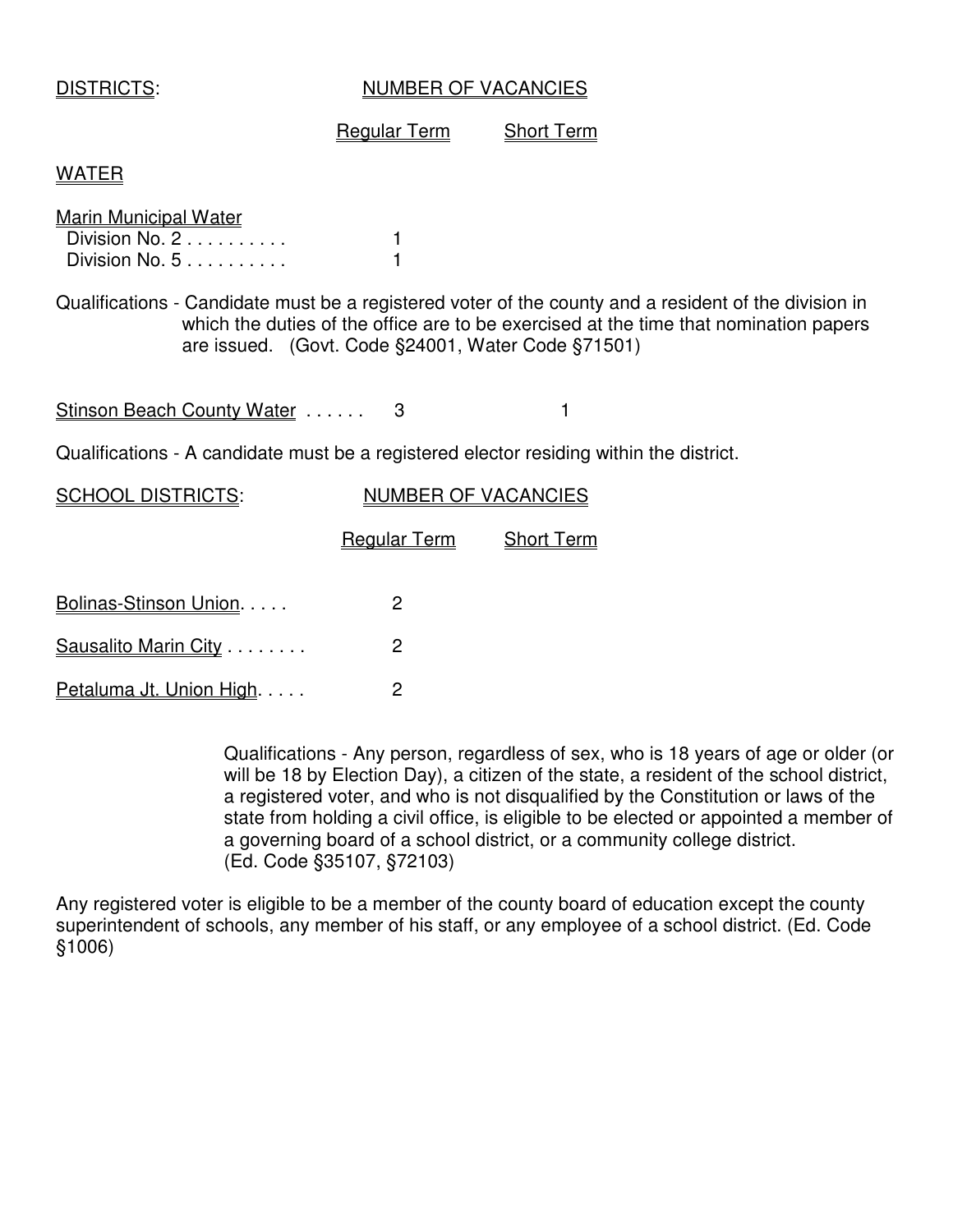#### NOMINATION PAPERS

Nomination petitions are available from July 14, 2008 through August 8, 2008, 5:00 p.m., at the office of the Registrar of Voters, Room 121, Civic Center.

If an incumbent office holder does not file for office by 5:00 p.m., August 8, 2008, the filing period for that district is extended to August 13, 2008, 5:00 p.m., for non-incumbents only. (El. Code §10516)

The Marin County Registrar of Voters will not accept for filing any nomination papers unless all blanks are complete.

Nomination papers must be filed in person, or by certified mail or delivery service, with the candidate's signature notarized. Since an original signature is required, *no faxed documents will be accepted.* 

#### WITHDRAWAL OF NOMINATION PAPERS

Withdrawal of a candidacy is not permitted after the 88th day prior to the election, August 8, 2008. (August 13th for extended filing period) (El. Code §10510)

#### INSUFFICIENT NOMINEES

#### SPECIAL DISTRICTS

If the number of candidates is equal to or less than the number of vacancies to be filled within the particular district, the Registrar shall request the Board of Supervisors to appoint the candidates who have been nominated. If no person has been nominated, the Board of Supervisors shall appoint any qualified person. Appointees by the Board of Supervisors shall qualify and take office and serve exactly as if elected at the General Election. (El. Code §10510)

#### MARIN HEALTHCARE DISTRICT

The Healthcare District Board shall appoint.

#### SCHOOL DISTRICTS

If the number of candidates is equal to or less than the number of offices to be filled within a particular district, an election will not be held and the qualified person (or persons) shall be seated at the organizational meeting of the board.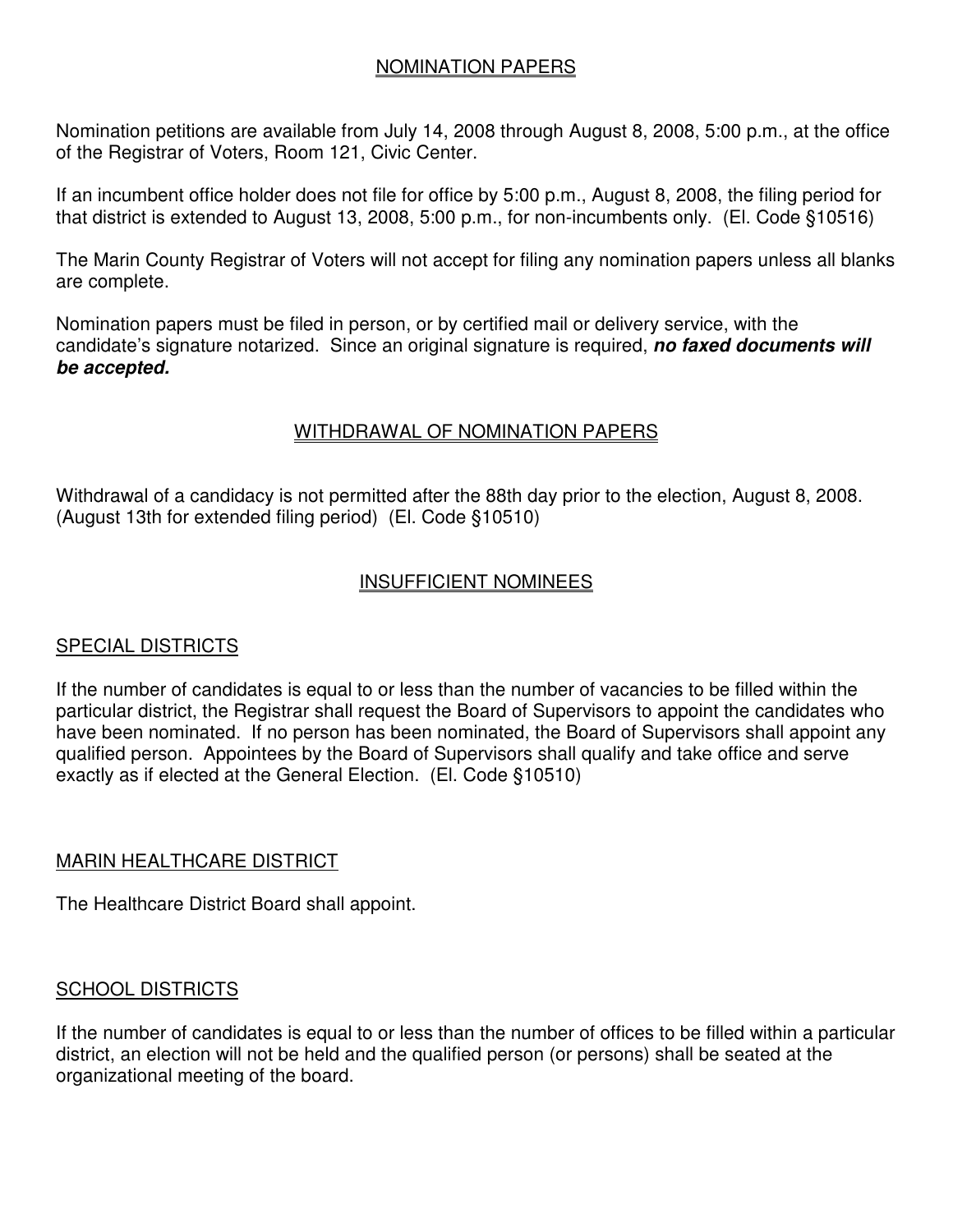The governing board shall publish a notice once in a newspaper of general circulation in the district, or if no such newspaper is published in the district, in a newspaper having general circulation in the county, stating that the board intends to make an appointment informing persons of the procedure available for applying for the office. (Ed. Code §5328.5)

If no person has been nominated, or an insufficient number is nominated, the governing board shall appoint any qualified person (or persons) at a meeting held prior to the day fixed for the election. Such appointees shall be seated at the organizational meeting of the board as if elected at a district election. (Ed. Code §5328)

Persons appointed after the election by the governing body shall serve until the next district election (short term). (Ed. Code §5091(e))

#### CANDIDATE'S STATEMENTS OF QUALIFICATION

See pages 15-17 of Section I. Statements may be withdrawn until 5:00 p.m., August 11, 2008.

In the case of extended filing periods, the withdrawal date for statements of qualification is 5:00 p.m. August 14, 2008. (El. Code §13307(c))

#### WHEN CANDIDATES TAKE OFFICE

Marin Municipal Water District candidates who are elected or appointed to a four-year term in lieu of an election contest take office on January 5, 2009. (Water Code §71253; Gov. Code §24200)

Special District candidates who are elected or appointed to a four-year term in lieu of an election contest take office at 12 o'clock noon on December 5, 2008. Candidates who are elected to short terms take office as soon as the election is certified. Candidates appointed to short terms in lieu of an election contest take office as of Election Day, November 4, 2008. Prior to taking office each elective officer shall take the official oath and execute such bond as may be required by the Principal Act. Oaths are forwarded to the District Secretary or Manager for administering. (El. Code §10554; Public Resource Code §9355; Health & Safety Code §32100.5)

School District candidates who are elected, or appointed in lieu of an election contest, to a four-year term take office on Friday, December 5, 2008. When applicable, Sonoma County Board of Education candidates who are elected, or appointed in lieu of an election contest, to a four-year term take office on Friday, November 28, 2008. Candidates who are elected to short terms take office at the next regularly scheduled meeting of the governing board following the certification of election results. (Ed. Code §§1007, 5017)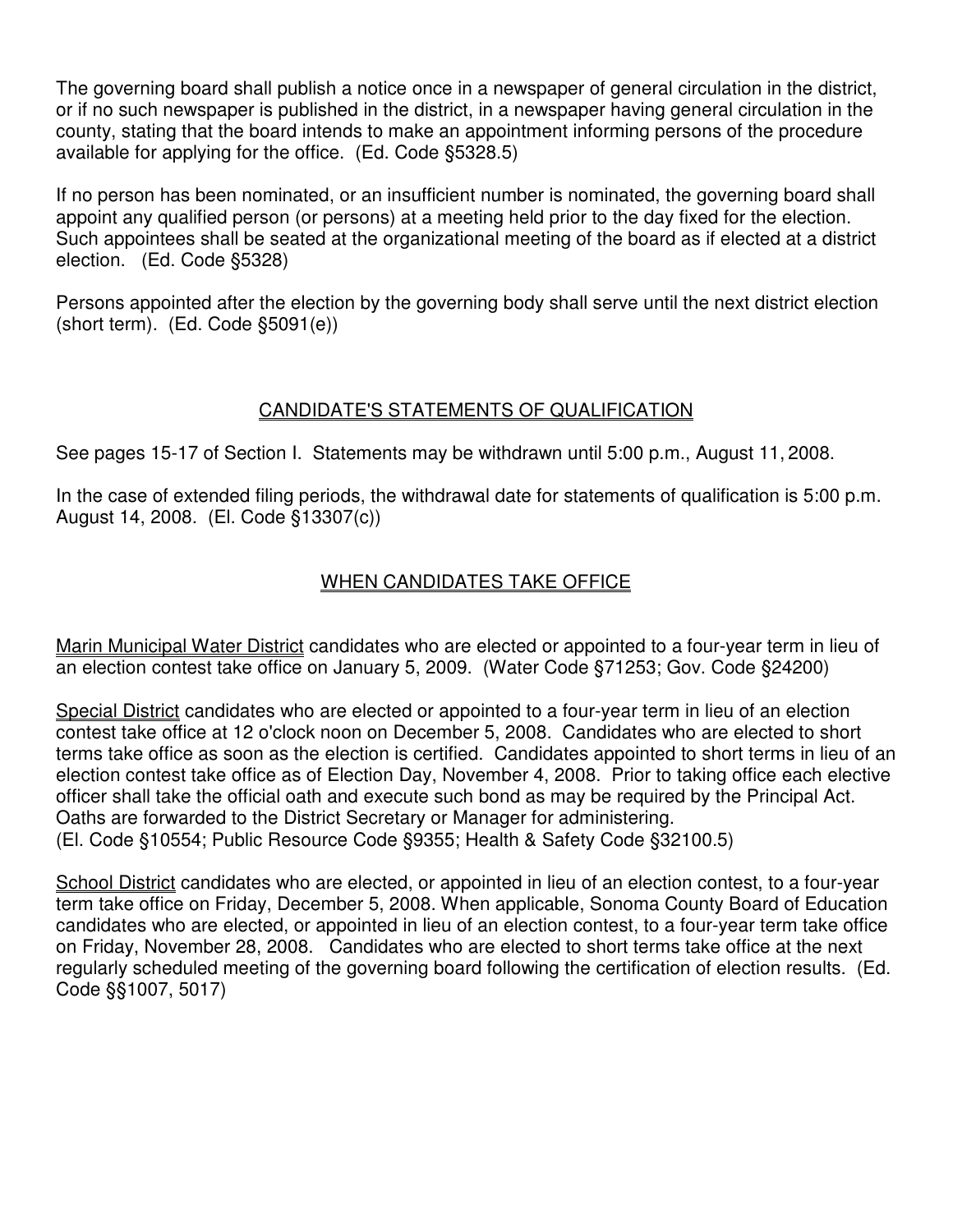#### **GENERAL ELECTION** November 4, 2008

#### ESTIMATED COSTS \*

|                             | Estimated * |                  | Candidates * | Mail *   |
|-----------------------------|-------------|------------------|--------------|----------|
| <b>District</b>             | # of Voters | Precinct Index * | Statement    | Labels   |
| <b>DISTRICTS</b>            |             |                  |              |          |
| <b>Bolinas Fire</b>         |             |                  |              |          |
| Protection                  | 970         | .50<br>\$        | \$155.00     | \$40.00  |
| Marin Healthcare 109,692    |             | 55.00            | 971.00       | 4,400.00 |
| Strawberry                  |             |                  |              |          |
| Recreation                  | 2,541       | 1.50             | 167.00       | 120.00   |
| Marin County **<br>Resource |             |                  |              |          |
| Conservation                | 3,301       | 2.00             | 173.00       | 160.00   |
| Marin Municipal<br>Water    |             |                  |              |          |
| Division 2                  | 15,813      | 8.00             | 267.00       | 640.00   |
| Division 5                  | 19,600      | 10.00            | 295.00       | 800.00   |
| <b>Stinson Beach</b>        |             |                  |              |          |
| <b>County Water</b>         | 479         | .50              | 152.00       | 40.00    |
| <b>SCHOOLS</b><br>Bolinas-  |             |                  |              |          |
| <b>Stinson Union</b>        | 1,459       | 1.00             | 159.00       | 80.00    |
| Sausalito Marin City 6,735  |             | 3.50             | 199.00       | 280.00   |
| Petaluma Jt Union<br>High   | 224         | .50              | 150 00       | 40.00    |
| <b>CITIES</b>               |             |                  |              |          |
| City of Sausalito           | 4,798       | 2.50             | 184.00       | 200.00   |

\* Subject to change as registered voters figures change. Labels ordered per registered voters. If ordered by household, it should be approximately 65% - 75% of the registered voters.

\*\* Requires 5 signatures

Precinct maps are available at \$9.00 each or \$36.00 for a set of four which includes the entire county.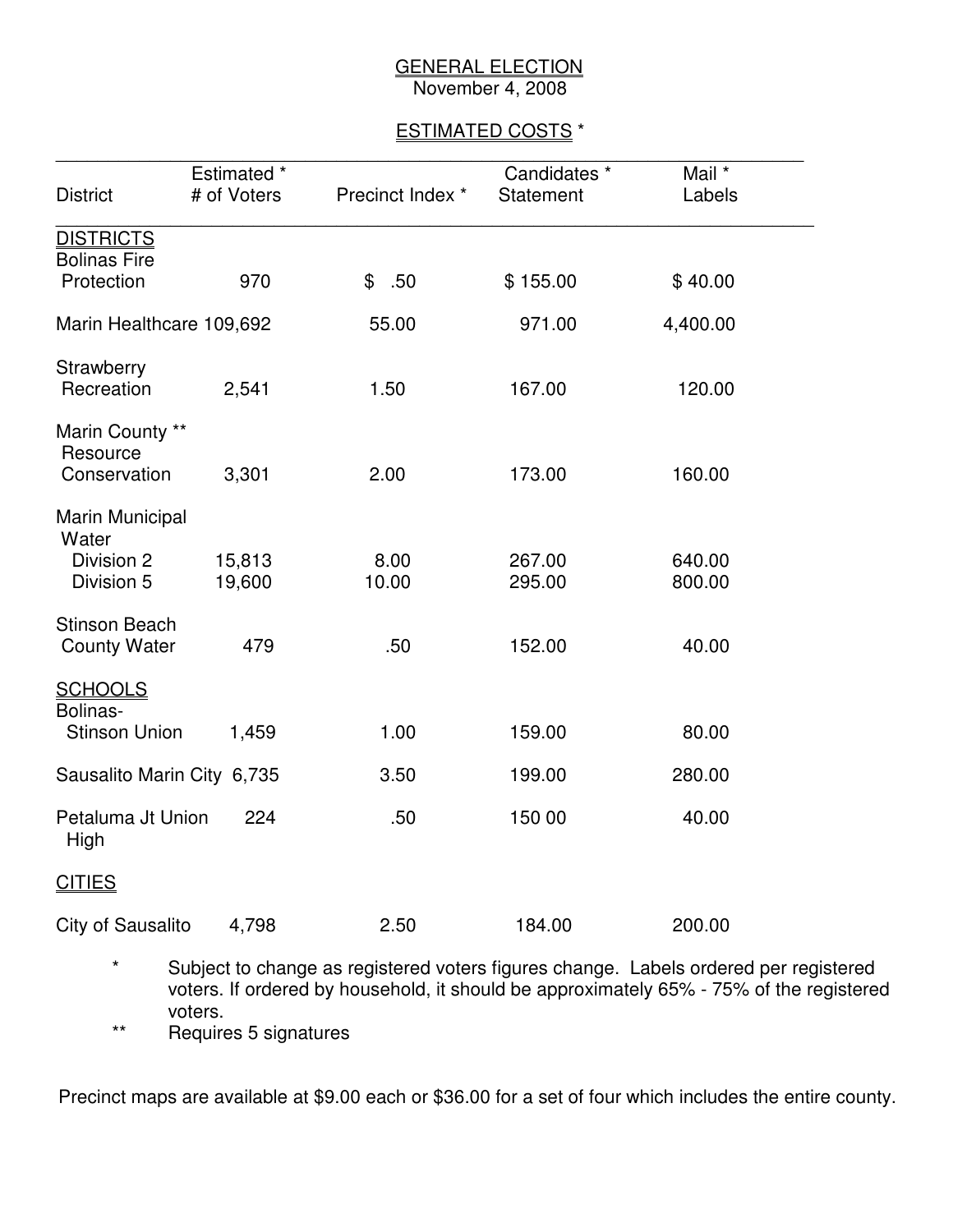## SECTION III

# POLITICAL REFORM ACT PROVISIONS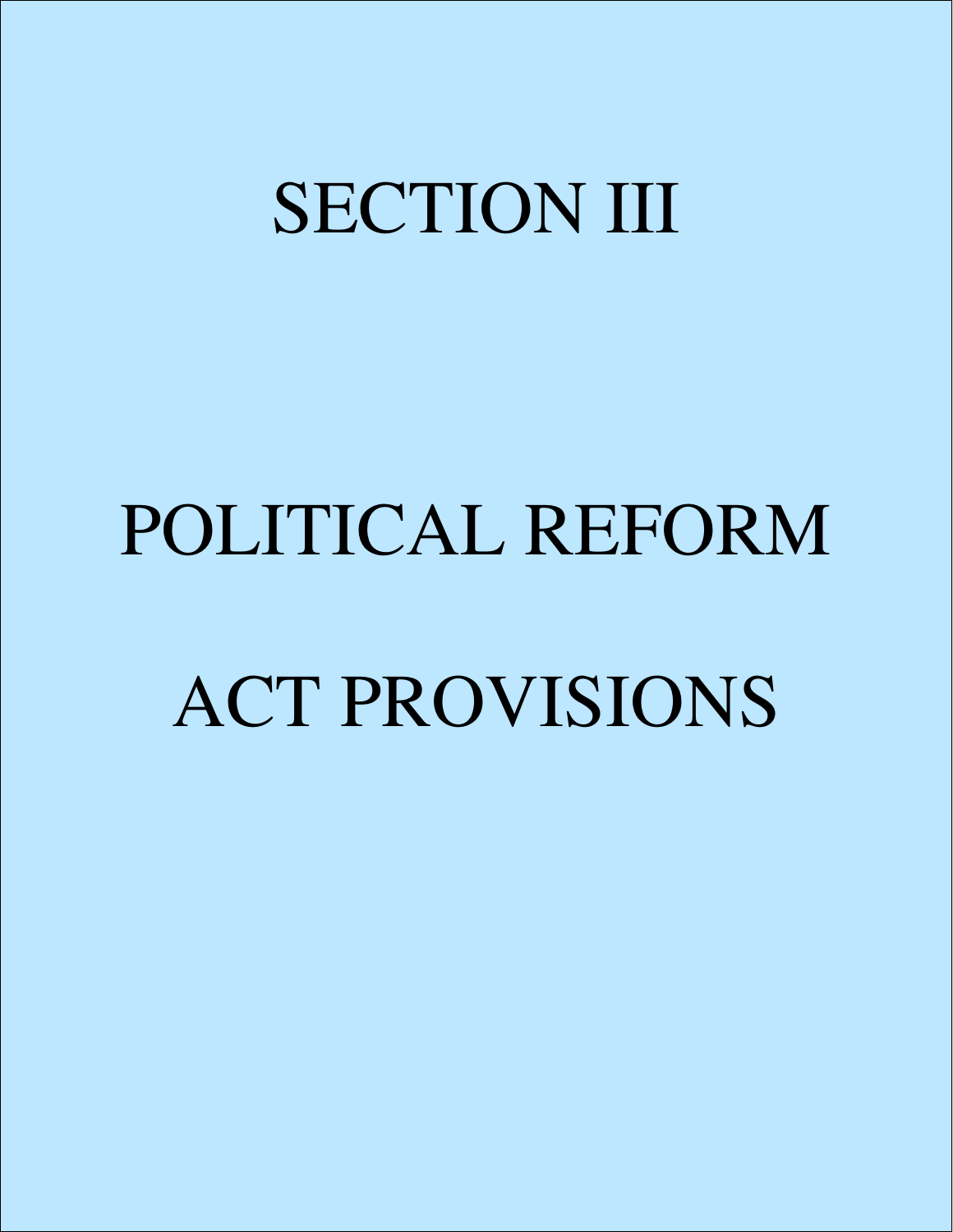#### **SECTION III**

#### **CAMPAIGN FINANCE: FILING REQUIREMENTS FOR ALL CANDIDATES**

#### **STATE CANDIDATES SHOULD CONTACT THE FAIR POLITICAL PRACTICES COMMISSION 866-275-3772 FOR ON-LINE FILING REQUIREMENTS AND OTHER STATE REGULATIONS.**

FEDERAL CANDIDATES ARE NOT COVERED BY MOST OF THIS SECTION. THEY MUST CONTACT THE FEDERAL ELECTION COMMISSION 800-424-9530.

THE FOLLOWING MAY NOT APPLY TO PRIMARILY FORMED AND BALLOT MEASURE COMMITTEES. CONTACT THE ELECTIONS DEPARTMENT FOR DETAILS.

ALL CAMPAIGN FORMS ARE CONSIDERED PUBLIC DOCUMENTS.

#### **QUICK FACTS FOR LOCAL CANDIDATE CONTROLLED COMMITTEES**

- You must form a committee if you receive contributions of over \$1,000, or spend over \$1,000 in a calendar year, including personal funds.
- You must open a campaign bank account if you receive contributions, and if you plan to spend over \$1,000 in personal funds. All personal funds of the candidate must first be deposited in the campaign bank account, except for filing fee/ballot statement fee.
- Office holders with existing committees must re-designate the committee prior to the election period. Bank accounts and committees may not be re-designated if the candidate is seeking election to a different office.
- Candidates may serve as treasurers of their own campaign committee.
- All contributions, including monetary, non-monetary, third party payments, loans, and enforceable promises are reportable and aggregated. See Manual 2 for exceptions.
- Never accept \$100 or more in cash. For contributions of \$100 or more, including loans and inkind contributions, you must disclose the contributor's name, address, occupation and employer. Maintain details on contributions and expenditures of \$25 or more. Refer to recordkeeping guidelines in your campaign disclosure manual.
- Include your committee name and campaign address in at least 6-point type on the outside of all mass mailings (more than 200 pieces). Otherwise no identification is required by the Political Reform Act on most advertisements when it is paid for by a candidate in support of his or her own campaign. See Manual 2 for details.
- Candidates may not use campaign funds to make independent expenditures to support or oppose other candidates.
- Know the due dates for campaign statements and file on time. Filing late may result in monetary penalties. Failure to file will result in enforcement proceedings with the Fair Political Practices Commission.
- If \$1,000 or more is received from a single source during the last 16 days before the election, disclose receipt within 24 hours, even if the contribution is from your personal funds. This includes multiple contributions aggregating to \$1,000 or more.
- Study the FPPC Campaign Disclosure Manual 2. Candidates should also inquire about any local campaign restrictions.
- After the election all candidates have future filing obligations. See Manual 2 for the use and restrictions of surplus and campaign funds.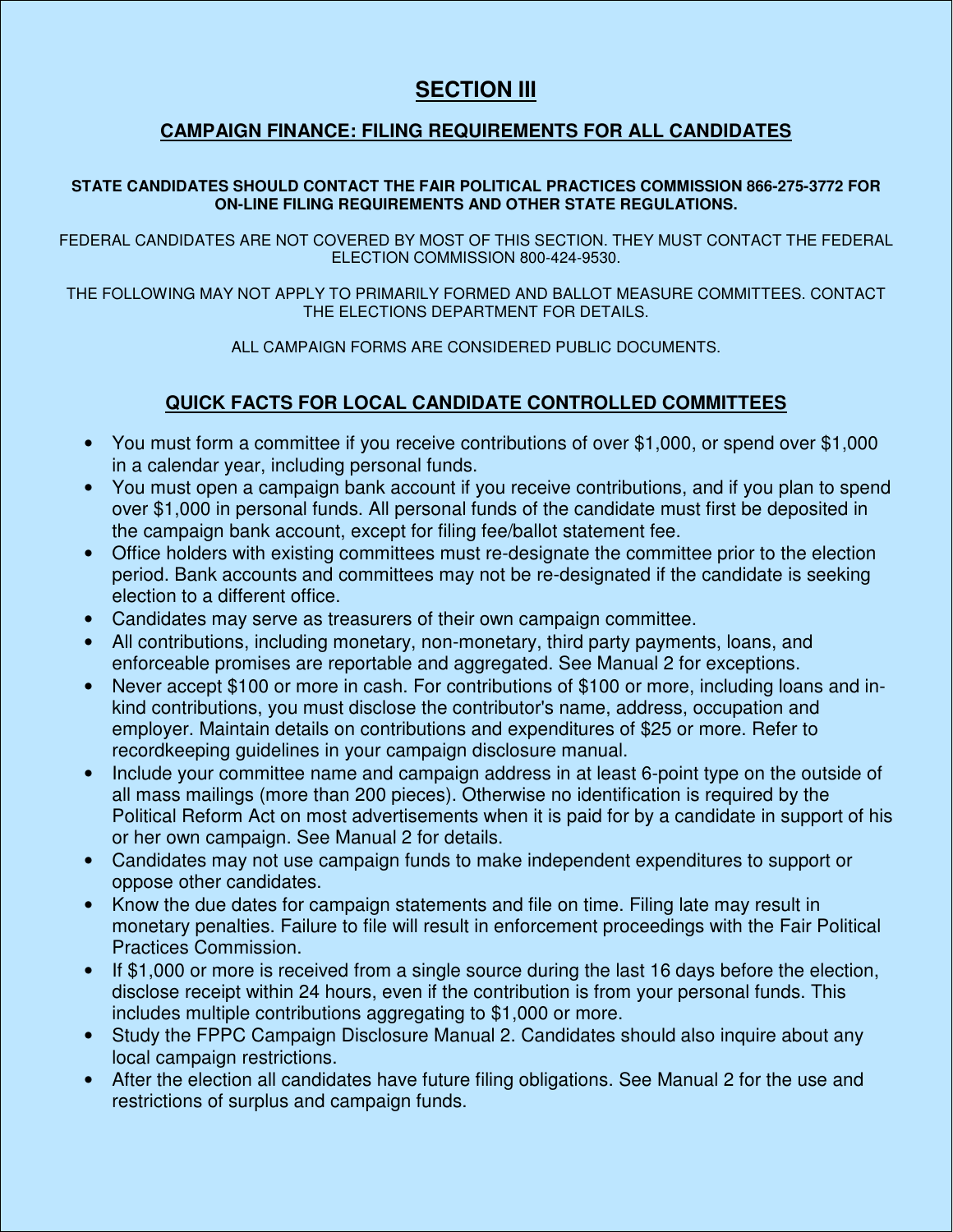#### **BASIC CAMPAIGN FINANCE FORMS FOR CANDIDATES**

#### FORM 501 – STATEMENT OF INTENT

Candidates for state or local office must file this form prior to solicitation or receipt of any contribution, or expenditure of personal funds used for the election. Exception: This form is not required if you will not solicit or receive contributions from other persons, and the only expenditures will be from your personal funds used for the filing fee and statement of qualifications in the sample ballot. Candidates who file a Form 501 must establish a separate bank account with a financial institution in California, if they accept contributions. Please refer to Manual 2 for more information.

#### FORM 470 – CAMPAIGN STATEMENT

All candidates who have filed a Form 501 must file at least one campaign statement before the election. Candidates may file the Form 470 if they do not have a controlled committee, do not anticipate receiving contributions totaling \$1,000 or more during the calendar year, and do not anticipate spending \$1,000 or more during the calendar year. The Form 470 is filed once, by the first pre-election due date. If the \$1,000 threshold is achieved, candidates must file the Form 470 Supplement, and establish a campaign committee. Please refer to Manual 2 for more information.

#### FORM 410 - STATEMENT OF ORGANIZATION

Candidates must use Form 410 to establish a campaign committee, no later than within 10 days after the committee has spent or received \$1,000 or more. Form 410 is also used to amend changes to the committee, and termination of the committee. By establishing a committee, candidates are required to file periodic campaign statements until the committee is closed. All committees must file the Form 410 with the Secretary of State and their local election department. Please refer to Manual 2 for more information.

#### FORM 460 – RECIPIENT COMMITTEE CAMPAIGN STATEMENT

Candidate controlled committees are required to use Form 460 to report all campaign activity for scheduled semi-annual and pre-election periods. Statements must be completed fully and accurately, and filed on time per the filing schedule. Primarily Formed and General Purpose committees may use short form statements if certain criteria are met. Please refer to Manual 2 for more information.

#### FORM 497 – LATE CONTRIBUTION REPORT

A Late Contribution Report must be filed if a committee controlled by the candidate receives a contribution (including aggregated amounts) from a single source, or makes contributions, totaling \$1,000 or more to a candidate, primarily formed or ballot measure committee, during the 16 days prior to the candidate's election.

*Other special reports may be required depending on the committee's activity. Please refer to Manual 2, or contact your local filing officer for more information.*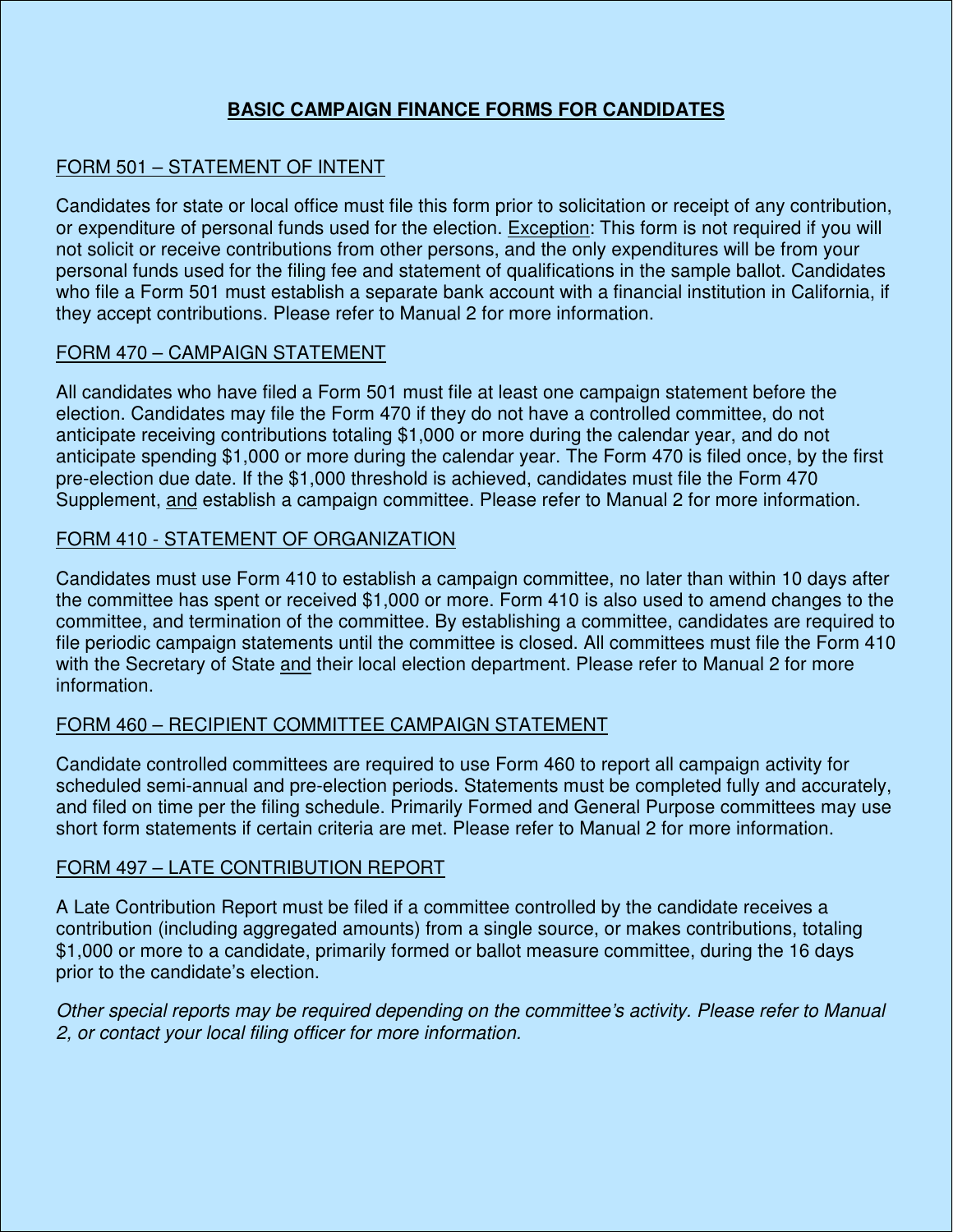#### **CAMPAIGN FINANCE INFORMATION**

#### CONTRIBUTION LIMITS

#### **Contribution limits may vary between cities and districts. Please contact your local jurisdiction. At the time of this printing, the County of Marin does not have ordinances affecting contribution limits.**

#### COMMINGLING WITH PERSONAL FUNDS PROHIBITED

No contribution shall be commingled with the personal funds of the recipient or any other person. (Gov. Code §84307)

#### PROMPT REPORTING OF CONTRIBUTIONS

All contributions received by a person acting as an agent of a candidate shall be reported promptly to the candidate or any of his or her designated agents. All contributions received by a person acting as an agent of a committee shall be reported promptly to the committee's treasurer or any of his or her designated agents. "Promptly" as used in this section means not later than the closing date of any campaign statement the committee or candidate for whom the contribution is intended is required to file. (Gov. Code §84306)

#### LATE CONTRIBUTIONS

A candidate or committee who receives \$1,000 or more, and a candidate or committee that makes a "late contribution" during *THE LAST 16 DAYS BEFORE THE ELECTION*, must report within 24 hours by telegram, mailgram, any over night guaranteed delivery service or personal delivery (not by regular mail) to every place where the candidate or committee receiving the contribution is required to file campaign statements. Reports to our office may be sent by FAX (415) 499-6447.

#### PENALTIES FOR VIOLATIONS

If any person files an original statement or report after any deadline imposed by the Political Reform Act, he or she may be subject to a fine of \$10 per calendar day *beginning the day after the filing deadline* until the statement is filed. Fines are not to exceed the cumulative amount stated in the late statement, or \$100, whichever is greater. (Gov. Code §91013)

Any person who intentionally or negligently violates any of the reporting requirements of the Act shall be liable in a civil action brought by the civil prosecutor or by a person residing within the jurisdiction for an amount not more than the amount or value not properly reported. (Gov. Code §91004)

#### INDEPENDENT EXPENDITURES

Candidates may not use *campaign funds* to make independent expenditures that support or oppose candidates in other jurisdictions or elections. Expenditures supporting the controlling candidate's election, and communications that support or oppose other candidates being voted on in the same jurisdiction and election are not considered independent expenditures.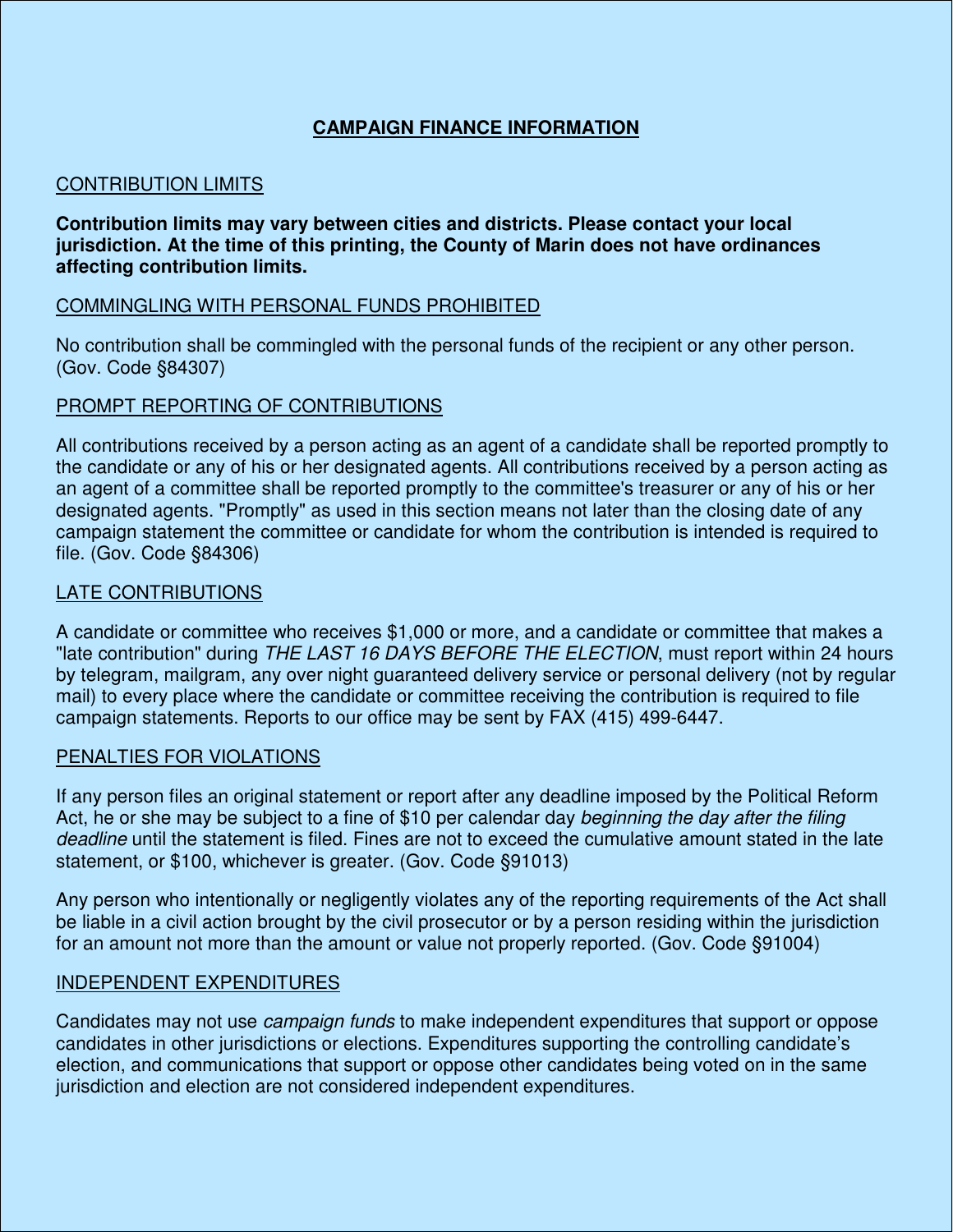#### **CAMPAIGN INFORMATION**

#### DEFINITION OF "MASS MAILING"

"Mass mailing" means over two hundred substantially similar pieces of mail, but does not include a form letter or other mail, which is sent in response to an unsolicited request, letter or other inquiry. (Gov. Code §82041.5)

Solicitation letters, notices of fundraising events, newsletters sent by the candidate or committee, and other types of campaign literature are common types of mass mailings.

#### MASS MAILING

The sender of a mass mailing is the candidate or committee who pays for the largest portion of the mailing. The sender must be identified by name, address, and city on the outside of the mailing and on at least one insert. If the sender of the mass mailing is a single officeholder, candidate, or committee, the identification need only be shown on the outside of each piece of mail. If the sender is a controlled committee, the name of the person controlling the committee must also be included. A committee may use a post office box if its street address is a matter of record with the Secretary of State. It is not necessary to include the committee's identification number or the name of a committee treasurer or on the mailing.

Type size must be at least six points, printed in a color or typeface that contrasts with the background.

If two or more officeholders, candidates, or committees pay an equal share of the costs of the mailing, at least one of them must be identified on the outside of the mailing, and all of them must be identified on the inside.

In the case of a mass mailing paid for by one officeholder, candidate or committee on behalf of another candidate or committee (i.e., mass mailings that are in-kind contributions), the officeholder, candidate, or committee that pays for the mailing must be identified as the sender of the mailing.

A "slate mailer" is a mass mailing (more than 200 substantially similar pieces of mail sent in a calendar month) which supports or opposes a total of four or more candidates or ballot measures. Detailed slate mailer information can be found in Information Manual F.

#### ADVERTISING

Any paid political advertisement that refers to an election or candidate for an elective office and that is contained in or distributed with a newspaper must say "Paid Political Advertisement" in type at least one half the size type in the advertisement or 10 point roman type, whichever is larger. Such words shall be set apart from any other printed matter.

As used in this section "Paid Political Advertisement" shall mean and shall be limited to, published statements paid for by advertisers for the purpose of supporting or defeating any person who has filed for an elective office. (Ref. Gov. Code §20008)

An advertisement as defined in Government Code section 84501 includes but is not limited to the following: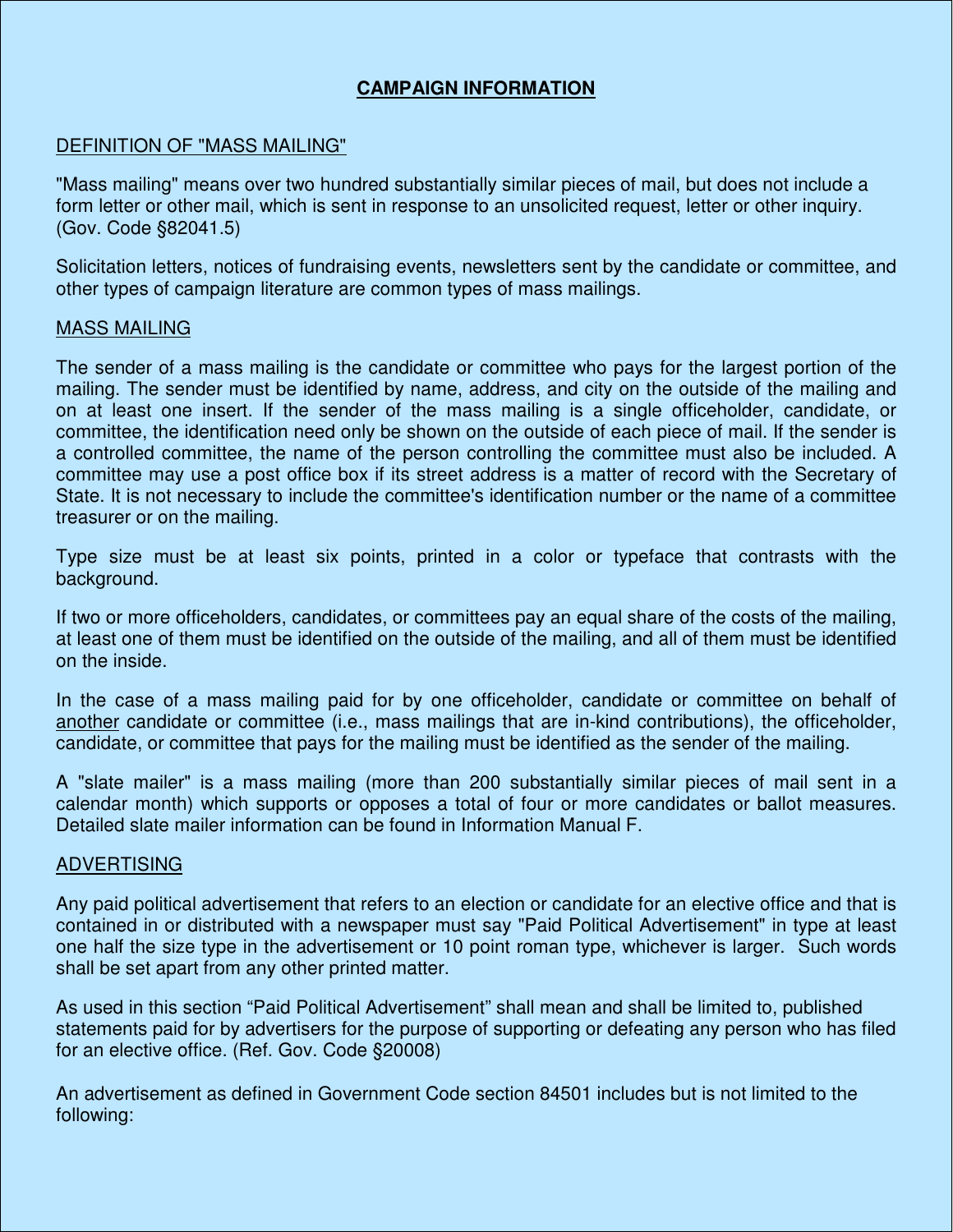(1) Programming received by a television or radio; (2) A communication as described in subdivision (a) of Government Code section 84501 that is placed in a newspaper, periodical, or magazine of general circulation; (3) A telephone or facsimile message that is not solicited by the recipient and is intended for delivery in substantially similar form to 200 or more households; (4) A direct mailing that is not solicited by the recipient and is intended for delivery in substantially similar form to 200 or more households; (5) Posters, door hangers, and yard signs produced in quantities of 200 or more; (6) A billboard; (7) Campaign buttons 10 inches in diameter or larger, and bumper stickers 60 square inches or larger produced in quantities of 200 or more.

In addition to the exempted communications in subdivision (b) of Government Code section 84501, the following are not an "advertisement": (1) A small promotional item (e.g., pen, pin, etc.) upon which the disclosures required by Government Code sections 84503, 84506 and 84507 cannot be conveniently printed or displayed, wearing apparel, and skywriting; (2) A communication from an organization to its members, other than a communication from a political party to its members; (3) A web-based or Internet-based communication. (Gov. Code §18450.1)

In addition to any other penalty, any person who prints or otherwise duplicates, or causes to be printed or duplicated, a simulated ballot or simulated sample ballot that does not contain the statement required by Section 20009 or that uses an official seal or insignia in violation thereof, is guilty of a misdemeanor. (Gov. Code §18301)

#### POLITICAL SIGNS

**It shall be unlawful for any person, firm or corporation, or any agent or employee of any person, firm or corporation, to place, or cause to be distributed or placed upon or along any public highway, road, street, square, park, or other public place, or into or upon any private property or territory adjacent to any public highway, in the county of Marin, without the written consent of the owner' thereof, or his agent, or the occupant of said private property, by posting, sticking, tacking, affixing or placing to and upon fences, posts, trees, buildings, or other surface other than advertising structure any political card or circular or any advertising sheet or device of cloth, paper or cardboard bills, cards or posters, or tin signs, or matter whatever, designed or intended for advertising or making known in a general or promiscuous manner any business, occupation, profession, medical treatment, medicine, or the dealing or selling of any merchandise or thing whatsoever. Title 6, Chapter 6.48.010 (County Ordinance**  *209* **§1, 1933)** 

**The Elections Department strongly recommends that each candidate consult with the City Clerk in each of the cities in which you wish to place your signs. Each city may have its own unique sign policy. A listing of the cities and clerks can be found at the end of this manual.** 

#### ELECTIONEERING

No person, on election day, or at any time that a voter may be casting a ballot, shall, within 100 feet of a polling place or an elections official's office:

- (a) Circulate an initiative, referendum, recall, or nomination petition or any other petition.
- (b) Solicit a vote or speak to a voter on the subject of marking his or her ballot.
- (c) Place a sign relating to voters' qualifications or speak to a voter on the subject of his or her qualifications except as provided in Section 14240.
	- (d) Do any electioneering.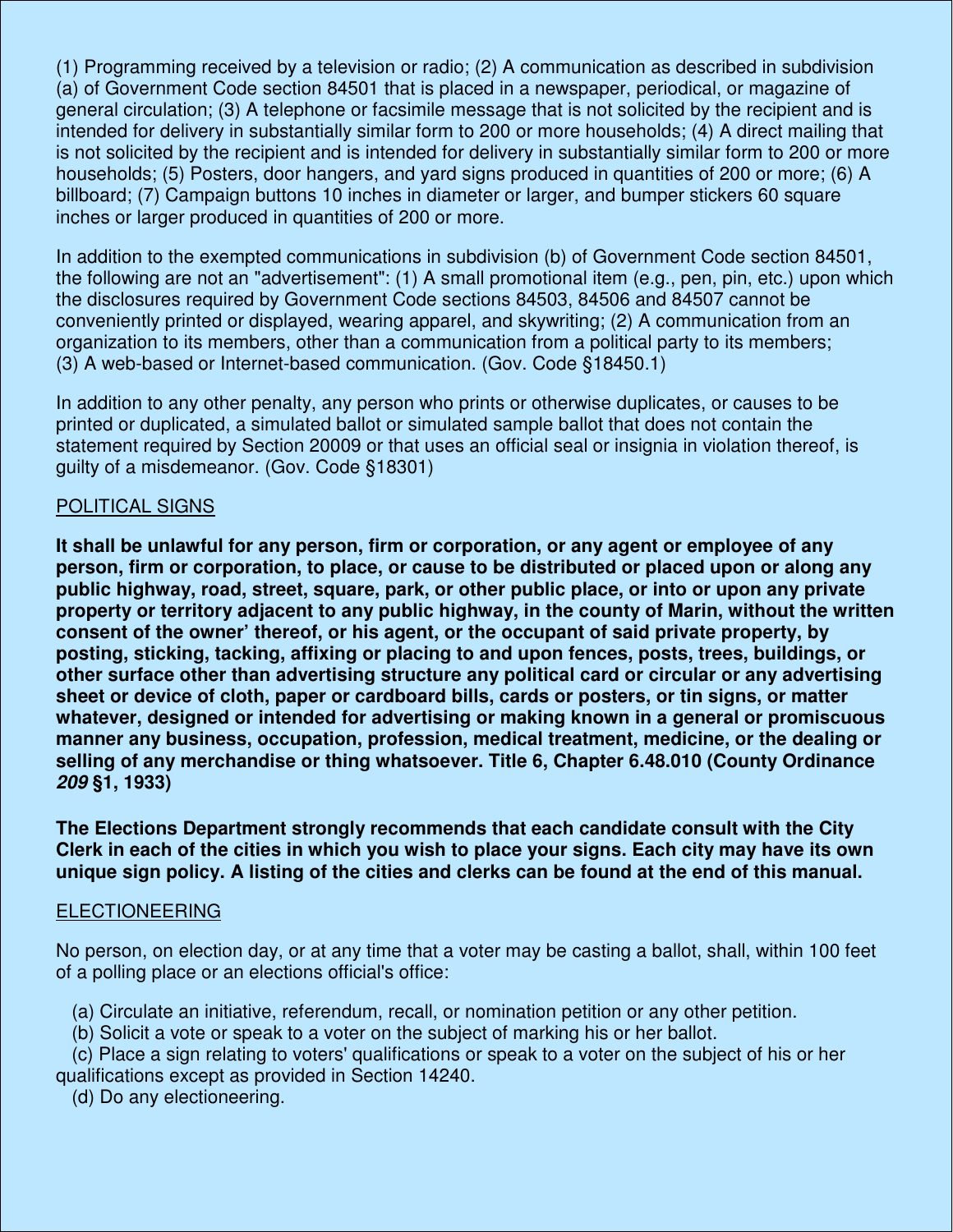As used in this section, "100 feet of a polling place or an elections official's office" means a distance 100 feet from the room or rooms in which voters are signing the roster and casting ballots. Any person who violates any of the provisions of this section is guilty of a misdemeanor. (El. Code §18370)

#### *STATEMENT OF ECONOMIC INTERESTS*

Certain candidates are required at the time of candidacy filing to file a Statement of Economic Interests Form 700 disclosing certain financial interests. The Form 700 is issued with the nomination papers and must be filed together with the nomination papers. *All* candidates elected to office or appointed in lieu of an election are required to file the Form 700 WITHIN 30 days after assuming office.

#### **IMPORTANT CONTACT INFORMATION**

#### MARIN COUNTY REGISTRAR OF VOTERS

3501 Civic Center Dr, Room 121, San Rafael, CA 94903 Phone: 415-499-6437 Mailing address: PO Box E, San Rafael, CA 94913 Fax: 415-499-6447 Email: danmiller@co.marin.ca.us

#### SECRETARY OF STATE – POLITICAL REFORM DIVISION

1500 11<sup>TH</sup> Street, Room 495 Sacramento, CA 95814 916-653-6224 www.sos.ca.gov/elections

#### FAIR POLITICAL PRACTICES COMMISSION

428 J Street, Suite 620 Sacramento, CA 95814 866-275-3772 www.fppc.ca.gov

All forms are available for downloading from the FPPC website, or contact our office for assistance. The Fair Political Practices Commission is the regulatory agency responsible for the administration and implementation of the Political Reform Act.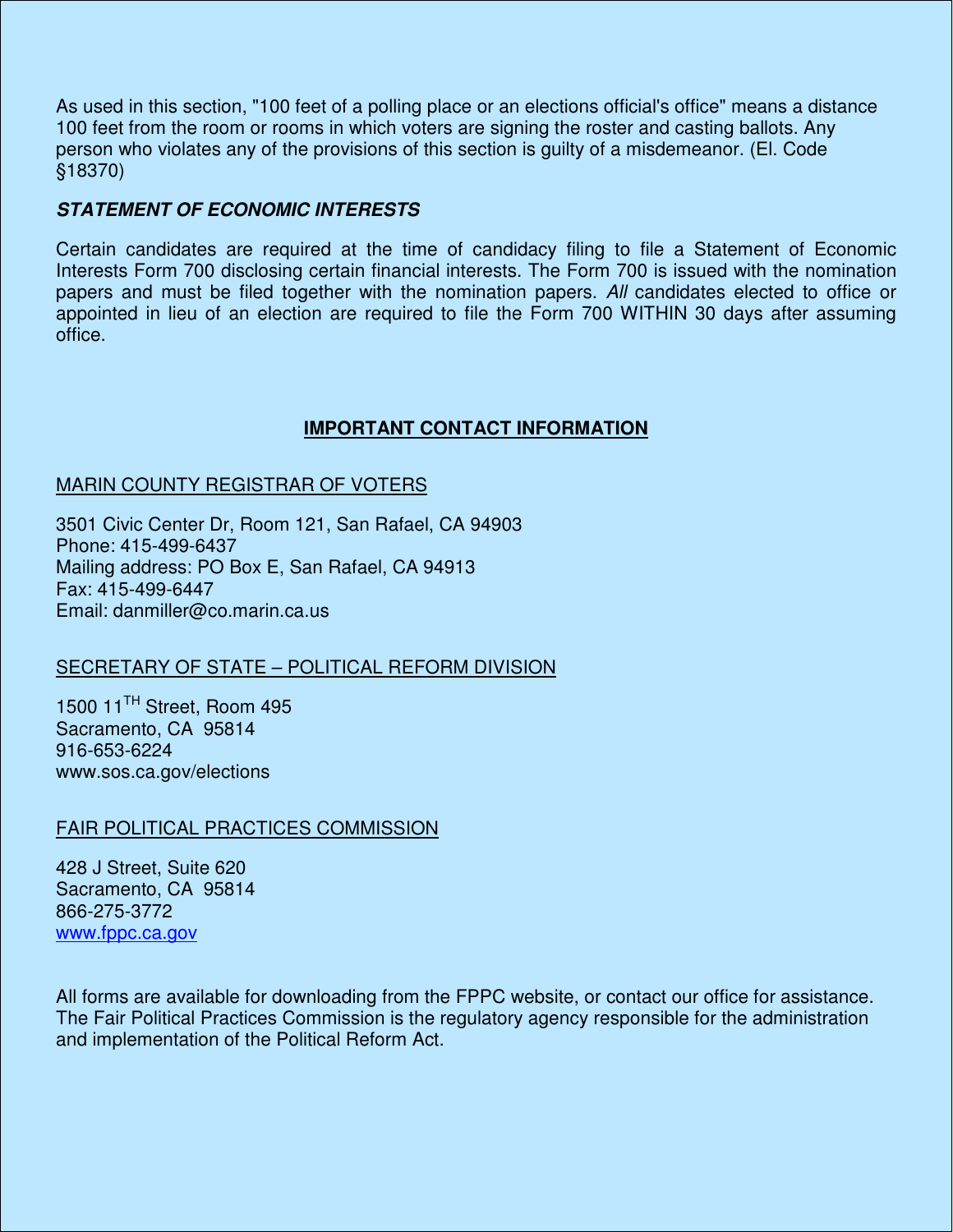Candidates for Local Office (Including Superior Court Judges) Committees Primarily Formed to Support/Oppose Local Candidates Committees Primarily Formed to Support/Oppose Local Measures

| <b>Filing Deadline</b> | <b>Type of Statement</b>                                                                   | <b>Period Covered by Statementi/</b> | <b>Method of Delivery</b>                                                       |
|------------------------|--------------------------------------------------------------------------------------------|--------------------------------------|---------------------------------------------------------------------------------|
| January 31, 2008       | Semi-Annual                                                                                | $1/ - 12/31/07$                      | ৩∎<br>Personal Delivery<br>⊲∩<br><b>First Class Mail</b>                        |
| March 24, 20082/       | Pre-Election                                                                               | $1/1/08 - 3/17/08$                   | ≪D<br><b>Personal Delivery</b><br><b>First Class Mail</b><br>⊲∩                 |
| May 22, 2008           | Pre-Election                                                                               | $3/18/08 - 5/17/08$                  | E<br><b>Personal Delivery</b><br>GO<br><b>Guaranteed Overnight</b>              |
| Within 24 Hours        | Late Contributions <sub>3</sub> and<br>Independent<br>Expenditures of \$1,000<br>or More4/ | $5/18/08 - 6/2/08$                   | ৩∎<br><b>Personal Delivery</b><br>E<br><b>Guaranteed Overnight</b><br>⊲∩<br>Fax |
| July 31, 2008          | Semi-Annual                                                                                | 1/–6/30/08                           | E<br>Personal Delivery<br>⊲∩<br><b>First Class Mail</b>                         |

#### **Footnotes:**

 $\Gamma$ <sup>T</sup> The period covered by any statement begins on the day after the closing date of the last statement filed, or January 1, if no previous statement has been filed.

 $\mathbb{Z}^2$ Because the March 22 deadline falls on Saturday, this filing deadline is extended to March 24, 2008.

 $\sqrt[3]{\text{The recipient of a late in-kind contribution must file a}}$ late contribution report within 48 hours from the time the in-kind contribution is received.

4/ A controlled committee of a candidate may not make an independent expenditure to support or oppose another candidate.

#### **Additional Notes:**

• **Primarily Formed Ballot Measure Committees:**  Prior to the semi-annual period in which the measure(s)

supported or opposed is being voted on, committees must file quarterly campaign statements in addition to semi-annual statements. Following the election, quarterly statements may also be required. Contact the FPPC for specific information.

• **Candidates:** Contact the FPPC for revised reporting deadlines in the event of a runoff election. After an election, reporting requirements will depend on whether the candidate is successful and whether a campaign committee is maintained.

- Except for deadlines that fall on a Saturday, Sunday, or an official state holiday, filing deadlines may not be extended. Late statements are subject to a \$10 per day late fine.
- All statements are public documents.
- Local jurisdictions may impose contribution limits and additional filing requirements.
- Refer to the appropriate campaign disclosure manuals for information on where to file statements.

#### **June 3, 2008 Filing Schedule**

As of the date of this publication (10/07), the FPPC Campaign Disclosure Manuals for local candidates (Manual 2) and for committees primarily formed to support or oppose a ballot measure (Manual 3) contain the most recent information on campaign disclosure requirements. Be sure to check the FPPC web site (*www.fppc.ca.gov*) for updated information.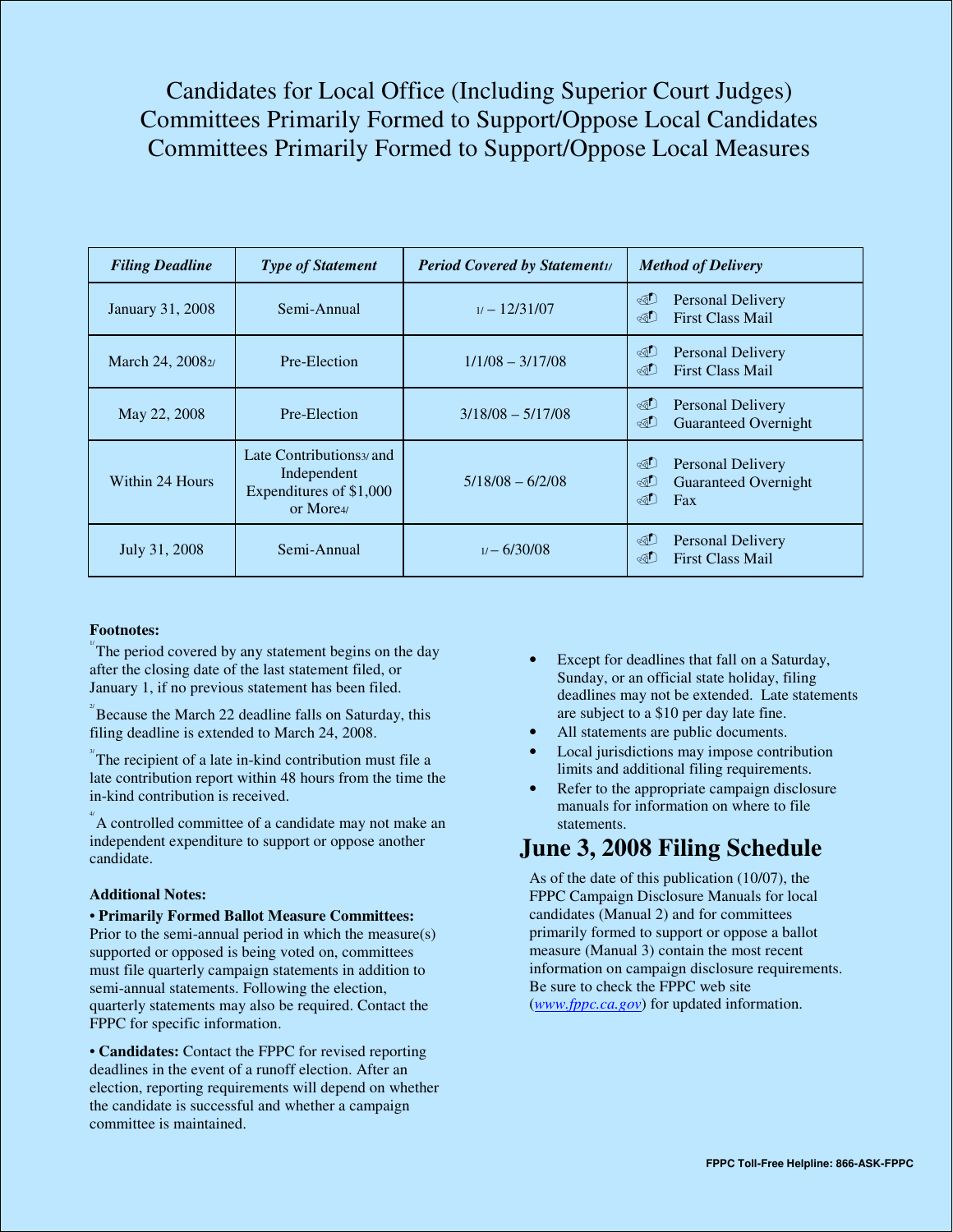Candidates for Local Office (Including Superior Court Judges) Committees Primarily Formed to Support/Oppose Local Candidates Committees Primarily Formed to Support/Oppose Local Measures

| <b>Filing Deadline</b>        | <b>Type of Statement</b>                                                                   | <b>Period Covered by Statementi/</b> | <b>Method of Delivery</b>                                                       |
|-------------------------------|--------------------------------------------------------------------------------------------|--------------------------------------|---------------------------------------------------------------------------------|
| July 31, 2008                 | Semi-Annual                                                                                | $1/ - 6 - 30 - 08$                   | G<br><b>Personal Delivery</b><br><b>First Class Mail</b><br>⊲ପ                  |
| October 8, 2008 <sub>2</sub>  | Pre-Election                                                                               | $7/1/08 - 9/30/08$                   | E<br><b>Personal Delivery</b><br><b>First Class Mail</b><br><dd< td=""></dd<>   |
| October 23, 2008              | Pre-Election                                                                               | $10/1/08 - 10/18/08$                 | E<br><b>Personal Delivery</b><br>E<br><b>Guaranteed Overnight</b>               |
| Within 24 Hours               | Late Contributions <sub>3</sub> and<br>Independent<br>Expenditures of \$1,000<br>or More4/ | $10/18/08 - 11/3/08$                 | E<br><b>Personal Delivery</b><br>E<br><b>Guaranteed Overnight</b><br>ৰেী<br>Fax |
| February 8, 2009 <sub>2</sub> | Semi-Annual                                                                                | 1/–12/31/08                          | G<br>Personal Delivery<br>$\otimes$<br><b>First Class Mail</b>                  |

#### **November 4, 2008 Filing Schedule**

#### **Footnotes:**

The period covered by any statement begins on the day after the closing date of the last statement filed, or January 1, if no previous statement has been filed.

 $\mathbb{Z}^2$  Because the October 5 deadline falls on Sunday, and the January 31, 2009 filing deadline falls on Saturday, these filing deadlines are extended to October 6, 2008, and February 2, 2009, respectively.

 $\sqrt[3]{}$ The recipient of a late in-kind contribution must file a late contribution report within 48 hours from the time the in-kind contribution is received.

4/ A controlled committee of a candidate may not make an independent expenditure to support or oppose another candidate.

#### **Additional Notes:**

• **Primarily Formed Ballot Measure Committees:**  Prior to the semi-annual period in which the measure(s) supported or opposed is being voted on, committees must file quarterly campaign statements in addition to semi-annual statements. Following the election, quarterly statements may also be required. Contact the FPPC for specific information.

• **Candidates:** Contact the FPPC for revised reporting deadlines in the event of a runoff election. After an election, reporting requirements will depend on whether the candidate is successful and whether a campaign committee is maintained.

- Except for deadlines that fall on a Saturday, Sunday, or an official state holiday, filing deadlines may not be extended. Late statements are subject to a \$10 per day late fine.
- All statements are public documents.
- Local jurisdictions may impose contribution limits and additional filing requirements.
- Refer to the appropriate campaign disclosure manuals for information on where to file statements.

As of the date of this publication (10/07), the FPPC Campaign Disclosure Manuals for local candidates (Manual 2) and for committees primarily formed to support or oppose a ballot measure (Manual 3) contain the most recent information on campaign disclosure requirements. Be sure to check the FPPC web site (*www.fppc.ca.gov*) for updated information.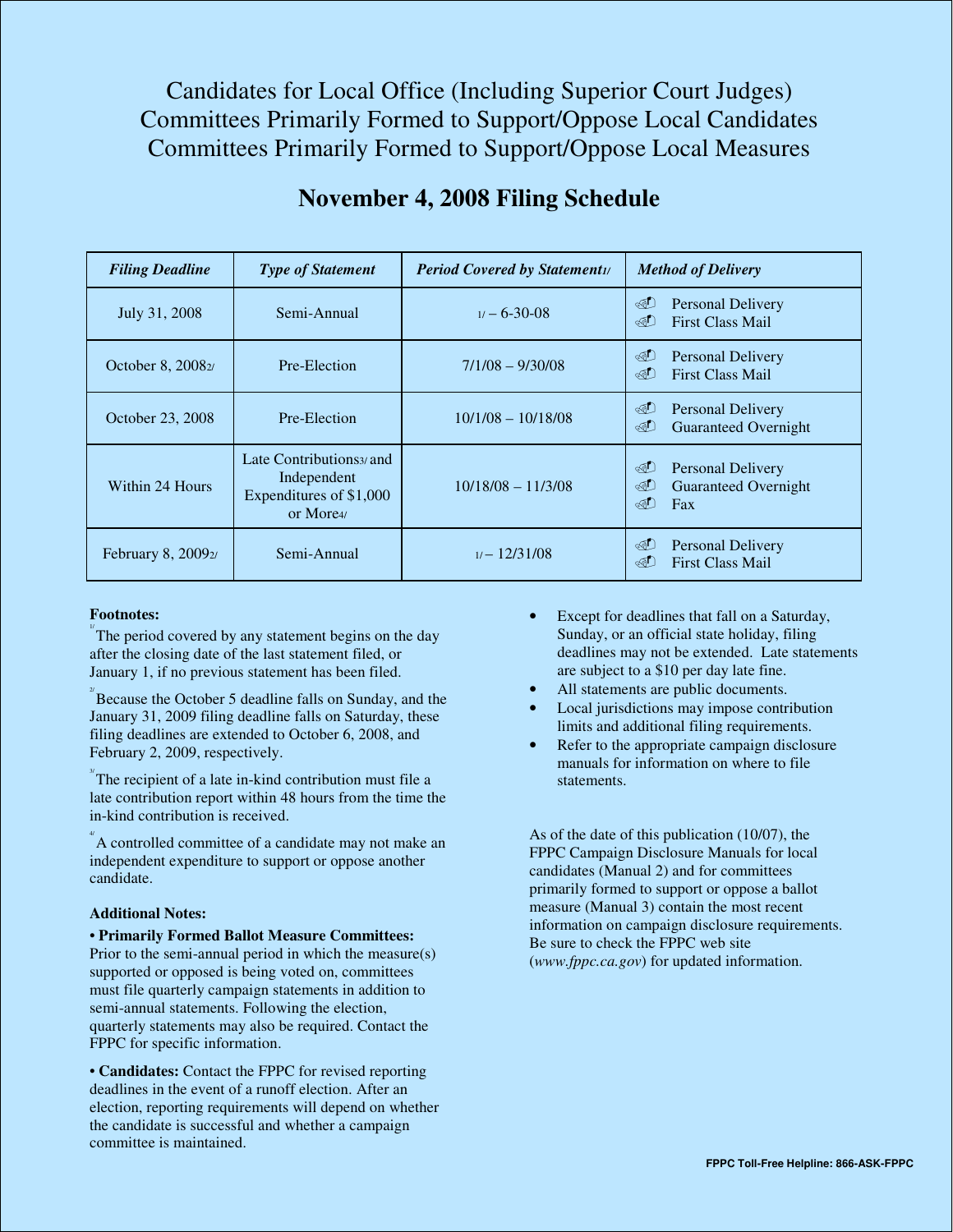### APPENDIX A

#### **A GUIDE FOR SELECTING BALLOT DESIGNATIONS**

Ballot designations are governed by California Elections Code Section 13107. In the following outline, the provisions of Section 13107 are broken down into pertinent parts and are printed in the boxes with the subdivision identified. The text of Section 13107 in its entirety appears below, prior to the discussion by subdivision.

#### CALIFORNIA ELECTIONS CODE SECTION 13107

Section 1 (a) With the exception of candidates for Justice of the State Supreme Court or court of appeal, immediately under the name of each candidate, and not separated from the name by any line, may appear at the option of the candidate only one of the following designations:

(1) Words designating the elective city, county, district, state, or federal office which the candidate holds at the time of filing the nomination documents to which he or she was elected by vote of the people, or to which he or she was appointed, in the case of a superior, municipal, or justice court judge.

(2) The word "incumbent" if the candidate is a candidate for the same office which he or she holds at the time of filing the nomination papers, and was elected to that office by a vote of the people, or, in the case of a superior, municipal, or justice court judge, was appointed to that office.

(3) No more than three words designating either the current principal professions, vocations, or occupations of the candidate, or the principal professions, vocations, or occupations of the candidate during the calendar year immediately preceding the filing of nomination documents. For purposes of this section, all California geographical names shall be considered to be one word. Hyphenated words that appear in any generally available standard reference dictionary, published in the U.S. at any time within the 10 calendar years immediately preceding the election for which the words are counted, shall be considered as one word. Each part of all other hyphenated words shall be counted as a separate word.

(4) The phrase "appointed incumbent" if the candidate holds an office other than a judicial office by virtue of appointment, and the candidate is a candidate for election to the same office, or, if the candidate is a candidate for election to the same office or to some other office, the word "appointed" and the title of the office. In either instance, the candidate may not use the unmodified word "incumbent" or any words designating the office unmodified by the word "appointed." However, the phrase "appointed incumbent" shall not be required of a candidate who seeks reelection to an office which he or she holds and to which he or she was appointed, as a nominated candidate, in lieu of an election, pursuant to Sections 5326 and 5328 of the Education Code or Section 7228, 7423, 7673, 10229, or 10515 of this code.

(b) Neither the Secretary of State nor any other election official shall accept a designation of which any of the following would be true:

(1) It would mislead the voter.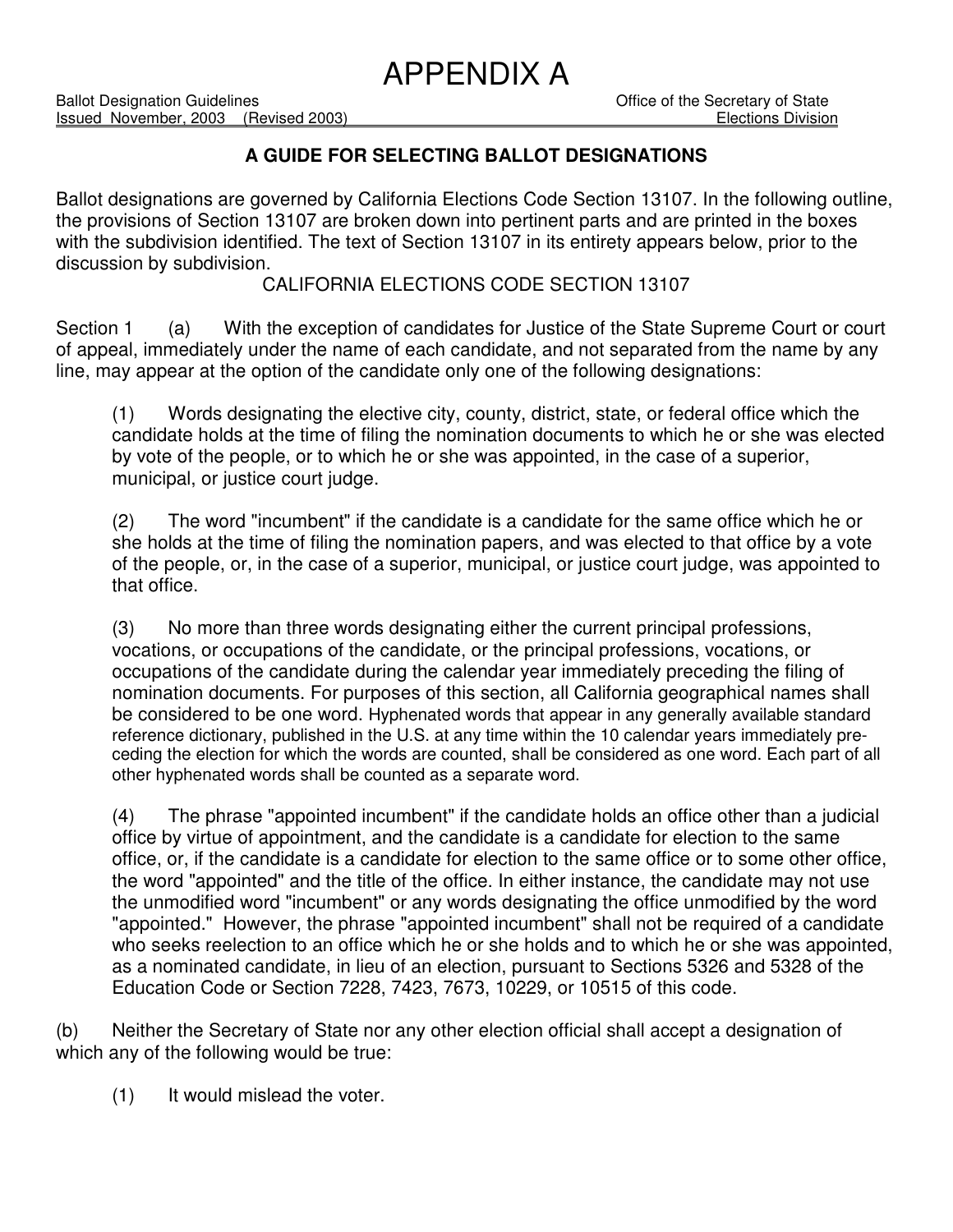(2) It would suggest an evaluation of a candidate, such as outstanding, leading, expert, virtuous, or eminent.

(3) It abbreviates the word "retired" or places it following any word or words which it modifies.

(4) It uses a word or prefix, such as "former" or "ex-," which means a prior status. The only exception is the use of the word "retired."

- (5) It uses the name of any political party, whether or not it has qualified for the ballot.
- (6) It uses a word or words referring to a racial, religious, or ethnic group.
- (7) It refers to any activity prohibited by law.

(c) If, upon checking the nomination documents, the election official finds the designation to be in violation of any of the restrictions set forth in this section, the election official shall notify the candidate by registered or certified mail return receipt requested, addressed to the mailing address appearing on the candidate's nomination documents.

(1) The candidate shall, within three days from the date of receipt of the notice, appear before the election officer or, in the case of the Secretary of State, notify the Secretary of State by telephone, and provide an alternate designation.

(2) In the event the candidate fails to provide an alternate designation, no designation shall appear after the candidate's name.

(d) No designation given by a candidate shall be changed by the candidate after the final date for filing nomination documents, except as specifically requested by the elections official as specified in subdivision (c) or as provided in subdivision (e).

(e) The designation shall remain the same for all purposes of both primary and general elections, unless the candidate, at least 98 days prior to the general election, requests in writing a different designation which the candidate is entitled to use at the time of the request.

(f) In all cases, words so used shall be printed in 8-point roman uppercase and lowercase type except that, if the designation selected is so long that it would conflict with the space requirements of Sections 13207 and 13211, the elections official shall use a type size for the designation for each candidate for that office sufficiently smaller to meet these requirements.

(g) Whenever a foreign language translation of a candidate's designation is required under the Voting Rights Act of 1965 (42 U.S.C.A. Sec. 1971), as amended, to appear on the ballot in addition to the English language version, it shall be as short as possible, as consistent as is practicable with this section, and shall employ abbreviations and initials wherever possible in order to avoid undue length.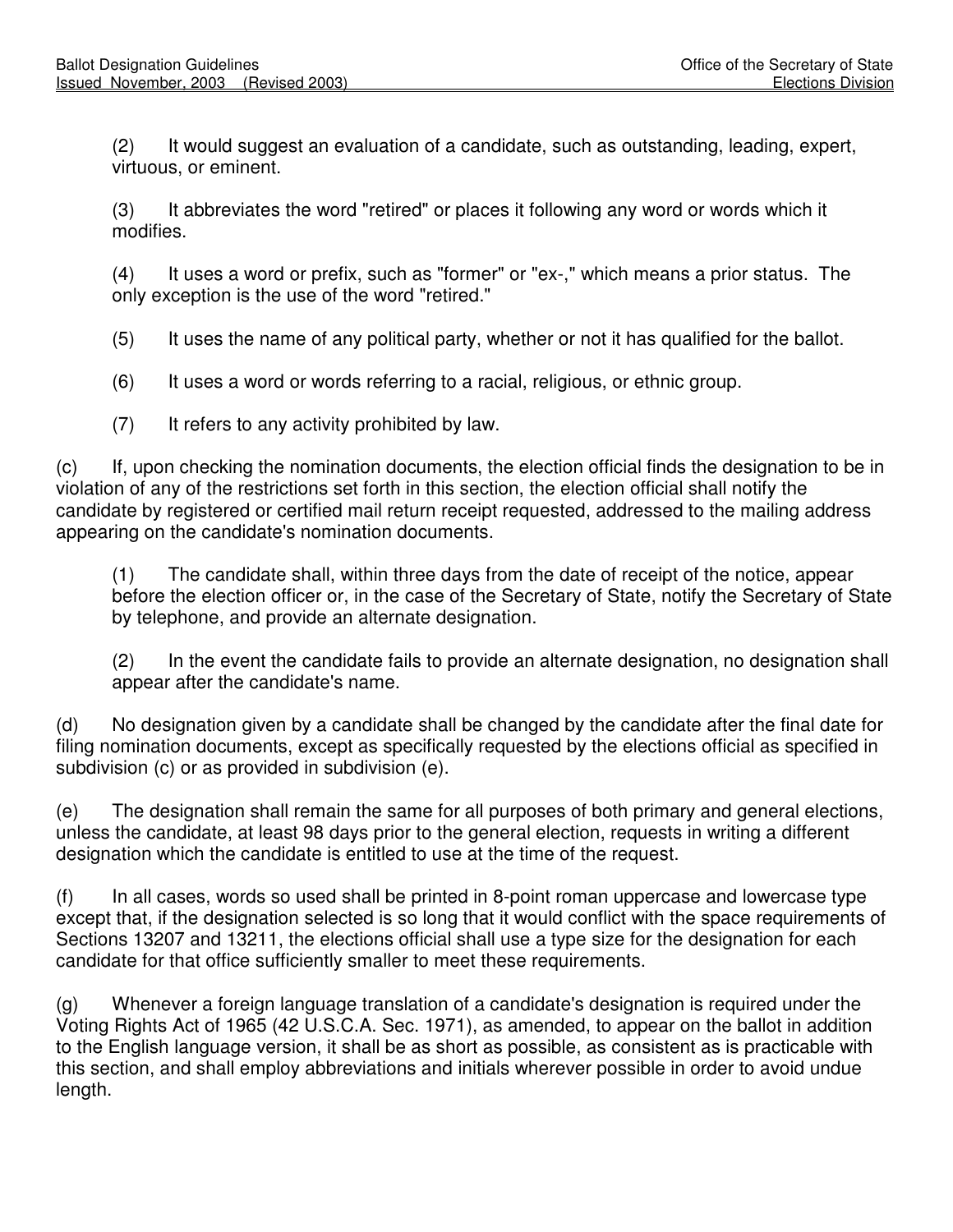Section 2. Section 13107.3 is added to the Elections Code, to read:

(a) Each candidate who submits a ballot designation pursuant to subdivisions (a) of Section 13107 shall file, in addition to the nomination documents filed pursuant to Section 8020, a ballot designation worksheet that supports the use of that ballot designation by the candidate, in a format prescribed by the Secretary of State.

(b) The ballot designation worksheet shall be filed with the elections official at the same time that the candidate files his or her declaration of candidacy.

(c) In the event that a candidate fails to file a ballot designation worksheet in accordance with the subdivision (a), no designation shall appear under the candidate's name on the ballot.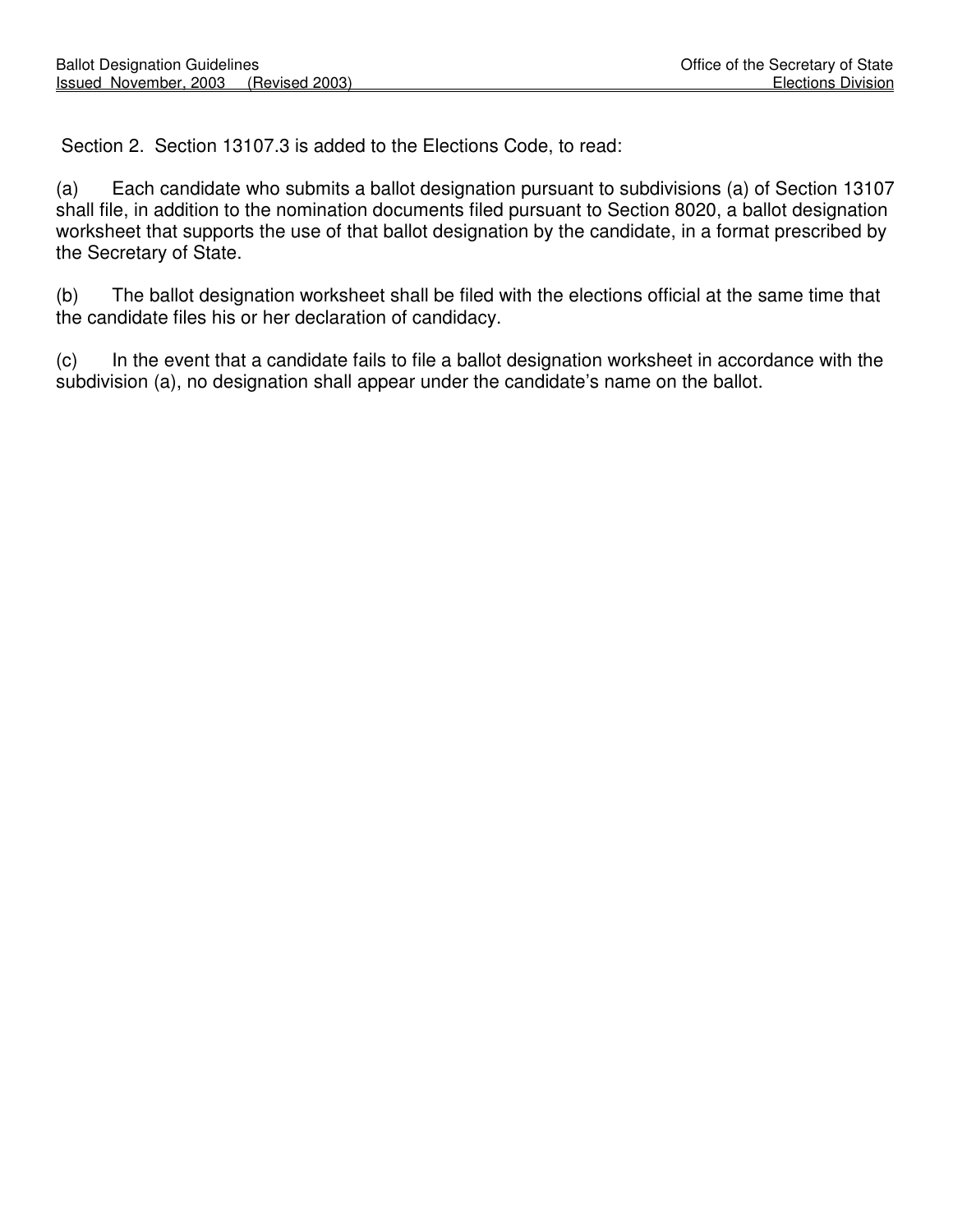#### I. General Provision

A. Section 13107, subd. (a) With the exception of candidates for Justice of the State Supreme Court or court of appeal, immediately under the name of each candidate, and not separated from the name by any line, may appear at the option of the candidate only one of the following designations:

1. Subdivision (a) is divided into four parts, each with its own requirements. The candidate may use only one of the four categories.

2. The candidate, however, may opt to not use subdivision (a) (1) (unlimited words designating the elective office) and may opt, instead, to use subdivision (a) (3) ("no more than three words designating principal professions, vocations, or occupations"). For example, the Assembly representative from the Nth Assembly District who happens to be a lawyer and rancher can use the designation "Member of the Assembly, Nth District" under subdivision (a) (1), or the incumbent may use "Legislator/Lawyer/Rancher" under subdivision (a) (3).

3. Candidates are not required to use ballot designations and may opt to leave the space blank. The candidate must initial the appropriate box on the nomination document to notify the elections official of this choice.

#### II. Acceptable Ballot Designations

- A. Section 13107, subd. (a)(1)Words designating the elective city, county, district, state, or federal office which the candidate holds at the time of filing the nomination documents to which he or she was elected by vote of the people or to which he or she was appointed, in the case of a superior; municipal, or justice court judge.
- 1. Words designating the elective offices specified in this subdivision are not subject to the three-word limitation found at subdivision (a) (3).
- 2. Legislative leadership titles, e.g., "Majority Leader of the California Senate" and "Speaker of the California Assembly" are not elective offices as described in subdivision (a) (1). Therefore, these designations must satisfy the subdivision (a) (3) three-word limitation. "Senate Majority Leader" and "California Assembly Speaker" would be acceptable.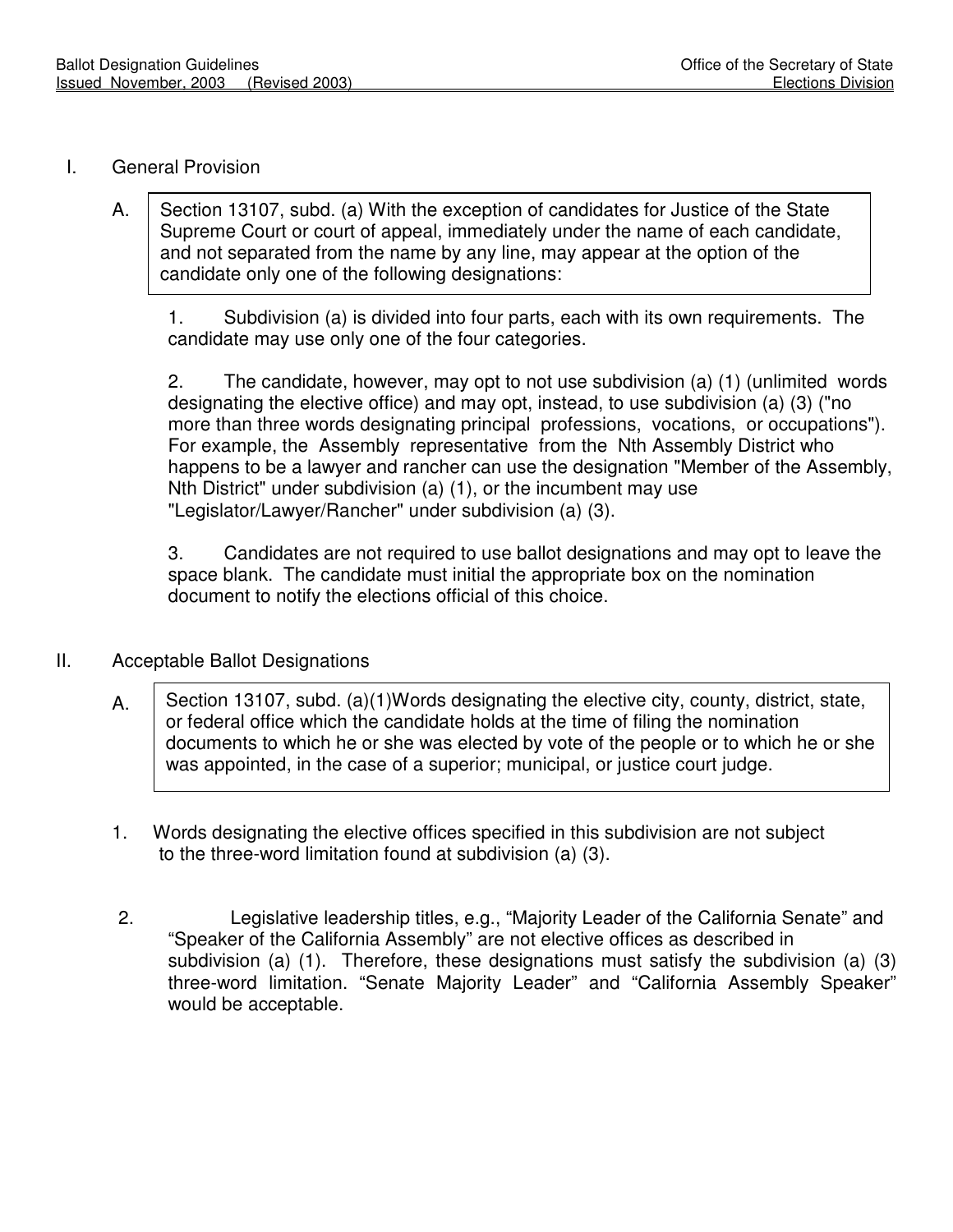II. A. Acceptable Ballot Designations (cont.)

3. If the elected official opts to include another profession, vocation, or occupation with the elective office, the designation must satisfy the three-word limitation. For example, "Legislator, Businessman"; "Physician/Senator"; "State Assemblyman, Businessman" would be acceptable. See Part I.A.2, above. An example of an impermissible designation would be "Member of the Senate/Rancher".

4. Political party central committee designations are not elective county or state offices as prescribed in this statute, nor are they principal professions, vocations, or occupations.

B.

Section 13107, subd. (a) (2) The word "incumbent" if the candidate is a candidate for the same office which he or she holds at the time of filing the nomination papers, and was elected to that office by a vote of the people, or, in the case of a superior, municipal, or justice court judge, was appointed to that office. Section 13107.5 The word "community volunteer" constitutes his/her principal profession, vocation or occupation; not engaged concurrently in another principal profession, vocation or occupation; may not use with any other principal profession, vocation or occupation designation.

1. Subdivision (a) (2) cannot be combined with subdivisions (a) (1), (a) (3) or (a) (4). Therefore, the word "Incumbent" cannot be used with any other words; it must stand alone. "Community Volunteer" must also stand alone.

2. Examples of impermissible designations: "Incumbent Assemblymember, Nth Assembly District" (either "Incumbent" or "Assemblymember Nth Assembly District" is acceptable) and "Incumbent Senator/Baker" (either "Incumbent" or Senator/Baker" is acceptable).

 C. Section 13107. subd. (a) (3) No more than three words designating either the current principal professions, vocations, or occupations of the candidate, or the principal professions, vocations, or occupations of the candidate during the calendar year immediately preceding the filing of nomination documents. For purposes of this section, all California geographical names shall be considered to be one word.

1. A principal profession, vocation, or occupation is the primary job or work one does which is the means of livelihood or production of income, as opposed to a hobby or avocation. Some persons may work at more than one profession, vocation, or occupation. Exceptions may apply for persons retired or unemployed by choice or by circumstance. No designation which connotes a status is acceptable. Examples of acceptable designations of a vocation, include, minister, priest, parent, mother, father, homemaker, dependent care provider, carpenter, plumber, electrician, and cabinetmaker. Examples of unacceptable status claims include "taxpayer", "citizen", "patriot", "renter", and "presidential appointee."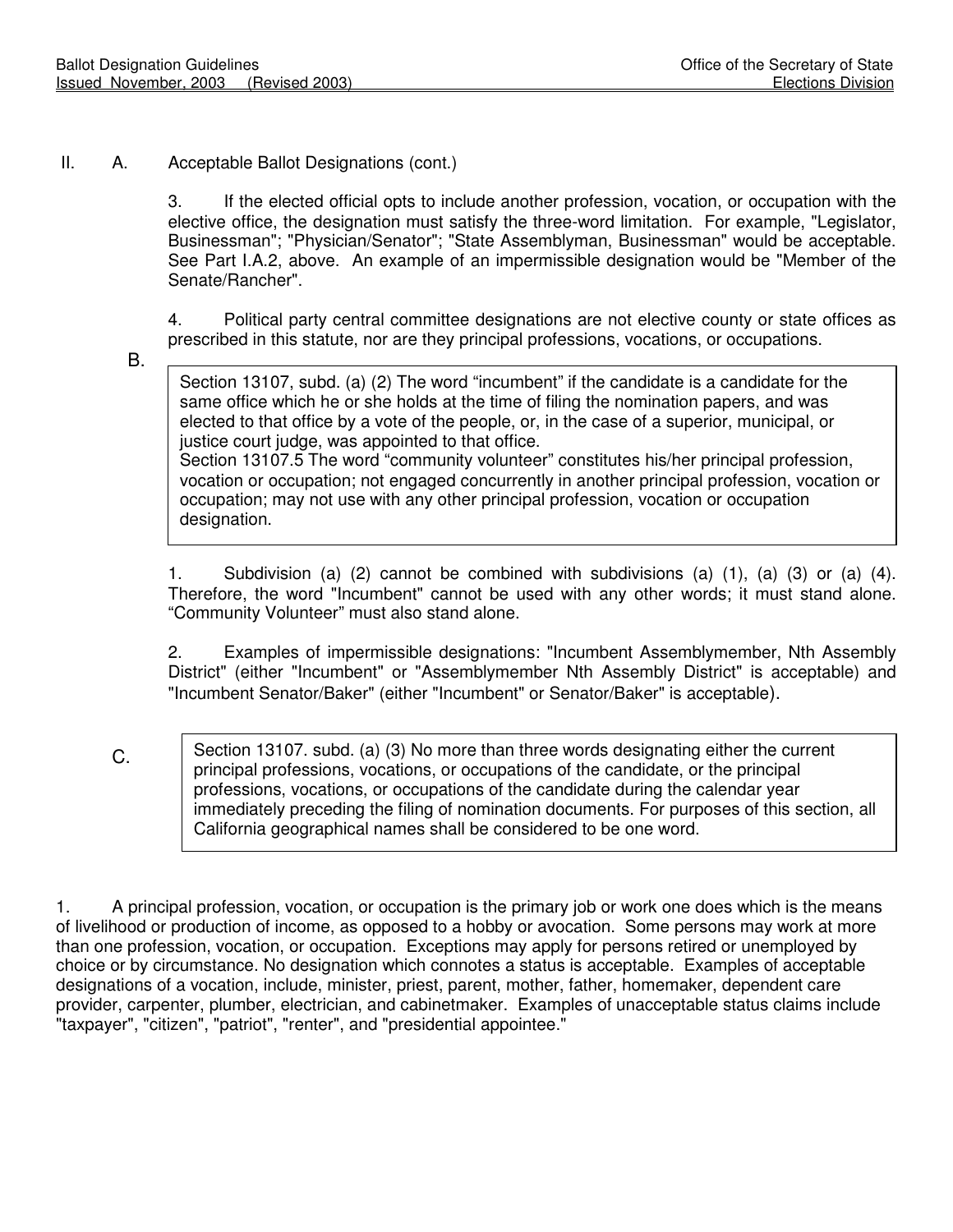- II. C Acceptable Ballot Designations (Cont.)
	- 2. A candidate may use either his or her current principal profession, vocation or occupation, regardless of the amount of time in which the candidate has engaged in such or, in the alternative, any principal profession, vocation or occupation in which the candidate was engaged over the course of the previous calendar year even though it may no longer be one in which the candidate is currently engaged. In choosing between the alternatives, the candidate must ask himself or herself: "What is my primary job right now?" and "What was my primary job last year?" Either job, if otherwise proper, based on the statutory criteria, may be used as a ballot designation. For purposes of this section, the "calendar year immediately preceding the filing of nomination papers" is defined as that year beginning January 1 immediately preceding the year in which nomination papers for the office are allowed to be filed.
	- 3. Multiple designations are usually acceptable, provided that the three-word limitation is met. See examples and brief explanations at Parts I.A.2, II.A.3, and II.B.2.
	- 4. A political party central committee designation is not a principal profession, vocation, or occupation as prescribed in this statute, nor is it an elective county or state office.
	- 5. Organization names must be replaced with generic references. For example, "President, Computer Company" would be acceptable; "President, Apple Computer" would not be allowed. Similarly, based on previous court interpretation, a designation such as "Director, ABC Club" would not be permissible, whereas, "Administrator, Environmental Club" would be. Ballot designations are not intended to advertise a specific product, corporation or organization; they are intended to reveal what a candidate does, not for whom the work or service is performed.
	- 6. Word count
		- a. Each word, regardless of the number of letters in the word, is counted as one word.
		- b. The only exception to this is geographical names. While subdivision (a) (3) specifies California geographic names, this subdivision has been construed to mean all geographic names.
		- c. The Elections Code Section 9 word-count provision relating to ballot arguments, recall notices and answers, etc., is not applicable to the subdivision (a) (3) three-word limitation. See Section 9, subdivision (b).
		- d. Only those words generally hyphenated may be hyphenated for ballot designation purposes. The use of hyphens will not serve as a means around the three-word limitation. (See example, e. (6), immediately below)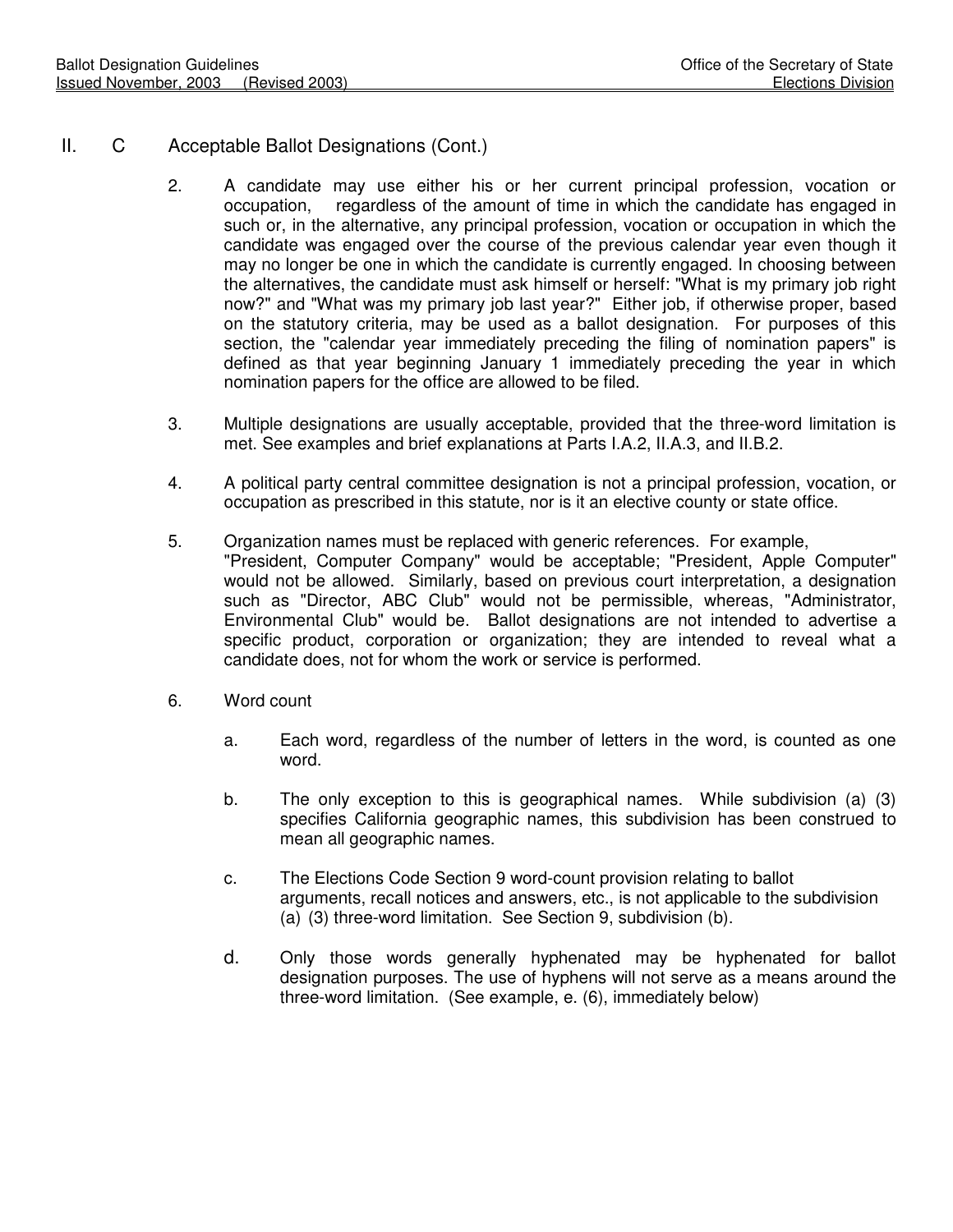- II. C Acceptable Ballot Designations (cont.)
	- e. Word count examples:
		- (1) "District Attorney" 2 words
		- (2) "Certified Public Accountant" 3 words
		- (3) "CPA/Attorney" 2 words
		- (4) "City Councilmember" 2 words
		- (5) "Chief Deputy Public Defender" 4 words; unacceptable
		- (6) "Businessman-Social Planning Consultant" 4 words; unacceptable

Section 13107, subd. (a)(4) The phrase "appointed incumbent" if the candidate holds an office other than a judicial office by virtue of appointment, and the candidate is a candidate for election to the same office, or, if the candidate is a candidate for election to the same office, the word "appointed" and the title of the office. In either instance, the candidate may not use the unmodified word "incumbent" or any words designating the office unmodified by the word "appointed". However, the phrase "appointed incumbent" shall not be required of a candidate who seeks reelection to an office which he or she holds and to which he or she was appointed, as a nominated candidate, in lieu of an election, pursuant to Sections 5326, and 5328 of the Education Code or Section 7228, 7423, 7673, 10229, or 10515 of the Elections Code.

1. If an incumbent was appointed as being the lone candidate at the last election for the office being sought at this election, the candidate is not required to use "appointed".

- III. Unacceptable Ballot Designations
	- NOTE: Ballot designations may be challenged by elections officials or through the courts by other candidates or voters.
	- A.

Section 13107, subd. (b) Neither the Secretary of State nor any other election official shall accept a designation which:

D.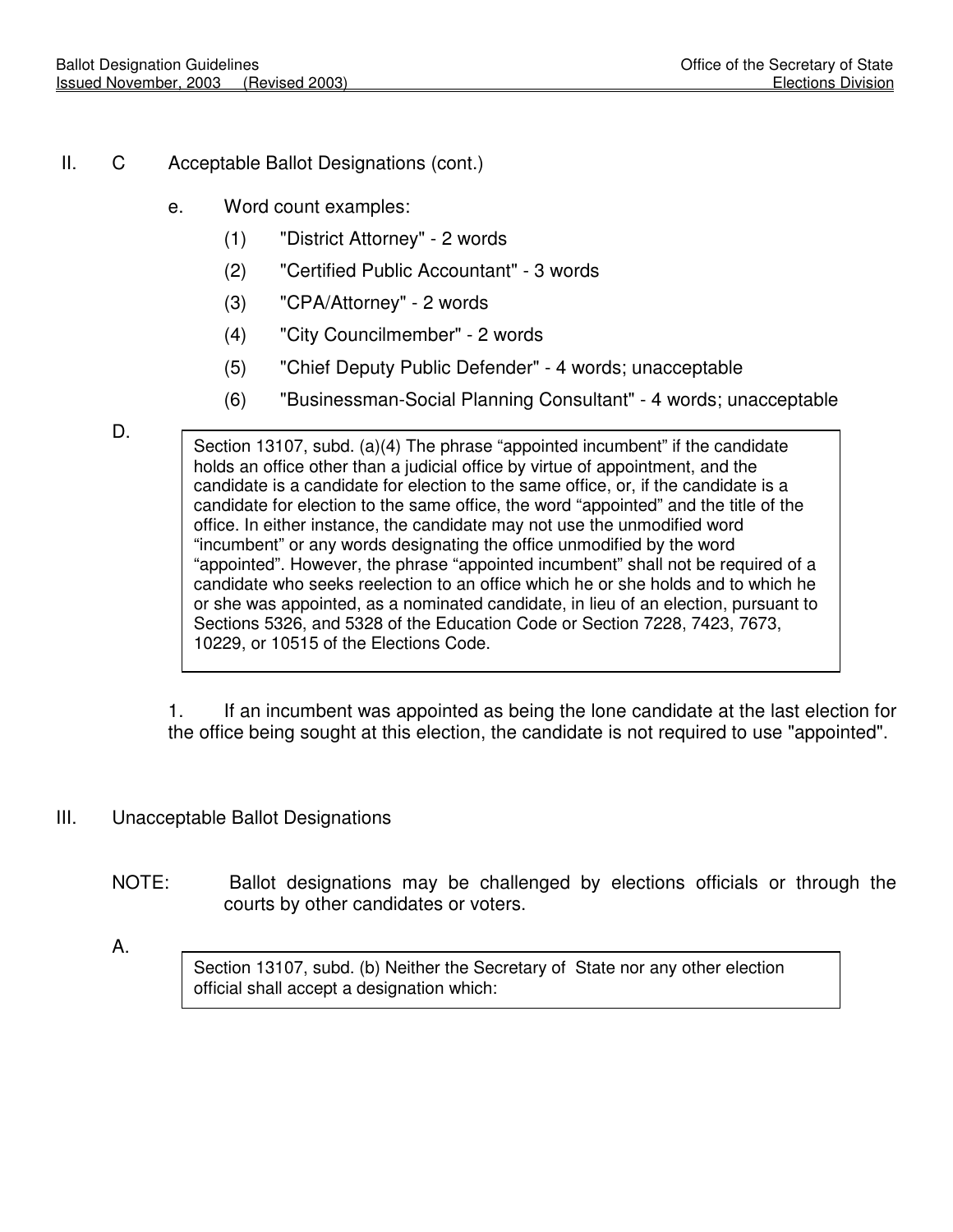#### III. Unacceptable Ballot Designations (Cont.)

- B. Section 13107, subd. (b) (1) Would mislead the voter.
	- 1. The candidate may be required to provide the elections official with substantiation, evidence or documentation to support the requested designation.
- C. Section 13107, subd. (b) (2) Would suggest an evaluation of a candidate, such as outstanding, leading, expert, virtuous, or eminent.

1. Examples of ballot designations usually considered to suggest an evaluation of a candidate include: "Best \_\_\_\_\_\_", "Exalted \_\_\_\_", "Prominent<br>"Advocate", "Activist", "Reformer", "Pro-", and "Anti-" a "Advocate", "Activist", "Reformer", "Pro-", and "Anti-" anything conveying a philosophy, or words connoting a status. Statements of philosophy belong in campaign ads and literature, not as ballot designations.

2. Commercial or proper names such as "IBM President", "Director, Health Services" or "Sierra Club Secretary" are impermissible. Generic descriptions of specific jobs should be substituted; for example, "Computer Corporation President", "State Agency Director", or "Nonprofit Organization Secretary". See Part II.C.5.

3. Certain requested designations may connote a status which also suggest an evaluation; for example, "Patriot" or "Presidential Appointee". For status examples, see Part II.C.1.

D. Section 10307, subd. (b) (3) Abbreviates the word "retired" or places it following any word or words which it modifies.

1. Examples of impermissible designations: "Ret. Army General" and "Navy Admiral, Retired".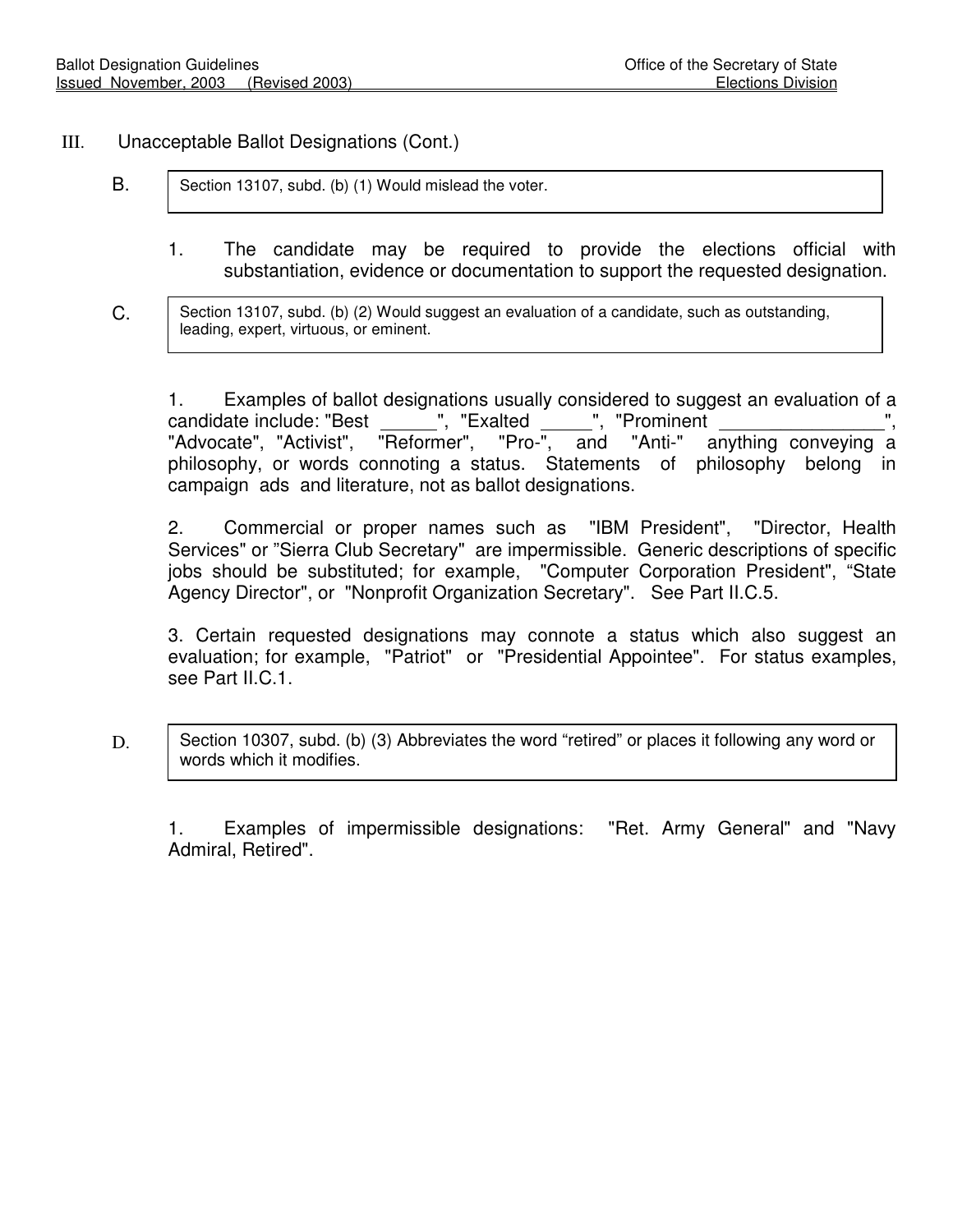F.

- III. Unacceptable Ballot Designations (cont.)
	- E. Section 13107, subd. (b) (4) Uses a word or prefix, such as "former" or "ex-, "which means a prior status. The only exception is the use of the word "retired".

1. "Retired" is defined as having given up one's work, business, career, etc., especially because of advanced age.

2. Generally, a retired status may be allowed if the candidate can demonstrate retirement. The following are examples of evidence supporting retired status:

- a. served in the position being requested to be listed as retired from for more than 5 years;
- b. is collecting or eligible to collect retirement benefits/pension (i.e. is vested);
- c. is 55 or more years old;
- d. left the position voluntarily after serving a minimum of 5 years;
- e. if requesting the use of a retired public office designation, was not recalled from or did not fail to win that office or surrender it to run for another office in a previous election campaign;
- f. has not had another more recent occupation;
- g. retirement benefits are providing a principal source of income.

 3. Because the Elections Code specifically forbids the use of a prior profession, vocation, or occupation, unless the candidate is retired there from, election officials may require candidates to provide substantiating evidence or documentation in support of the requested designation.

Section 13107, subd. (b) (5) Uses the name of any political party, whether Or not it has qualified for the ballot.

1. "Democratic Party Chair", "Republican Central Committeemember", and "Socialist" are examples of unacceptable designations.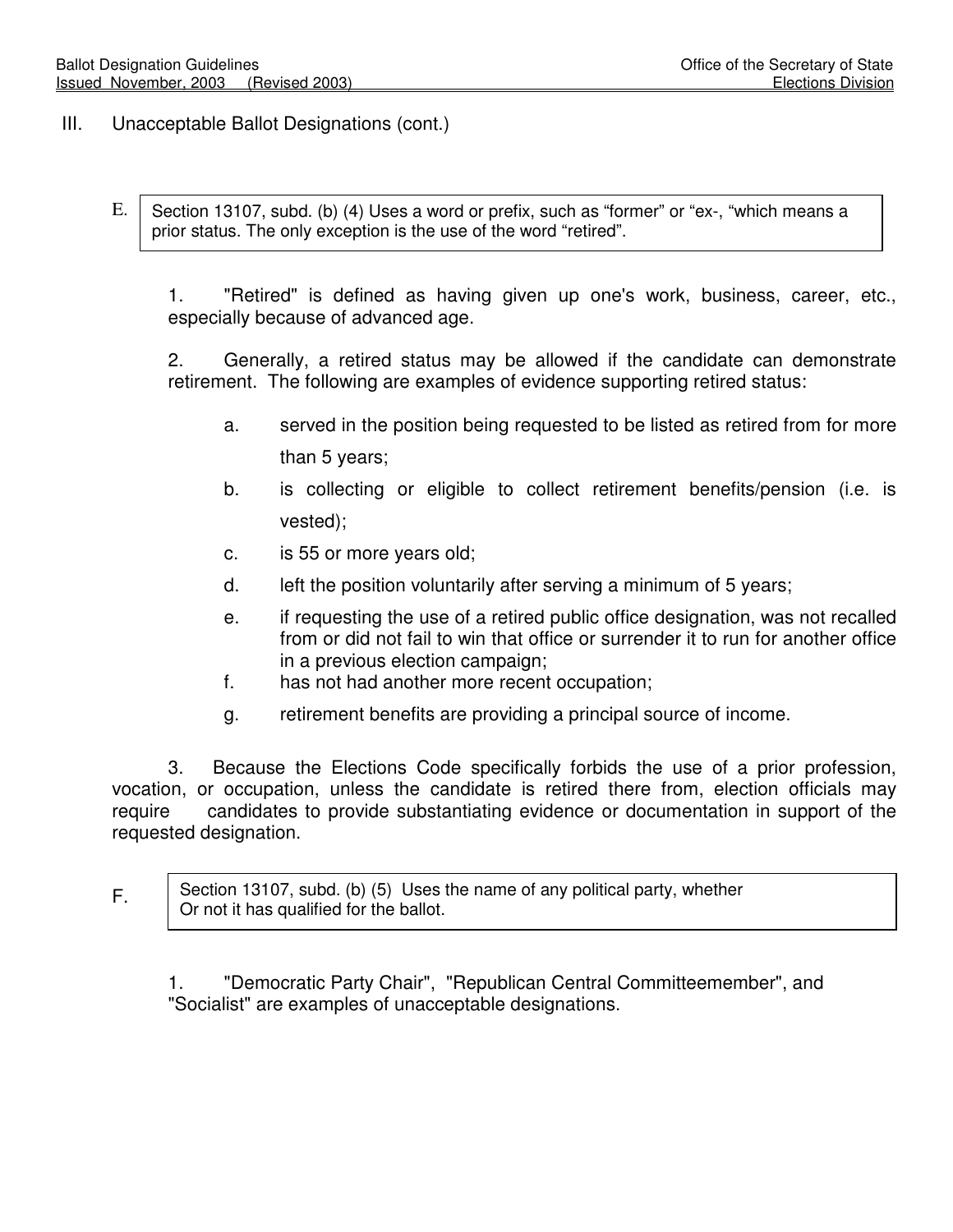#### III. Unacceptable Ballot Designations (Cont.)

- G. Section 13107, subd. (b) (6) Uses a word or words referring to a racial, religious, or ethnic group.
	- 1. Examples of impermissible designations are "Indian Sculptor", "Polish Pope", "Latino Notary", "African-American Firefighter", "Mormon Physician", and "Caucasian Policeman".
- H.

Section 13107, subd. (b) (7) Refers to any activity prohibited by law.

1. "Gambler" refers to a generally-unlawful activity. However, "Poker Player" may be acceptable in some circumstances, since in some communities that activity is allowed. See also Part II.C.1.

#### IV. Alternatives and Procedures if the Ballot Designation is Not Acceptable

A. Section 13107, subd. (c) If, upon checking the nomination documents, the election official finds the designation to be in violation of any of the restrictions set forth in this section, the election official shall notify the candidate by registered or certified mail return receipt requested, addressed to the mailing address appearing on the candidate's nomination documents.

1. It is important for the candidate to include a correct telephone number, facsimile number (if available) and mailing address on the nomination document in order to expedite communication in the event the ballot designation is being questioned.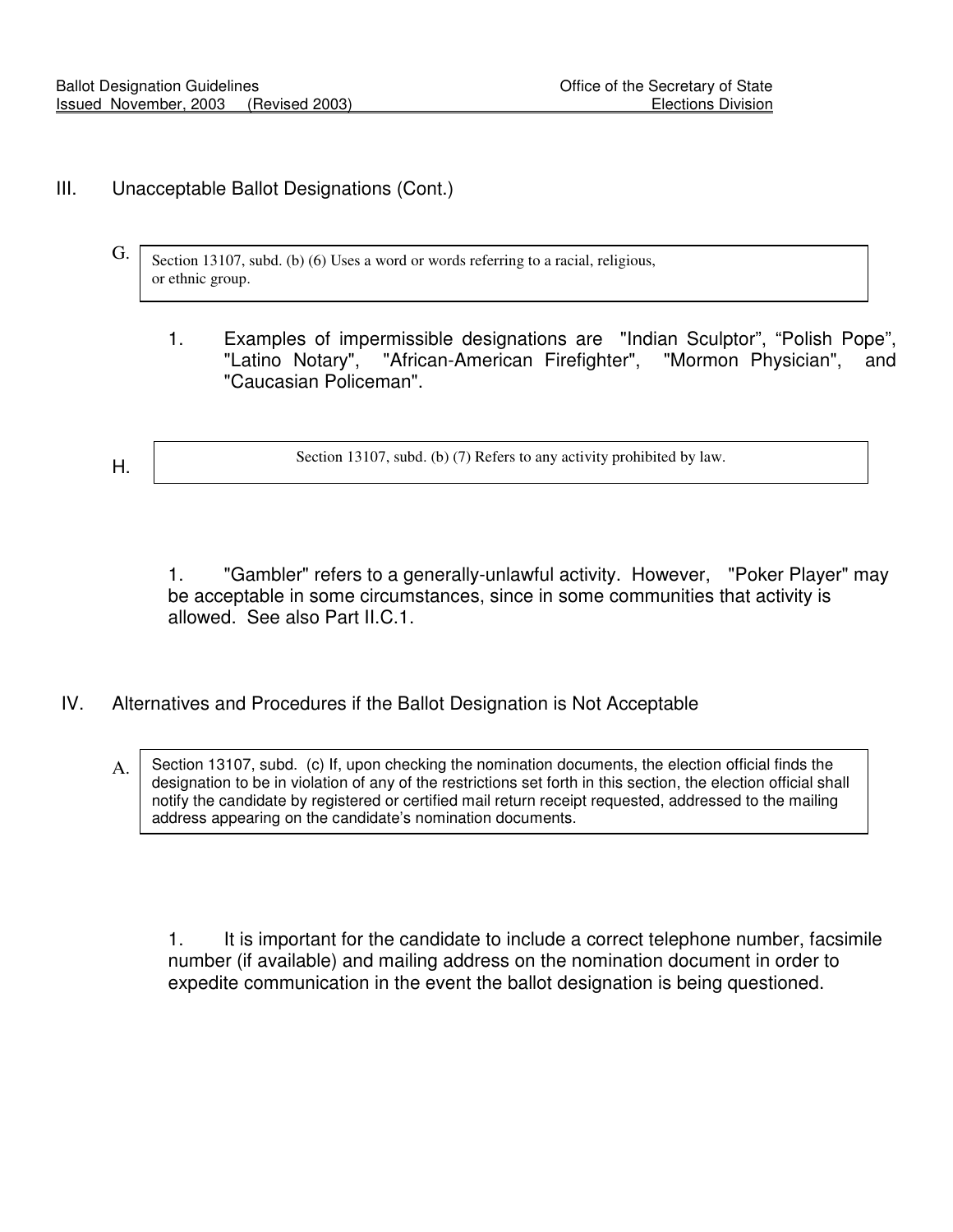#### IV. Alternatives and Procedures if the Ballot Designation is Not Acceptable (Cont.)

 B. Section 13107, subd. (c) (1) The candidate shall, within three days from the date of receipt of the notice, appear before the election officer or, in the case of the Secretary of State, notify the Secretary of State by telephone, and provide an alternate designation.

1. Time is of the essence. Note Section 13107, subdivision (c) (2) following.

2. Facsimile transmission may be used to expedite communications as an alternative to telephone conversations upon approval of the Secretary of State's staff and by agreement with the candidate. This method serves to establish written documentation of agreed-upon alternative designations and can be used to provide substantiation materials in the event designations are later challenged.

C. Section 13107, subd. (c) (2) In the event the candidate fails to provide an alternate designation, no designation shall appear after the candidate's name.

1. Every effort will be made to help the candidate select an acceptable substitute ballot designation, if the candidate so desires.

#### V. Changing Ballot Designations

A.

Section 13107, subd. (d) No designation given by a candidate shall be changed by the candidate after the final date for filing nomination documents, except as specifically requested by the election official as specified in subdivision (c) or as provided in sub-division (e).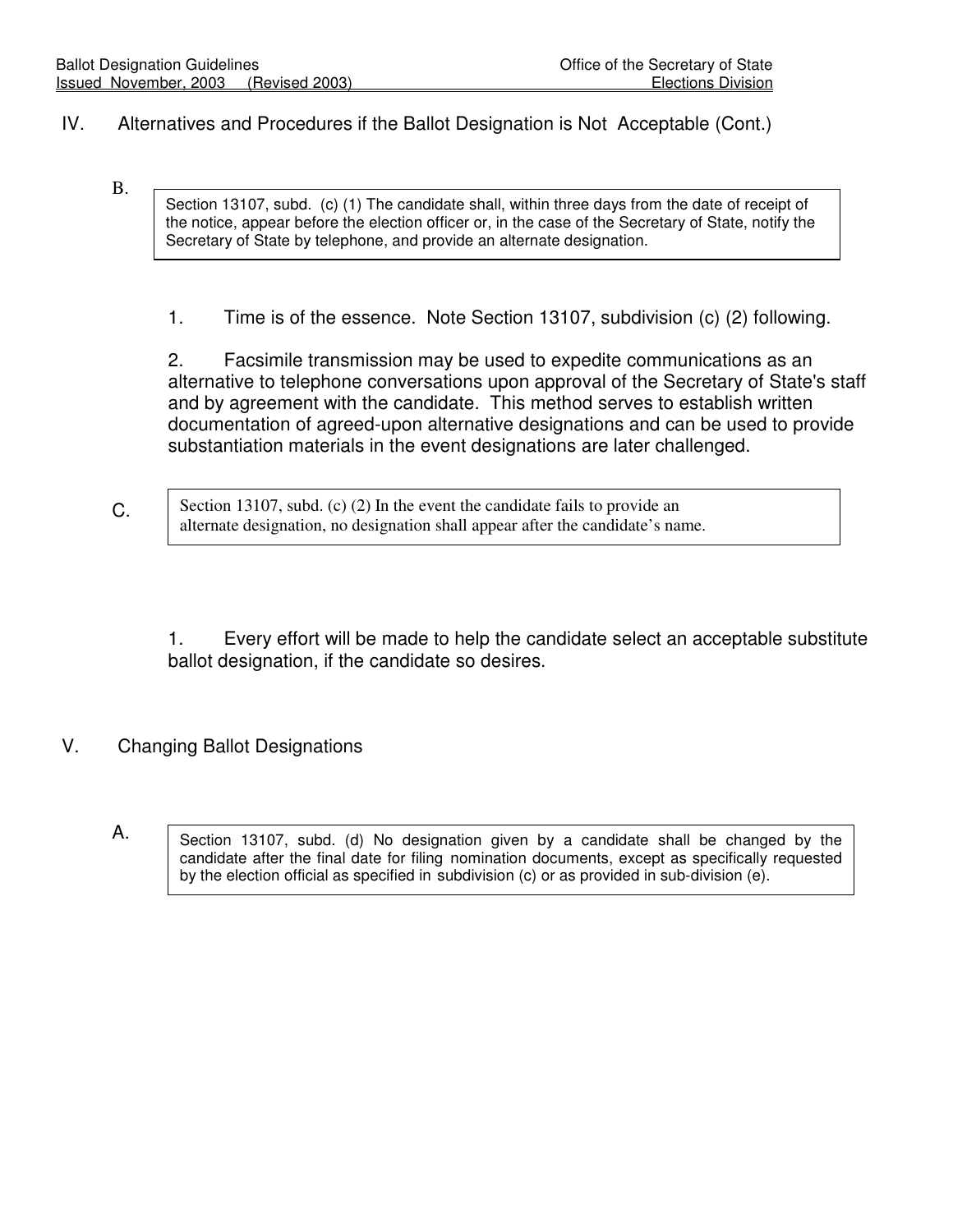#### V. Changing Ballot Designations (cont.)

- B. Section 13107, subd. (e) The designation shall remain the same for all purposes of both primary and general elections, unless the candidate, at least 98 days prior to the general election requests in writing a different designation which the candidate is entitled to use at the time of request.
	- NOTE: In the event of a special election, this time frame cannot be followed. Contact the involved local elections official(s) to determine certification deadlines.

1. A candidate who validly uses a ballot designation for a primary election will not be required to change that designation for the subsequent general election even if his/her profession, vocation, or occupation changes.

#### VI. Miscellaneous

Section 13107, subd. (f) In all cases, words so used shall be printed in 8-point roman uppercase and lowercase type except that, if the designation selected is so long that it would conflict with the space requirements of Sections 13207 and 13211, the election official shall use a type size for the designation for each candidate for that office sufficiently smaller to meet these requirements.

B.

A.

Section 13107, subd. (g) Whenever a foreign language translation of a candidate's designation is required under the Voting Rights Act of 1965 (42 U.S.C.A. Sec. 1971) to appear on the ballot in addition to the English language version, it shall be as short as possible, as consistent as is practicable with the provisions of this section, and shall employ abbreviations and initials wherever possible in order to avoid undue length.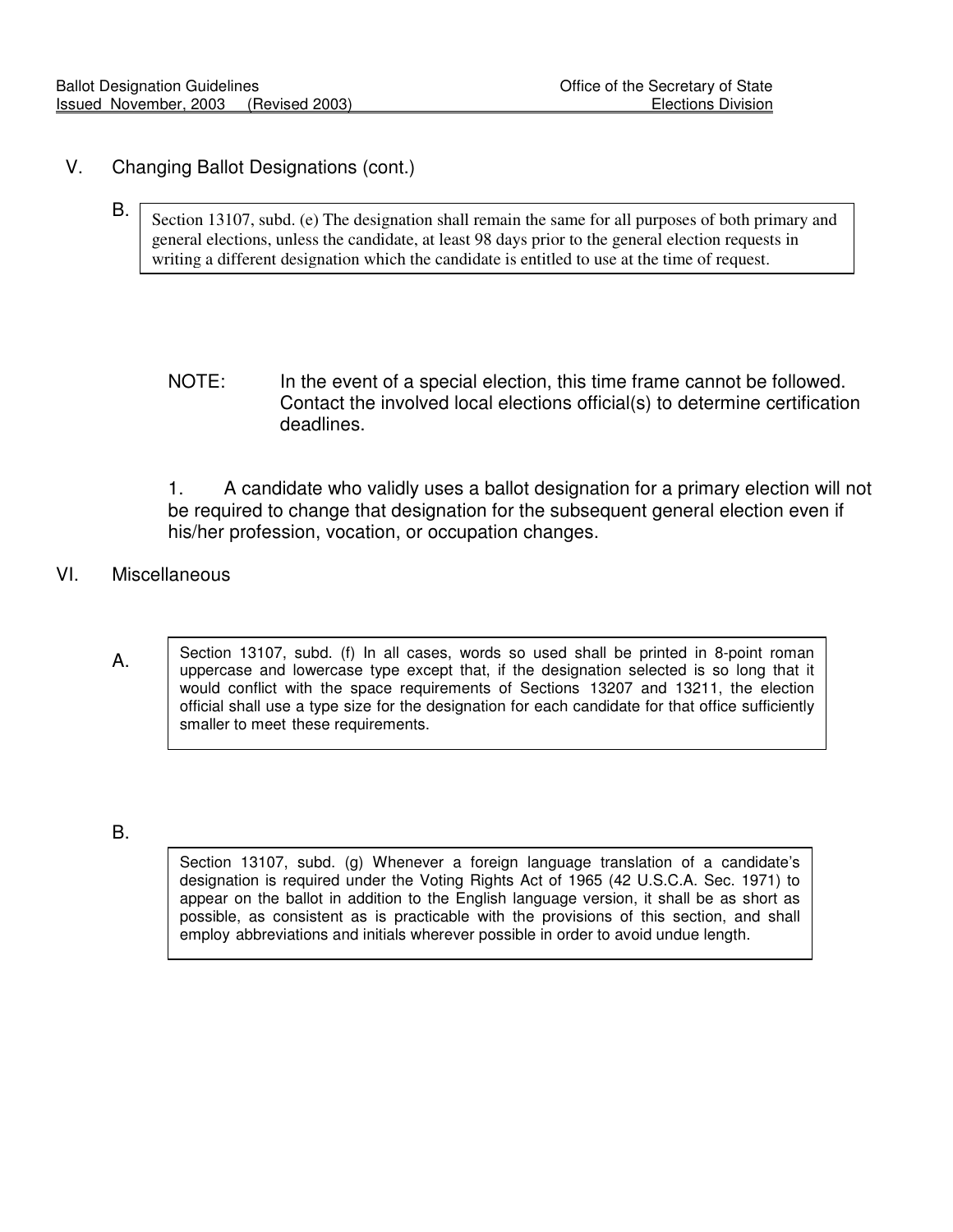#### **APPENDIX B**

#### **INFORMATION AND CONTACTS REGARDING CAMPAIGN SIGNS FOR**  *COUNTY OF MARIN*

Unincorporated areas – Private Property - **Planning - 499-6269**  Public Property - **Public Works - 499-6549**

 **CITY OF BELVEDERE** 

Deputy City Clerk - **Leslie Carpentiers** - **435-8908** 

 **TOWN OF CORTE MADERA**  Planning Director – **Bob Pendoley - 927-5064** 

 **TOWN OF FAIRFAX** 

Town Clerk - **Judy Anderson - 453-1584**

 **CITY OF LARKSPUR** 

Planning Department - **927-5110** 

 **CITY OF MILL VALLEY** 

City Clerk - **388-4033** 

**CITY OF NOVATO** 

City Clerk - **Shirley Gremmels** - **899-8900**

**TOWN OF ROSS** 

Town Administration Office - **453-1453 ext. 105** 

 **TOWN OF SAN ANSELMO** 

Planning & Building Director – **Lisa Wight** - **258-4616** 

 **CITY OF SAN RAFAEL** 

City of San Rafael - Code Enforcement Manager - **Lynda LeVeque - 458-5038** Code Enforcement Officer - **Larry Salvisberg - 485-3445** 

 **CITY OF SAUSALITO** 

Deputy City Clerk **- Debbie Pagliaro - 289-4165** 

 **TOWN OF TIBURON** 

Town Clerk - **Diane Crane Iacopi - 435-7377**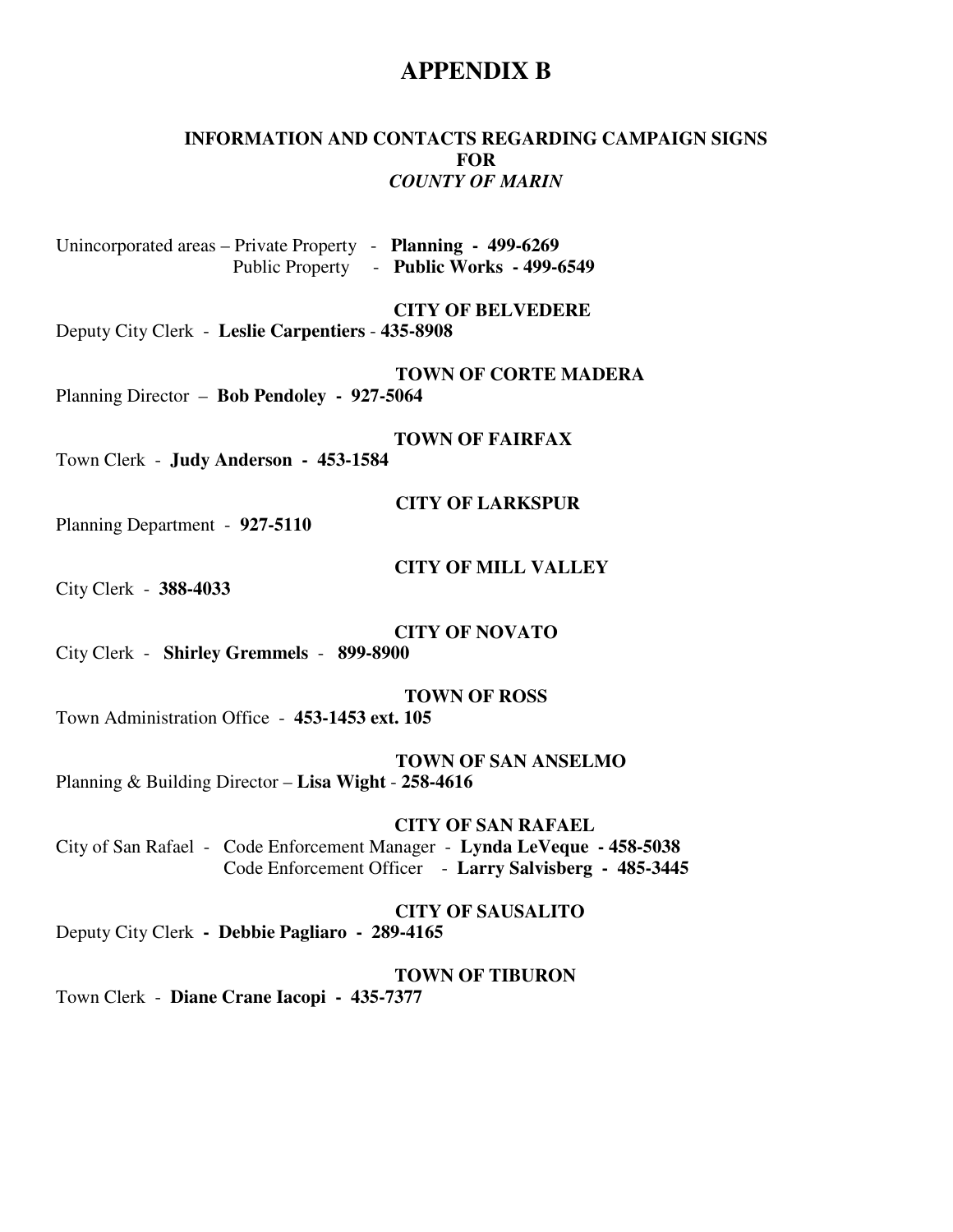#### DEPARTMENT OF TRANSPORTATION DIVISION OF TRAFFIC OPERATIONS

OUTDOOR ADVERTISING BRANCH

Dear Candidate or Committee Member:

As a candidate or campaign worker for either an office or a ballot measure, this reminder about State law governing campaign signs should be helpful to you.

Section 5405.3 of the State Outdoor Advertising Act exempts the placing of Temporary Political Signs from normal outdoor advertising display requirements.

A Temporary Political Sign meets the following criteria:

- A. Encourages a particular vote in a scheduled election.
- B. Is placed not sooner than 90 days prior to the scheduled election and is removed within 10 days after election.
- C. Is no larger than 32 square feet.
- D. Has had a Statement of Responsibility filed with the Department certifying a person who will be responsible for removing the sign (attached).

A completed Statement of Responsibility must be submitted to the appropriate District Office according to the county location of the Temporary Political Sign(s). (See attached map for address.)

Temporary Political Signs shall not be placed within the right-of-way of any highway, or be visible within 660 feet from the edge of the right-of-way of a classified "Landscaped freeway".

State law directs the Department of Transportation to remove unauthorized Temporary Political Signs and bill the responsible party for their removal. We are calling these provisions to your attention to avoid possible embarrassment to you and your supporters. Please pass this information along to those assisting in your campaign.

If you have any questions, feel free to contact us at the appropriate Outdoor Advertising District Office (See attached map for contact numbers.)

Enclosure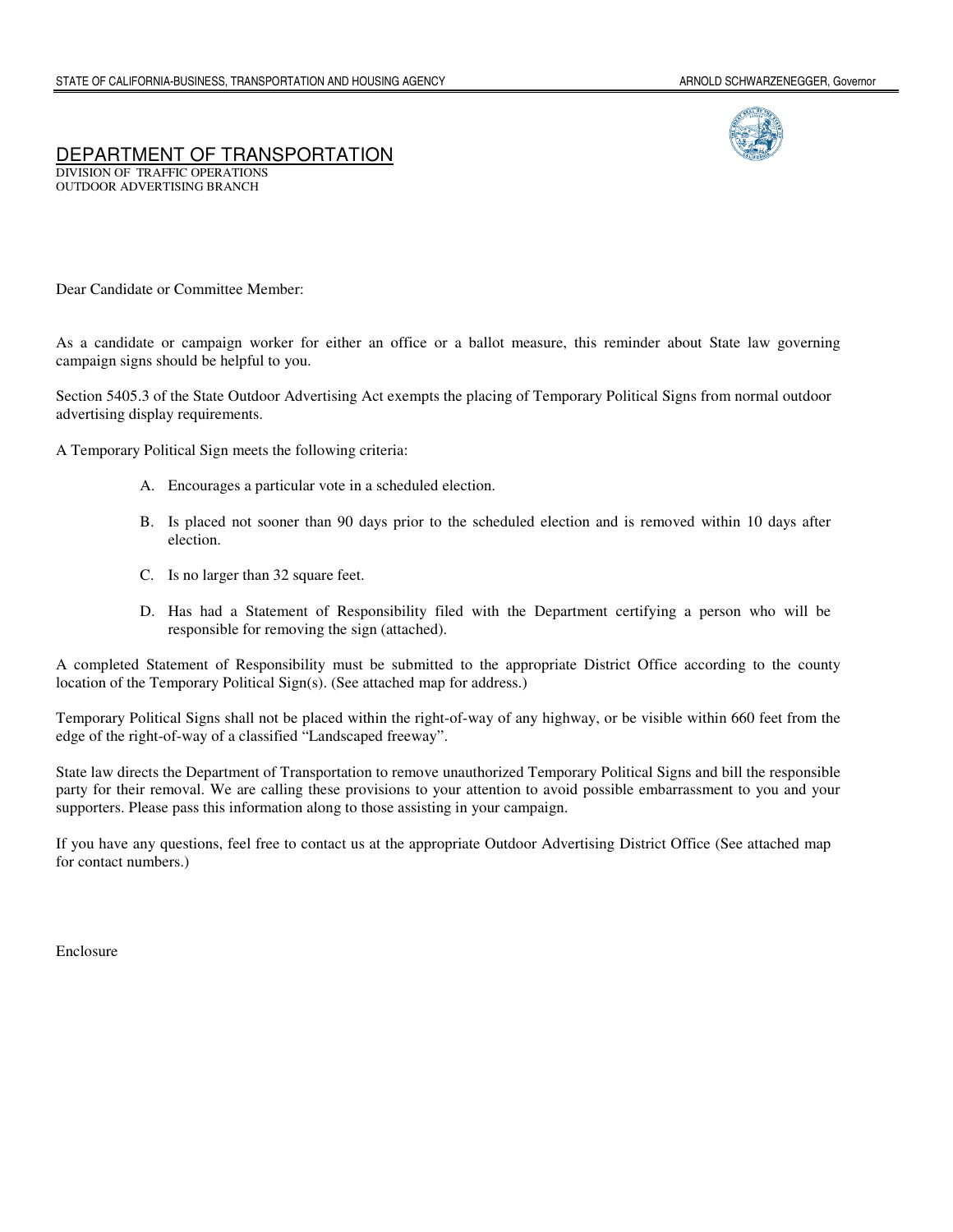#### DEPARTMENT OF TRANSPORTATION

DIVISION OF TRAFFIC OPERATIONS OUTDOOR ADVERTISING BRANCH



#### **STATEMENT OF RESPONSIBILITY FOR TEMPORARY POLITICAL SIGNS**

| <b>Election Date:</b> | June | November                         | Other: $\frac{1}{\sqrt{1-\frac{1}{2}} \cdot \frac{1}{2}}$ |
|-----------------------|------|----------------------------------|-----------------------------------------------------------|
|                       |      |                                  |                                                           |
|                       |      |                                  |                                                           |
|                       |      |                                  |                                                           |
|                       |      |                                  |                                                           |
|                       |      |                                  |                                                           |
| Responsible Party's:  |      |                                  |                                                           |
| Name:                 |      |                                  |                                                           |
| Address:              |      |                                  |                                                           |
|                       |      |                                  |                                                           |
|                       |      | Phone Number (Include Area Code) |                                                           |

The undersigned hereby accepts responsibility for the removal of Temporary Political Signs placed pursuant to Section 5405.3 of the Outdoor Advertising Act for the above candidate or proposition.

It is understood and agreed that any Temporary Political Signs placed not sooner than ninety (90) days prior to the election and /or not removed within ten (10) days after the election, may be removed by the Department and the responsible party will be billed for any associated removal costs.

\_\_\_\_\_\_\_\_\_\_\_\_\_\_\_\_\_\_\_\_\_\_\_\_\_\_\_\_\_\_\_\_\_\_\_\_\_\_\_\_ \_\_\_\_\_\_\_\_\_\_\_\_ SIGNATURE OF RESPONSIBLE PARTY DATE

Mail Statement of Responsibility to the Appropriate District Office according to the **COUNTY LOCATION** of the Temporary Political Sign(s) (See attached map).